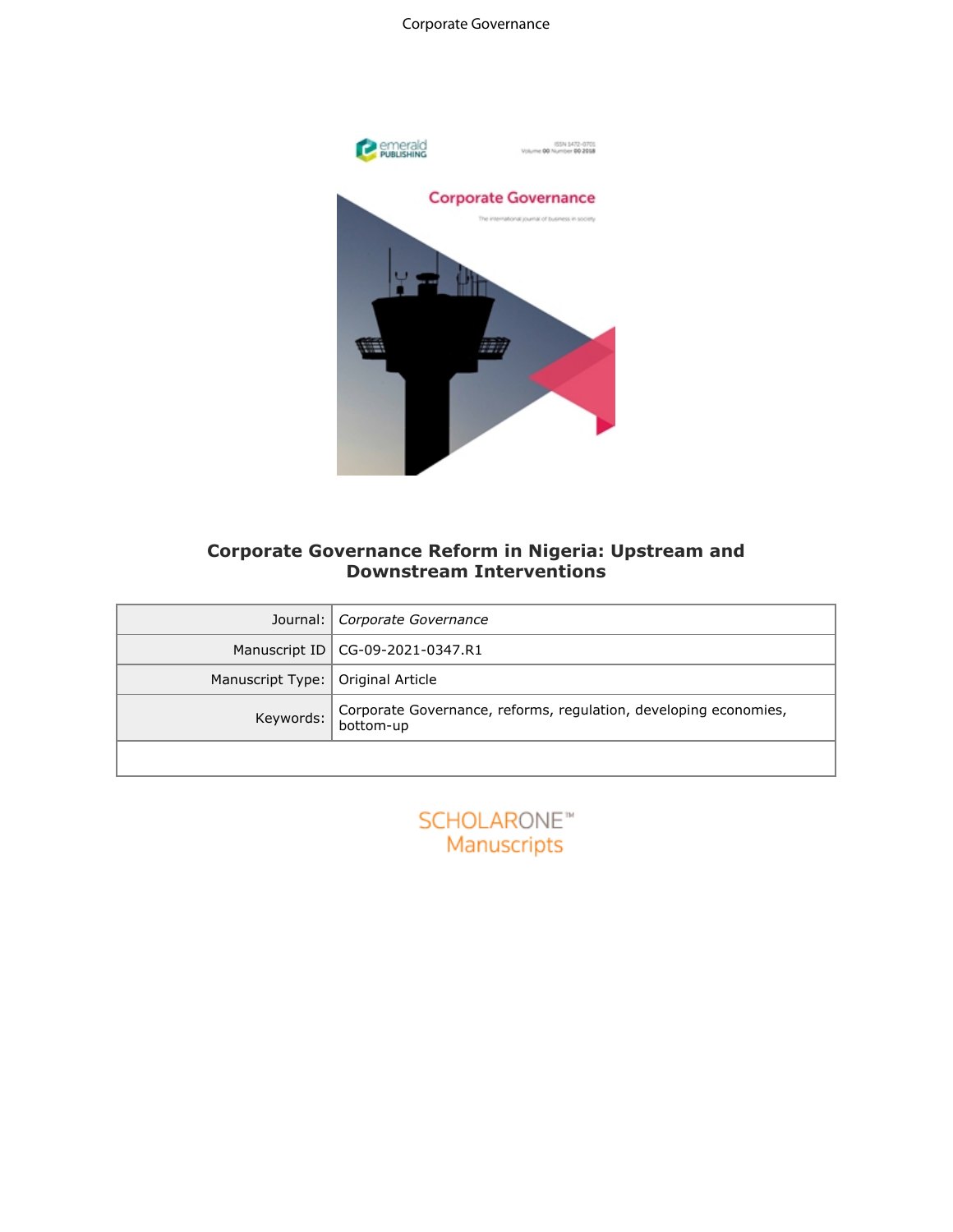### **Paper Title:**

Corporate Governance Reform in Nigeria: Upstream and Downstream Interventions

### **Abstract**

**Purpose** - Internal (e.g., firm performance, internal stakeholders) and external pressures (e.g., globalisation, technology, corporate scandals) have intensified calls for corporate governance reforms across varieties of capitalism. Yet, corporate governance practices among developing economies remain problematic. Drawing insights from Africa's largest economy (Nigeria), this research relies on the resource dependence theory to address two questions - what are the prerequisites for effective reforms; and, what reforms yield robust corporate governance?

**Design/methodology/approach** - The study adopts a qualitative methodology comprising semi-structured interviews with 21 executives in publicly-listed Nigerian firms. The interviews were analysed using the content analysis technique.

in problematic. Drawing insights from Africa's largest econor the resource dependence theory to address two questic effective reforms; and, what reforms yield robust corporate of logy/approach - The study adopts a qualitat **Findings** - This article proposes two sequential reforms (i.e., the upstream and downstream). The upstream factors highlight the preconditions that support corporate governance reforms, i.e., government commitment and enabling environment, while the downstream reforms combine elements of awareness and regulation to proffer robust corporate governance interventions.

**Originality/value** - This research further stresses the need to consider a bottom-up approach to corporate governance in place of the dominant top-down strategy. This strategy allows agents to participate actively in corporate governance policy-making rather than a top-down model, which imposes corporate governance on agents.

**Keywords:** Corporate governance, reforms, awareness, regulation, upstream, downstream, bottom-up.

**Paper Type:** Research paper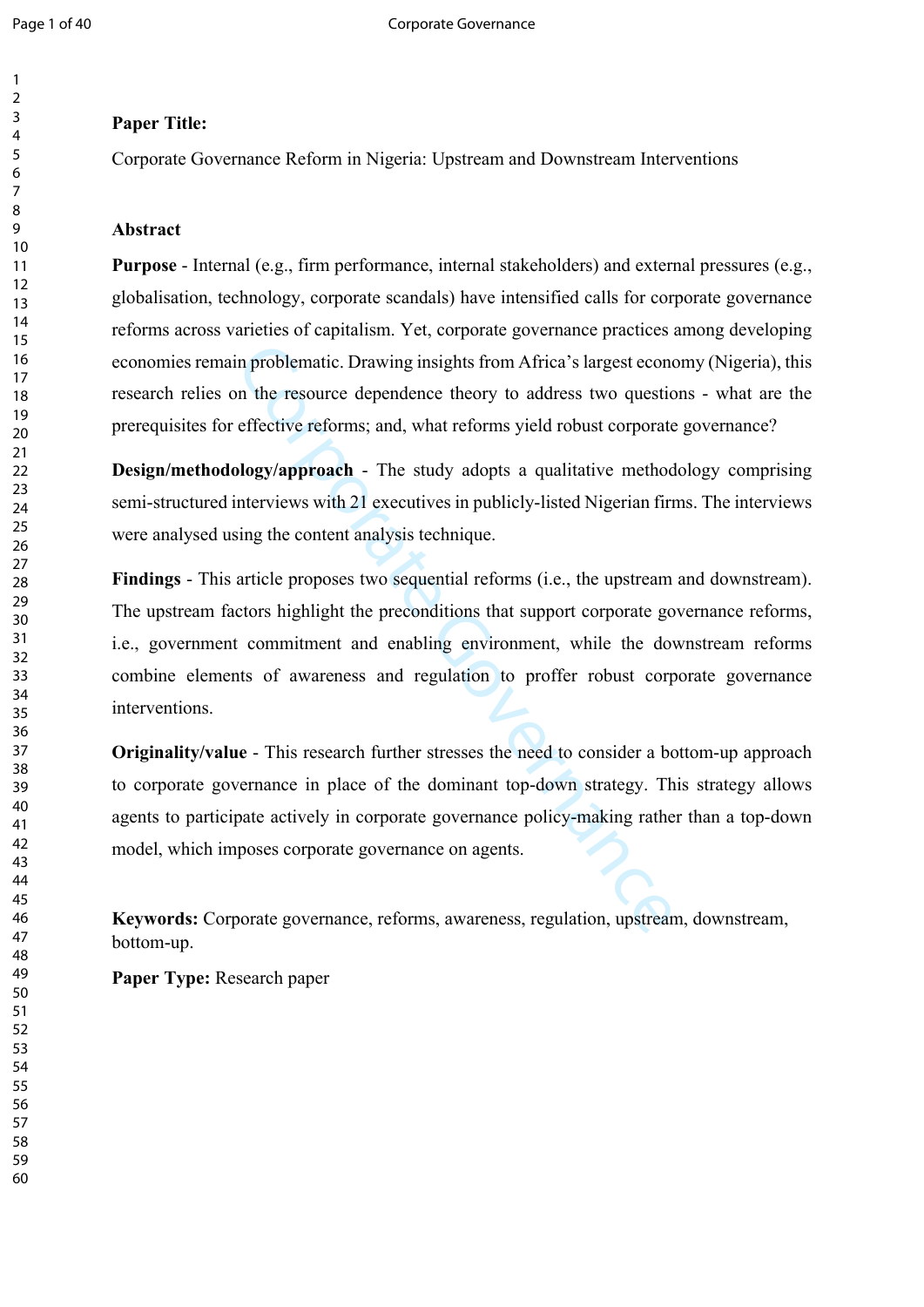### **1. Introduction**

Interest in corporate governance continues to grow at an exponential rate (Solomon, 2021) due to two primary factors. The first draws from the widely-reported positive impact of corporate governance on firm performance (Bhatt & Bhatt, 2017; Usman & Yakubu, 2019), while the second focuses on the enduring incidences of corporate governance-inspired failures (Hsu & Wu, 2014) and their damaging effects on stakeholders. These factors induce policymakers to establish corporate governance systems. Indeed, major corporate crises provoke corporate governance reforms (Mees & Smith, 2019). It is, therefore, unsurprising that governments and scholars propose reforms to deal with hitherto-unaddressed corporate governance issues.

ms (Mees & Smith, 2019). It is, therefore, unsurprising tha<br>reforms to deal with hitherto-unaddressed corporate gover<br>therest in corporate governance reforms notwithstanding, th<br>ries across countries. While this inconsist The escalating interest in corporate governance reforms notwithstanding, the effectiveness of these reforms varies across countries. While this inconsistency stimulates growing research in this space, much of the literature (Andreasson, 2011; Mees & Smith, 2019) admits that institutional variations influence reform outcomes. This view challenges corporate governance's 'one-size-fits-all' reform model that underrates the value of context-inspired regulations (Andreasson, 2011). In recognising problems of a 'one-size-fits-all' reform agenda, this research extends the corporate governance reform scholarship by studying a lessresearched setting (i.e., Nigeria). The country is Africa's largest economy in terms of nominal Gross Domestic Product (GDP). Tsamenyi and Uddin (2009) note that most Anglophone African countries share economic and institutional characteristics. Therefore, a robust corporate governance system in Nigeria could trigger similar structures across the region.

Nigeria has had its share of corporate governance reforms. Following the introduction of the first corporate governance code (SEC Code) in 2003, various reforms prompted the revision of the code in 2011 and 2018. Stakeholders, notably practitioners and academics, called for these reforms (Adekoya, 2011; Okoye, 2014; Daodu, Nakpodia & Adegbite, 2017). Despite these interventions, the state of corporate governance in Nigeria suggests that the reforms have underachieved. While scholars offer various factors to explain the reforms' ineffectiveness, the lack of the necessary empirics is noteworthy. Consequently, this research takes a different path to investigate reform implementation. Relying on semi-structured interviews with 21 executives, we examine two issues: *what are the prerequisites for effective reforms;* and, *what reforms could inspire robust corporate governance in Nigeria*?

Drawing insights from the resource dependence theory (RDT), this study articulates a sequential corporate governance reform agenda. The first set of interventions – the upstream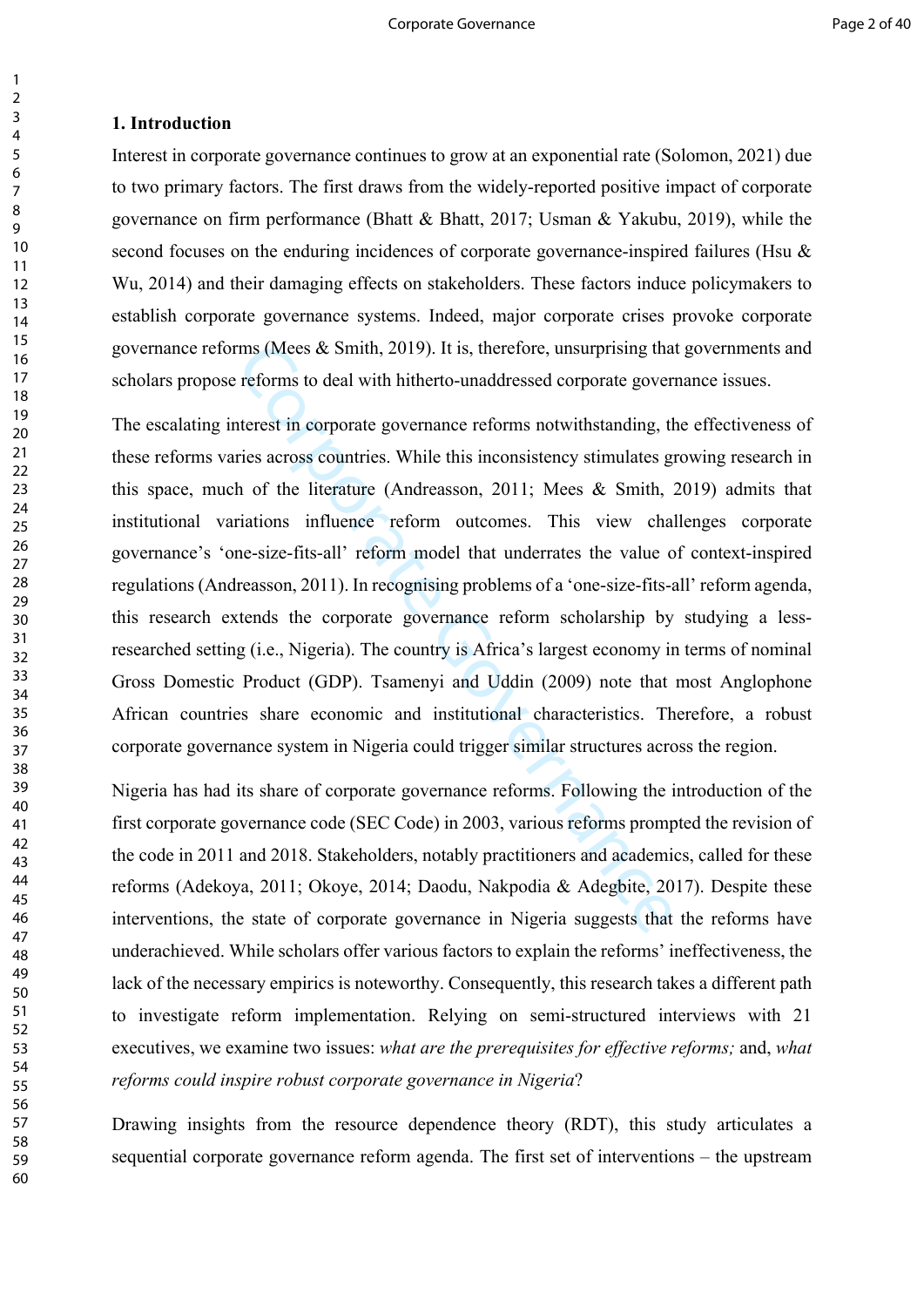#### Page 3 of 40 Corporate Governance

d (AR) and regulation-related (RR) reforms. Awarenes<br>an and enlightenment programmes and the promotion of cor<br>vel. The regulation-related reforms entail whistle-blow<br>he monitoring of regulators. This research also recommen reforms – uncovers the preconditions that support robust corporate governance. The governance reform literature often overlooks these prerequisites. These upstream reforms include government commitment and an enabling operating environment. Once these preconditions are established, they provide the foundation to implement the next set of reforms, i.e., the downstream reforms. While the upstream reforms enhance the effectiveness of downstream reforms, the downstream interventions comprise reforms targeted at corporate governance mechanisms. These downstream reforms are classed into two areas, i.e., awareness-related (AR) and regulation-related (RR) reforms. Awareness-related reforms involve education and enlightenment programmes and the promotion of corporate governance at the micro-level. The regulation-related reforms entail whistle-blowing, governance scorecard and the monitoring of regulators. This research also recommends a bottom-up strategy to corporate governance regulation that accommodate greater stakeholder participation in corporate governance policy-making.

The rest of this paper proceeds with a discussion of corporate governance in Nigeria, focusing on corporate governance regulation and the challenges confronting it. Next, we present the theoretical anchor for this research (RDT) and review the corporate governance reform literature. We then describe the research methodology, followed by the presentation and analysis of the study's findings. To conclude, we reflect on the practical implications of the findings, present the research's limitations, and suggest areas for further scholarly inquiry.

### **2. Corporate Governance in Nigeria**

The drive towards sound governance practices among Nigerian firms commenced approximately three decades ago with the enactment, in 1990, of the Companies and Allied Matters Act (CAMA). Inyang (2009) notes that the need to curtail growing unethical practices among firms accelerated CAMA's introduction. CAMA signalled a comprehensive attempt at addressing various corporate management issues in Nigeria, offering an extensive regulatory framework for corporate Nigeria (Ogbuozobe, 2009). However, CAMA was criticised for its weak enforcement mechanism, as corporate infractions persist. This challenge contributed to unprecedented corporate failures, notably in the banking sector (Nworji, Olagunju, & Adeyanju, 2011). These concerns, coupled with global developments, heightened calls for a dedicated corporate governance regulation.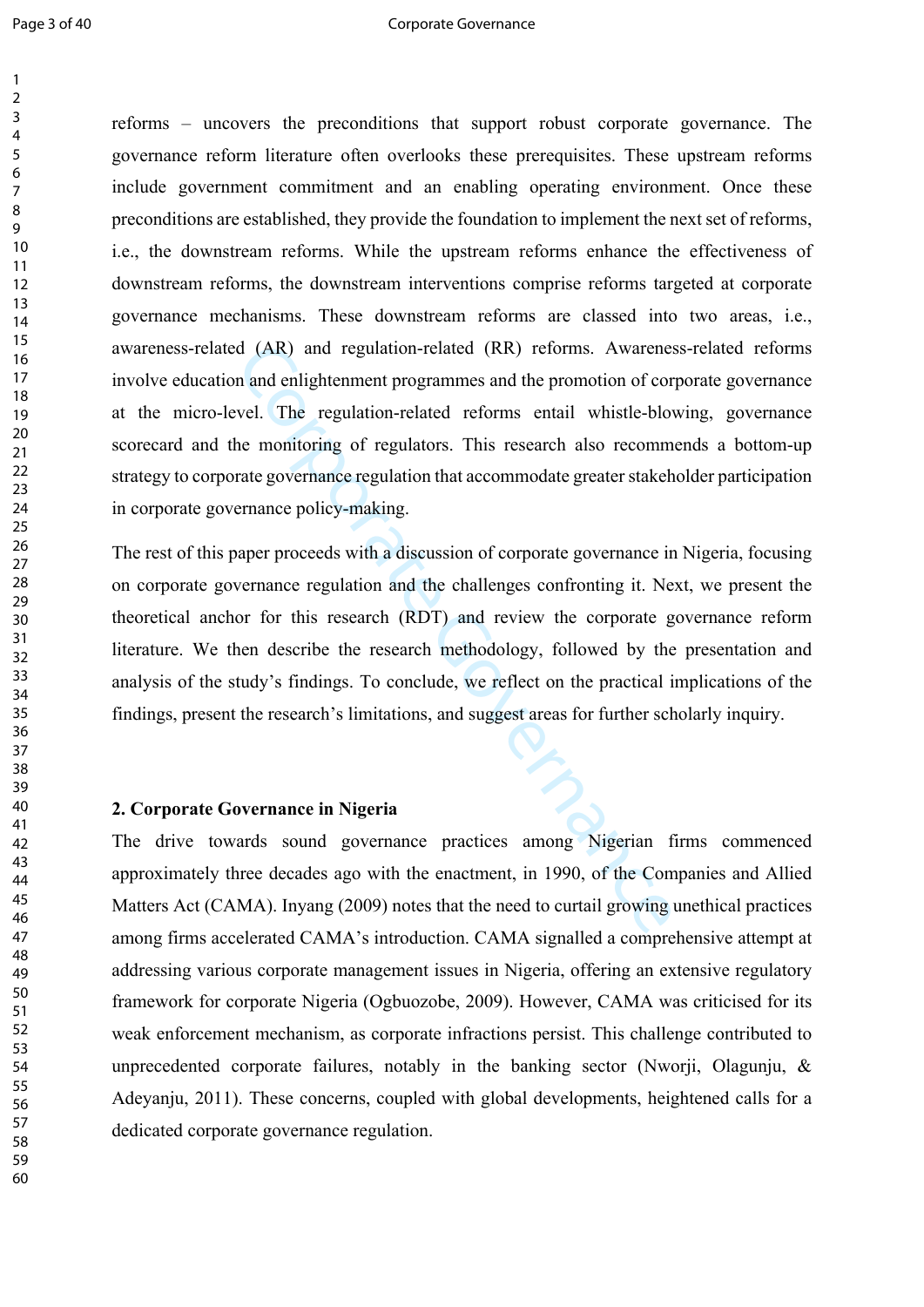In response, corporate governance regulation in Nigeria took off in 2003 with the Securities and Exchange Commission (SEC) Code of Corporate Governance. The SEC Code (2003) primarily recognises directors and shareholders' roles in establishing corporate governance systems. The code also addresses critical governance areas such as the roles of non-executive directors and the features (i.e., the composition and qualifications) of audit committees. Despite its positives, Ofo (2010) argues that the code did not sufficiently provide its implementation and enforcement. Adegbite (2012) also observes that the code relied on inputs from other countries. Nakpodia et al. (2018) explain that adopting corporate governance guidelines intended for western and less 'corrupt' countries poses significant challenges during implementation. These concerns prompted subsequent revisions of the code in 2011 and 2018.

ordia et al. (2018) explain that adopting corporate gove<br>estern and less 'corrupt' countries poses significant of<br>These concerns prompted subsequent revisions of the code<br>renamed the Nigerian Code of Corporate Governance ( The 2018 code, renamed the Nigerian Code of Corporate Governance (NCCG), unveiled a novel regulatory model. It introduced the 'apply and explain' principle to replace the 'comply or explain' model. The 'apply and explain' principle requires the application of all principles and obliges entities to explain how the principles are applied. NCCG (2018) also responded to calls for a code that recognises sectoral differences. It is crucial to note that there are industryspecific corporate governance codes in addition to NCCG (2018). These include the Central Bank of Nigeria's (CBN) Code of Corporate Governance (2006), the National Pension Commission's (NPC) Code of Corporate Governance for Pension Operators (2008) and the National Insurance Commission's (NAICOM) Code of Corporate Governance (2009).

While these regulations have increased governance consciousness among stakeholders, multiple challenges continue to plague Nigeria's corporate governance (Osemeke & Osemeke, 2017; Nakpodia, Adegbite & Ashiru, 2021). These challenges can be classed into three categories – regulatory, business environment and normative. The regulatory problems highlight concerns triggered by the existing regulatory frameworks. These include ineffective regulatory structure (Adegbite, 2012; Nakpodia et al., 2021), weak protection of minority shareholder rights (Areneke & Kimani, 2019), and multiple regulations (Bello, 2016; Nakpodia et al., 2018). In addition to regulatory challenges, corporate governance in Nigeria suffers from a disruptive business environment. As a result, institutionalised corruption (Adekoya, 2011), overbearing political leadership (Nakpodia & Adegbite, 2018) and a flawed corporate ownership structure (Ahunwan, 2002) stifle the country's corporate governance prospects.

Yet, perhaps the most critical effect on corporate governance in Nigeria is the normative conundrum. While more than 90% of Nigerians subscribe to religion, Adekoya (2011) notes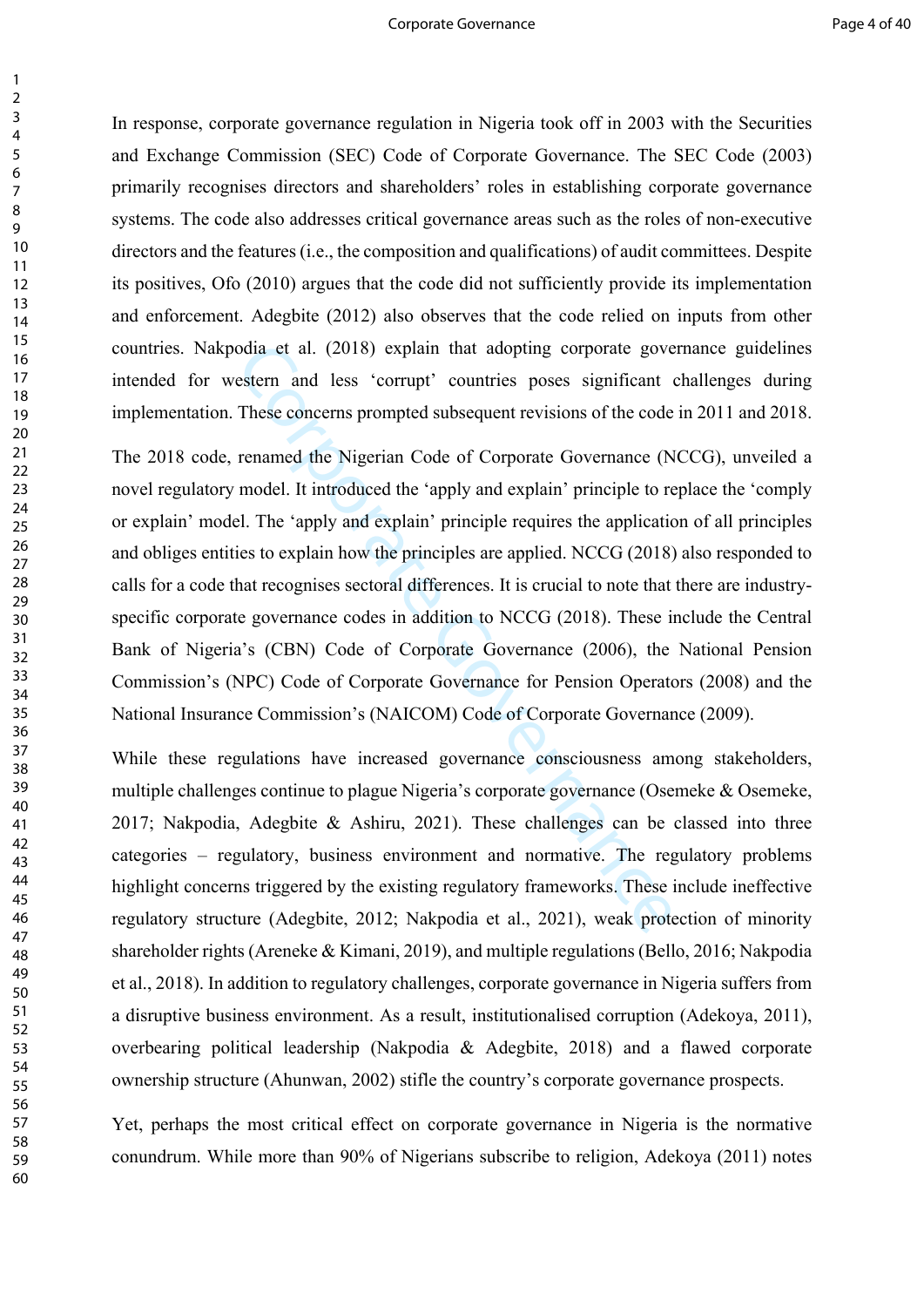#### Page 5 of 40 Corporate Governance

that the collapse of moral values undermines its corporate governance. Nakpodia et al. (2020) show that the high religiosity among Nigerians has not ignited the desired corporate governance, as stakeholders engage in a rational ordering over religious principles. Another normative challenge is the inefficient deployment of social capital (e.g., religion, ethnicity, culture) networks and relationships (Booth-Bell, 2018). Instead, social capital is used in ways that frustrate corporate governance (Osemeke & Osemeke, 2017; Nakpodia et al., 2021). Adekoya (2011) adds that the falling standard of education intensifies normative concerns.

e.g., Green & Homroy, 2018; Arslan & Alqatan, 2020) shelfication impacts firm performance, Adegbite, Amaeshi and porate governance understanding in Nigeria is in flux, 1<br>keholders. As the preceding suggests, reform (in)eff While scholars (e.g., Green & Homroy, 2018; Arslan & Alqatan, 2020) show that directors' educational qualification impacts firm performance, Adegbite, Amaeshi and Nakajima (2013) explain that corporate governance understanding in Nigeria is in flux, pulled in multiple directions by stakeholders. As the preceding suggests, reform (in)effectiveness derives from practitioner application, especially corporate executives. Given its institutional environment, executives in the country engage their external resources (social capital) to influence reform outcomes. Therefore, it is critical to understand how external resources affect executive attitude relative to governance reforms. This informs the use of RDT in this research.

# **3. Theory and Literature Review**

## *3.1 Resource Dependence Theory*

Firms not only operate within an environment, but their performance and survival depend on the resources derived from that environment. Consequently, access to external resources represents a fundamental theme in the strategy and operations of any organisation. The RDT explores how organisations' external resources affect their behaviour and performance (Pfeffer & Salancik, 1978). In essence, the RDT seeks to identify and develop the connections between firms and their external resources (Sutton et al., 2021). To facilitate the above, the RDT perceives corporate boards as the linchpin between firms and the resources it needs to achieve its objectives (Bhatt & Bhatt, 2017; Tricker, 2019).

Furthermore, Nakpodia, Ogunyemi and Ashiru (2020) explain that the RDT derives from two fundamental propositions. First, it explores the linkage between firms and their immediate environment, as organisations could use such connections to minimise transaction costs associated with environmental interdependency. Improved interactions with the environment could also facilitate the development of exchange relationships between organisations in that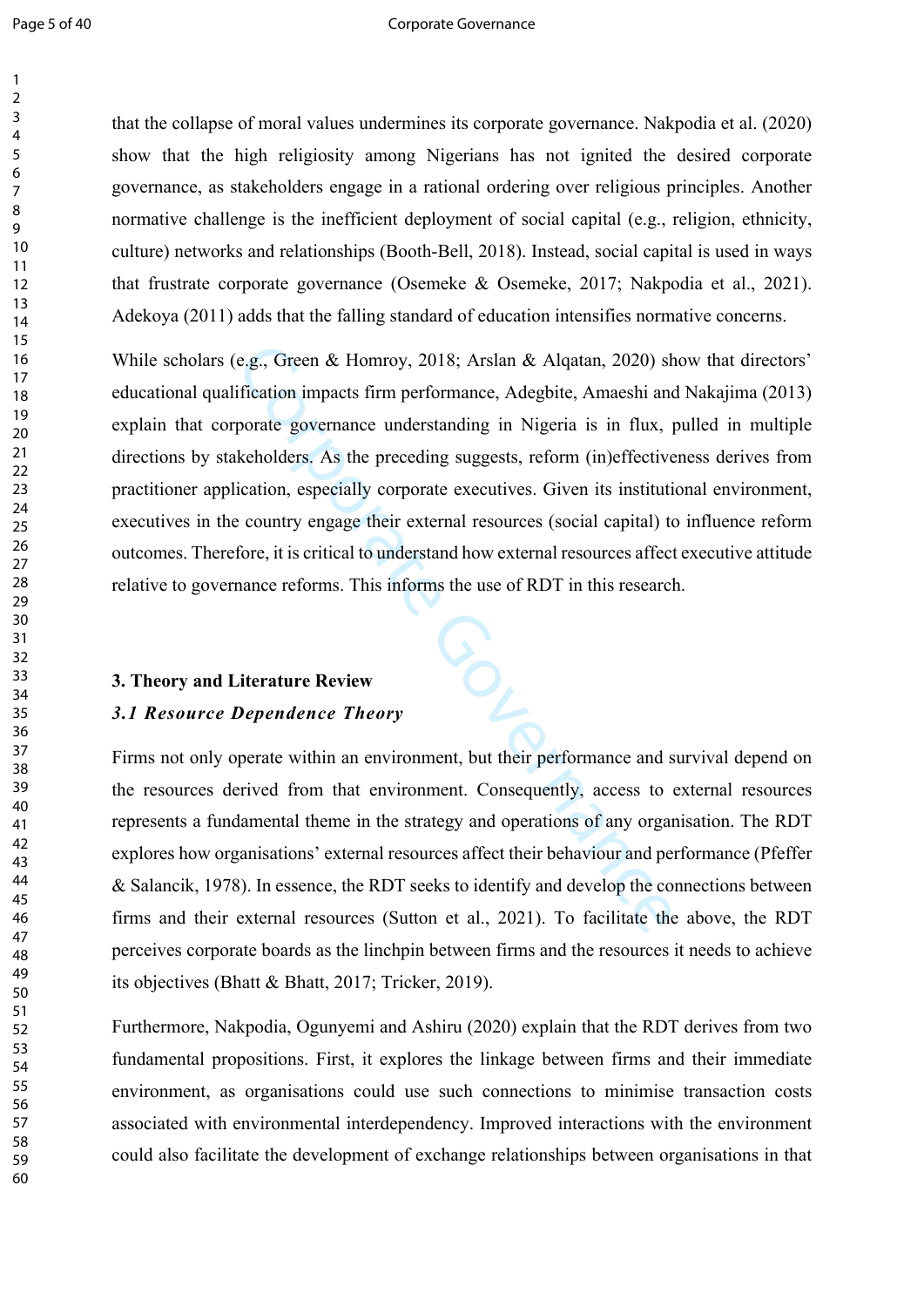environment. The second theme driving the RDT is the power of corporate agents to maximise the potential resources that organisations can access from their business environment. It highlights how corporate agents connect firms to the external resources needed to achieve their corporate objectives. This view is instrumental in contexts where agents wield considerable influence over external corporate governance instruments.

According to the RDT, organisations depend on resources that originate from their environment. These resources are supplied by other organisations in that environment. For example, the government and its agencies generate resources such as corporate regulations. Therefore, it could be reasoned that other organisations have a sizeable influence on an organisation's key success factors (resources). While this highlights RDT's relevance in this research, we contend that corporate reforms constitute an external resource that shapes organisations' behaviour, performance, and survival.

vernment and its agencies generate resources such as corpulation be reasoned that other organisations have a sizeable by success factors (resources). While this highlights RDT<sup>7</sup> intend that corporate reforms constitute an Given that resources are a basis of power (Raven, 2008), regulators can leverage reform to improve corporate governance. However, the capacity of regulators to compel organisations to implement reforms may depend on the extent to which organisations value the resource (i.e., reforms). Several factors affect the nature of this dependence, including the importance of the resource(s) and the relative shortage of the resource(s), among others. This implies that the regulator's influence over organisations is contingent upon the extent of those organisations' dependence on the regulators' resources (i.e., reforms). In many cases, resource relevance (or irrelevance) has meant that organisations pay inconsistent attention to corporate reforms. This concern is more pronounced in developing economies where institutional challenges tend to frustrate the good intentions of regulators (Waweru, 2014).

### *3.2 Corporate Governance Reforms*

Corporate governance has been severally defined. These definitions draw from regulation, performance, institutional environment, boards, institutional investors, and stakeholders (OECD, 2004; Solomon, 2021). Consequently, scholars and practitioners focus on these areas to reform corporate governance. To frame the need for corporate governance reforms in emerging economies, Reed (2002) reflects on India's growing adoption of the Anglo-American regulatory model, noting that increased international economic and political pressures trigger its implementation. While these external pressures emphasise the firm-environment link (see, the RDT), Reed (2002) concludes that the model has not been promising, owing to laxity in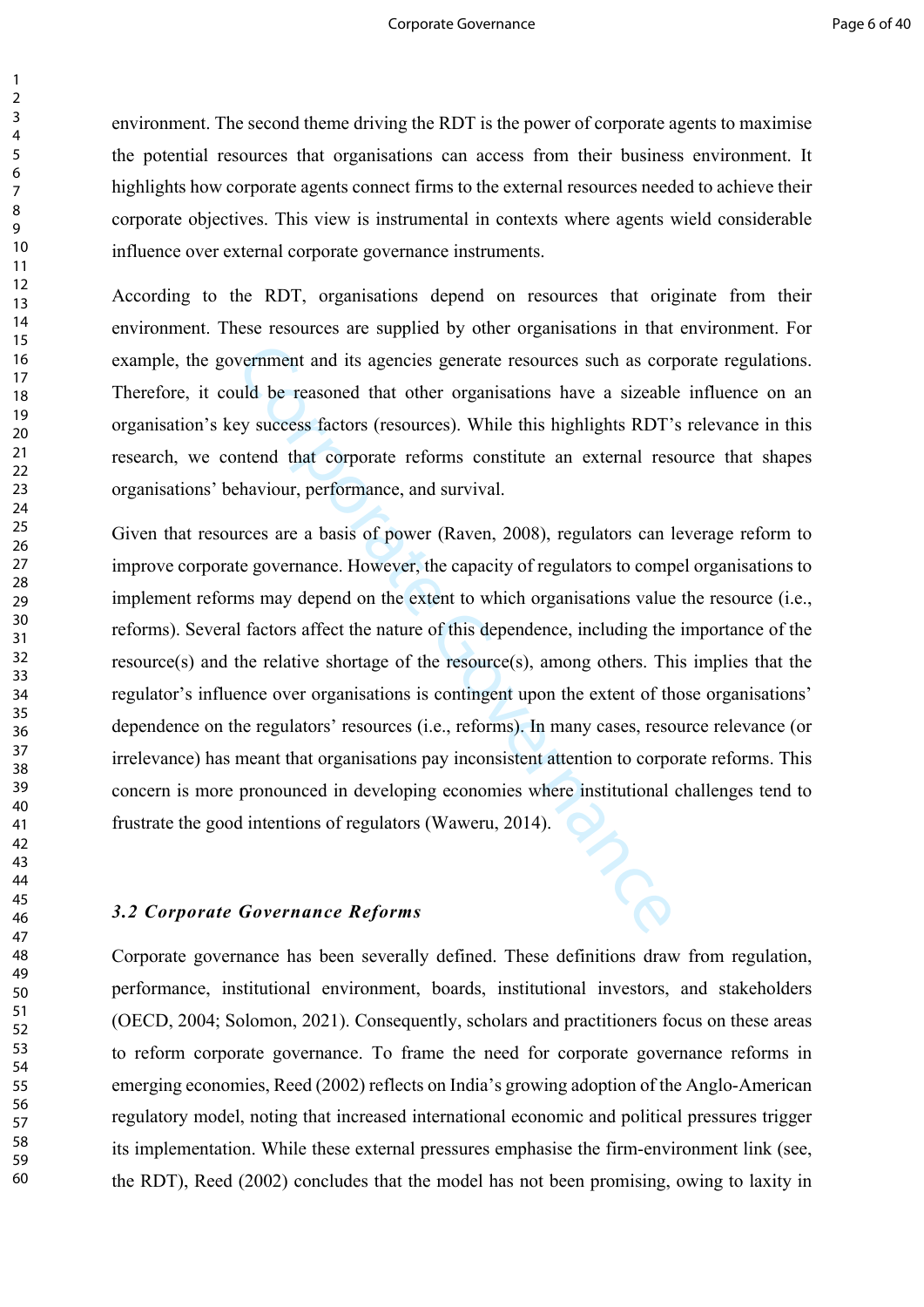#### Page 7 of 40 Corporate Governance

applying corporate laws, weak protection of small investors, poor accountability and transparency practices, and non-engagement with wider stakeholders. Reed (2002) adds that India's fragile institutional environment accelerated these challenges and used these concerns to propose regulatory reforms that emphasise India's dominant institutional features.

Goergen, Martynova and Renneboog (2005) extend the debate regarding Anglo-American governance model adoption. They investigate whether takeover regulation reforms across Europe would harmonise national legislations towards an Anglo-American regulatory convergence. They find evidence of convergence among European countries, stating that such a policy may result in dispersed ownership, which is central to the Anglo-American idea. But they equally report that the move towards regulatory convergence reinforces the blockholderbased system, which the Anglo-American model opposes. While admitting that differences in regulations across Europe inform the divergence, they opine that the effectiveness of takeover regulation depends on the corporate governance structure regulating such a takeover. Their results suggest that European regulators must consider country-level governance practices when crafting reforms, consistent with Reed (2002).

ey find evidence of convergence among European countries<br>ult in dispersed ownership, which is central to the Anglo-A<br>ort that the move towards regulatory convergence reinforce<br>hich the Anglo-American model opposes. While a Corporate governance reforms have also focused on the principal-agency relationship. Whereas principal-agent conflicts dominate studies exploring developed contexts, Young et al. (2008) and Agyemang and Castellini (2015) argue that principal-principal disputes abound among less-developed economies. They enlighten that such conflicts originate from institutional characteristics such as concentrated ownership, extensive family ownership and weak legal protection of small shareholders. As pointed out in the RDT, economic agents' power over institutional elements heightens these conflicts (Nakpodia et al., 2020). Thus, Young et al. (2008) contend that addressing the preceding challenges requires interventions that depart from those prescribed for principal-agent tensions. Areneke, Yusuf and Kimani (2019) report similar findings, noting that, in the presence of certain environmental complementarities, corporate governance regulatory reforms should move away from a 'onesize-fits-all' strategy to one that considers organisational and environmental contexts.

Beyond institutional environments, recent corporate governance reforms assign significant attention to corporate boards. These reforms recommend guidelines relating to diversity, independence, size, and committees. Using the Enron case, Gillan and Martin (2007) question whether increasing Enron's board independence would have changed its strategic direction or averted its collapse. Instead, Gillan and Martin (2007) advise regulators to channel greater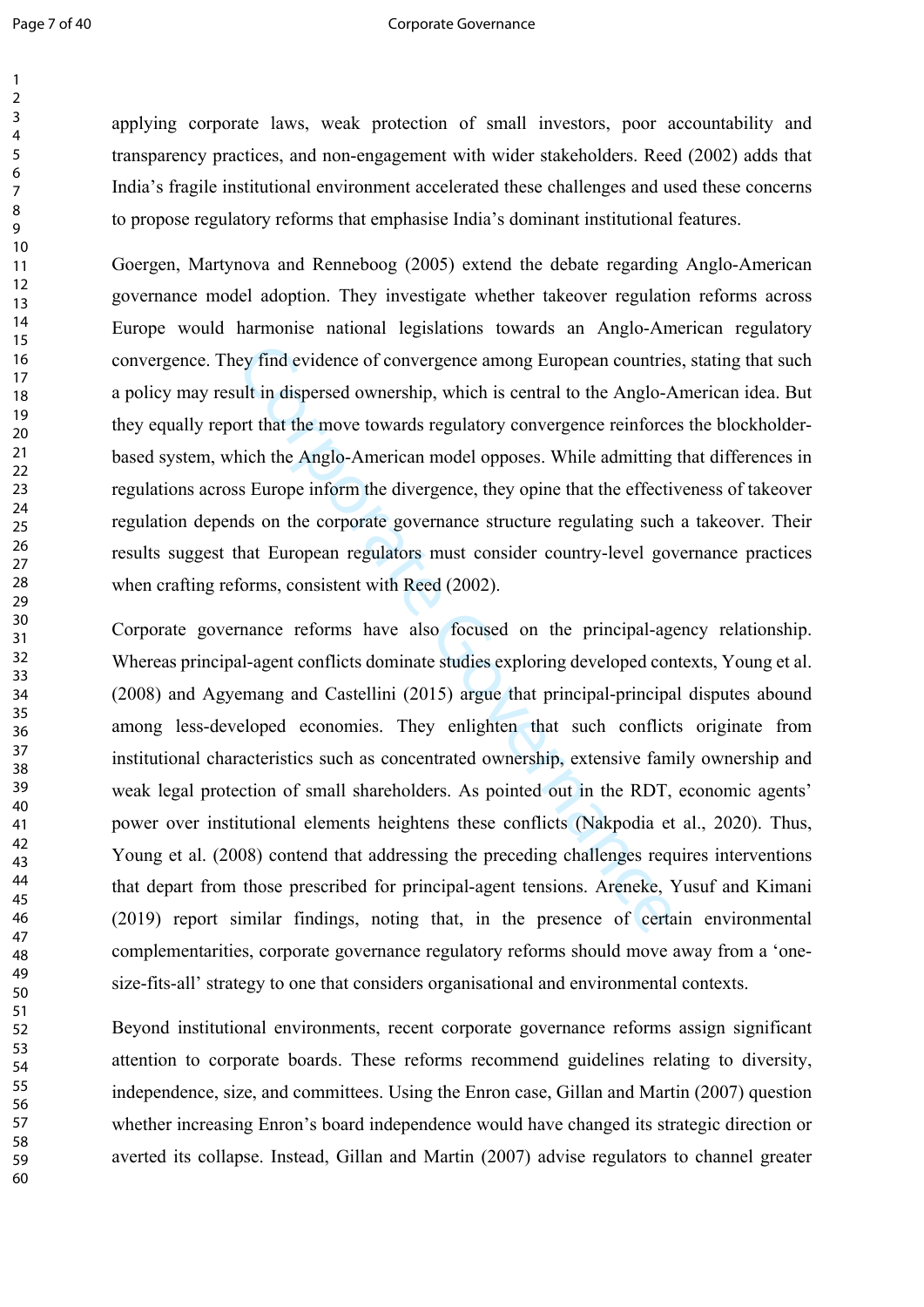resources to establishing more robust internal controls that minimise external auditors' potential conflicts of interest. Such reforms broaden the regulator's horizon of interest and help firms develop frameworks that address changes in their external environment.

I independence (see also Gillan & Martin, 2007) are in<br>troupthink. Howard (2011) advocates comprehensive refo<br>md board members' informal behaviour. While such reform<br>and minimise groupthink), Howard (2011) counsels that c Still on corporate boards, Howard (2011) examines the effects of groupthink, when directors succumb to their peers' persuasive power in their decision-making, thereby overriding realistic appraisal of alternative courses of action (Maharaj, 2008) and undermining cognitive conflict (Mooney, Holahan & Amason, 2007). Howard (2011) asserts that stringent penalties and increasing board independence (see also Gillan & Martin, 2007) are inadequate to deter directors from groupthink. Howard (2011) advocates comprehensive reforms that focus on board structure and board members' informal behaviour. While such reforms must encourage board diversity (and minimise groupthink), Howard (2011) counsels that ceding more powers to institutional investors and creditors will break up the homogeneity that may exist among board members. Like Howard (2011), Mees and Smith (2019) reflect on the institutional investor role in provoking corporate governance reforms in Australia. They credit much of the country's corporate governance reforms to institutional investors' pressure in reaction to traditional governance failings and social and environmental concerns.

Having examined the literature that identifies the leading areas of corporate governance reforms and drivers of such reforms, we turn our attention to corporate governance reforms in Nigeria. While the literature on corporate governance reforms in Nigeria is sparse, Adekoya (2011) admits that corporate governance concerns in Nigeria reinforce reforms' inevitability. The commonly reported problems (see, Adegbite, 2012; Adedeji et al., 2020) include corruption, weak institutional environment, political patronage, and weak regulatory mechanism. Nakpodia et al. (2018) add that poverty, high unemployment rates and an ineffective whistle-blowing culture, among other economic and social concerns, incite the identified corporate governance challenges. Hence, Adekoya (2011) proposes reforms that primarily delineate responsibilities among key corporate governance stakeholders. First, Adekoya (2011) recommends isolating corporations from politics, arguing that politicians take advantage of systemic poverty and unemployment to manipulate executives. Second, Adekoya (2011) notes that politicians' overwhelming authority stifles justice dispensation, endorsing the use of independent tribunals to prosecute offenders. Adekoya (2011) and Grant and McGhee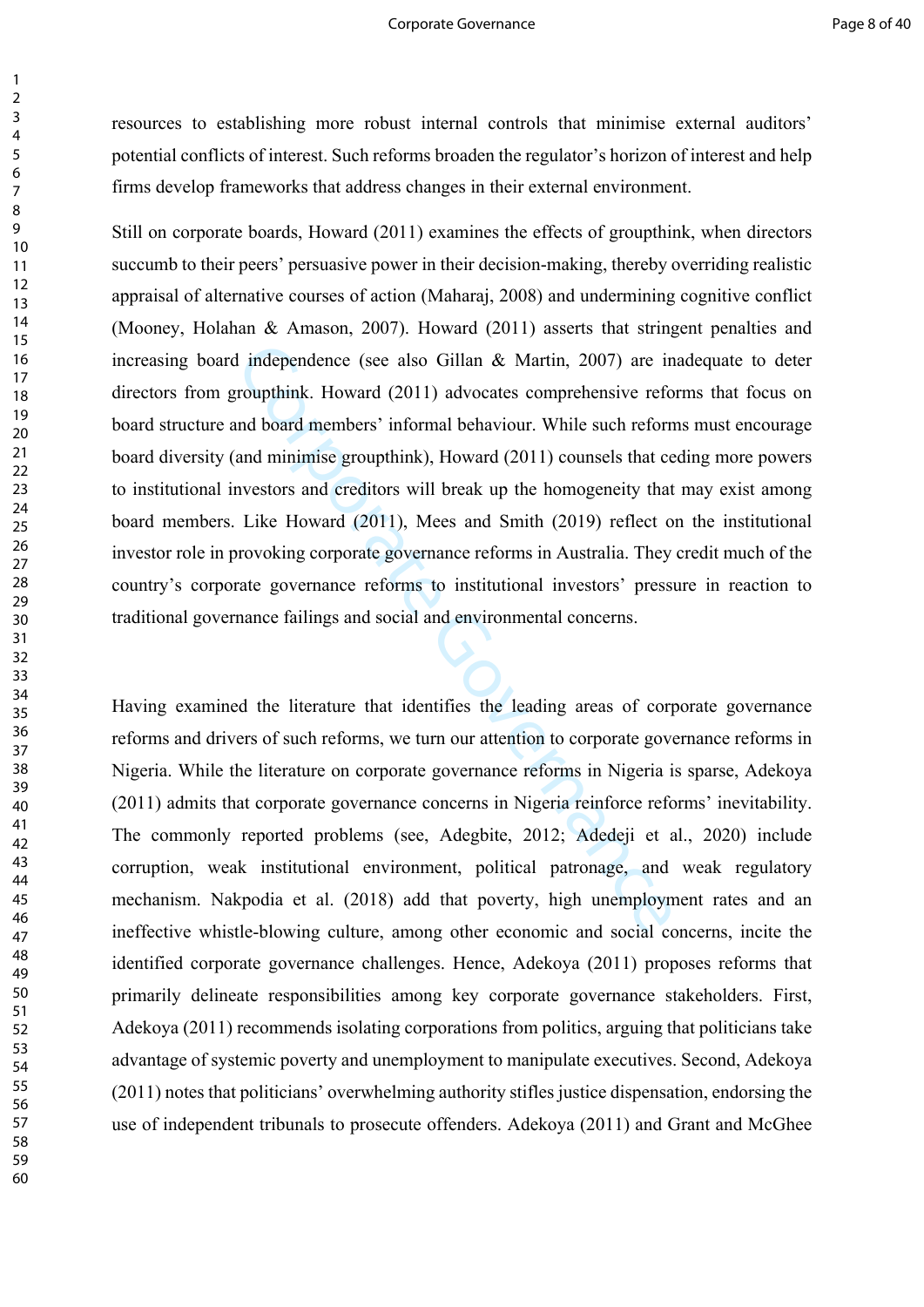(2017) also encourage corporates to invest in moral education, insisting that poor governance practices reflect declining societal morals.

nd institutional structure. They insist that transplanting correction concernance and the logic. While this highlights the role of 'institutions' in cor<br>
1 logic. While this highlights the role of 'institutions' in cor<br>
1 Whereas Adekoya (2011) offers multiple reform strategies, Okoye (2014) emphasises the revamp of the regulatory machinery. Okoye (2014) acknowledges that widespread corruption in the country frustrates corporate governance regulations, arguing that resolving the corruption puzzle is crucial to building robust corporate governance. Daodu, Adegbite and Nakpodia (2017) and Areneke et al. (2022) propose a different reform route that stresses the significance of institutions and institutional structure. They insist that transplanting corporate governance regulations from foreign contexts hinders regulatory effectiveness as such regulations overlook local institutional logic. While this highlights the role of 'institutions' in corporate governance (Aguilera  $\&$  Jackson, 2010), it equally reinforces the link between firms and their environments (Judge et al., 2008), consistent with the resource dependence proposition. Building on the preceding view, Daodu et al. (2017) counsel that Nigeria's corporate governance reforms should blend global best practices and the country's peculiar institutional environment. These proposals are consistent with those recommended in contexts that share economic and social characteristics with Nigeria (e.g., Andreasson, 2011; Filatotchev, Jackson & Nakajima, 2013; Arslan & Alqatan, 2020).

### **4. Research Methodology**

Despite several regulatory interventions, corporate governance in Nigeria falls short of global best practices (Adegbite, 2012). As this study seeks to propose corporate governance reforms in Nigeria, we adopt a qualitative research methodology. Consistent with the research objective, qualitative research helps to understand underlying motivations that persuade specific practices (Hammarberg, Kirkman & de Lacey, 2016). By recognising the underlying motivations, this approach facilitates reforms that link directly to the identified motivations. Furthermore, we embrace the qualitative methodology because it enables a rigorous exploration of discrete or bounded phenomena without focusing on the causal processes involved in the investigation (Buchanan, Chai & Deakin, 2014).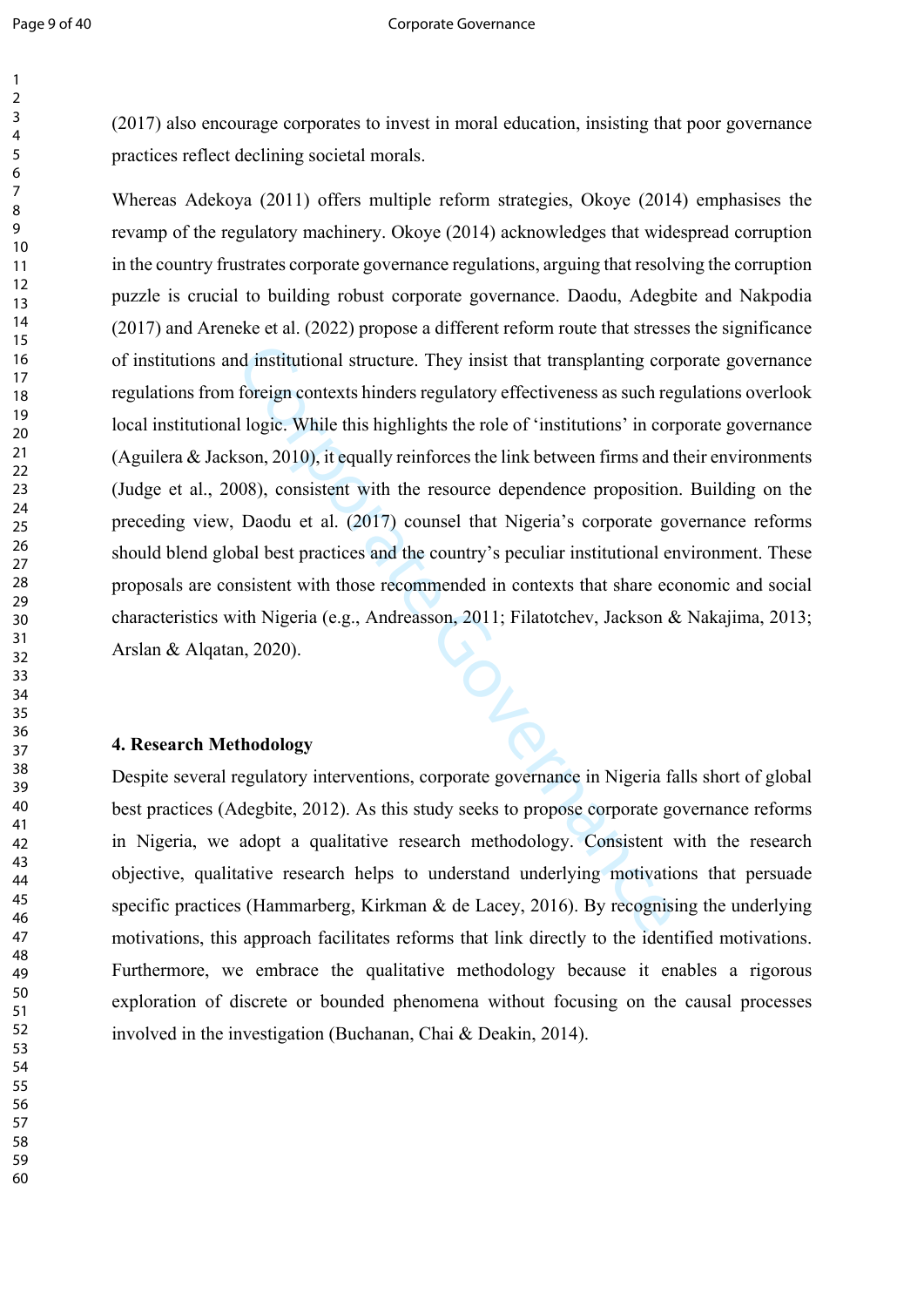### *4.1 Data Collection*

Despite the plethora of data collection techniques available for qualitative studies. Bryman (2015) indicates that the interview technique is the leading data collection instrument among qualitative researchers. We collected our data using semi-structured interviews. Three factors informed our choice of semi-structured interviews. It allows the collection of rich, open-ended data that could be subjected to various levels of analysis. The interview method permits the exploration of participants' thoughts and feelings regarding the issue under investigation. Lastly, semi-structured interviews provide opportunities to delve into sensitive areas.

ctured interviews provide opportunities to delve into sensit<br>were conducted in two phases. The first phase was in the<br>a PhD project). To ensure that this study engages with an a<br>id generate insights that reflect current de The interviews were conducted in two phases. The first phase was in the second quarter of 2013 (as part of a PhD project). To ensure that this study engages with an appropriate number of participants and generate insights that reflect current developments in the Nigerian corporate governance space, additional interviews were conducted in the third and last quarters of 2018. To collect the data, we used an interview guide (see Appendix 1), comprising the interview questions. The questions, which reflect the study's objectives, commenced with general questions to more specific queries, in conformity with established interview protocols (Bryman, 2015). We pretested the interview guide through a pilot that involved three participants. Based on comments from pilot participants, we improved the questions and extended the interview time as the pilot interviews lasted beyond the initially allocated time.

Following the pilot, we sent letters (including the study objectives) to identified participants. A 'no obligation' clause was inserted in the letter, allowing participants to decline if uncomfortable. The average duration of the interviews was 55 minutes, ranging between 38 to 67 minutes. Except for two interviews conducted over the telephone, all interviews were conducted face-to-face by one of the authors. We used a pre-interview protocol (Bryman, 2015) to begin the interviews. The protocol focused on four areas: an assurance of anonymity, the purpose of the interview (research), our interest in the interviewee's experience, and a request to tape-record the interview. All participants permitted the tape-recording of the interviews. Aside from the two telephone interviews, the other interviews took place in Lagos (Nigeria's commercial capital) and Abuja (Nigeria's administrative capital).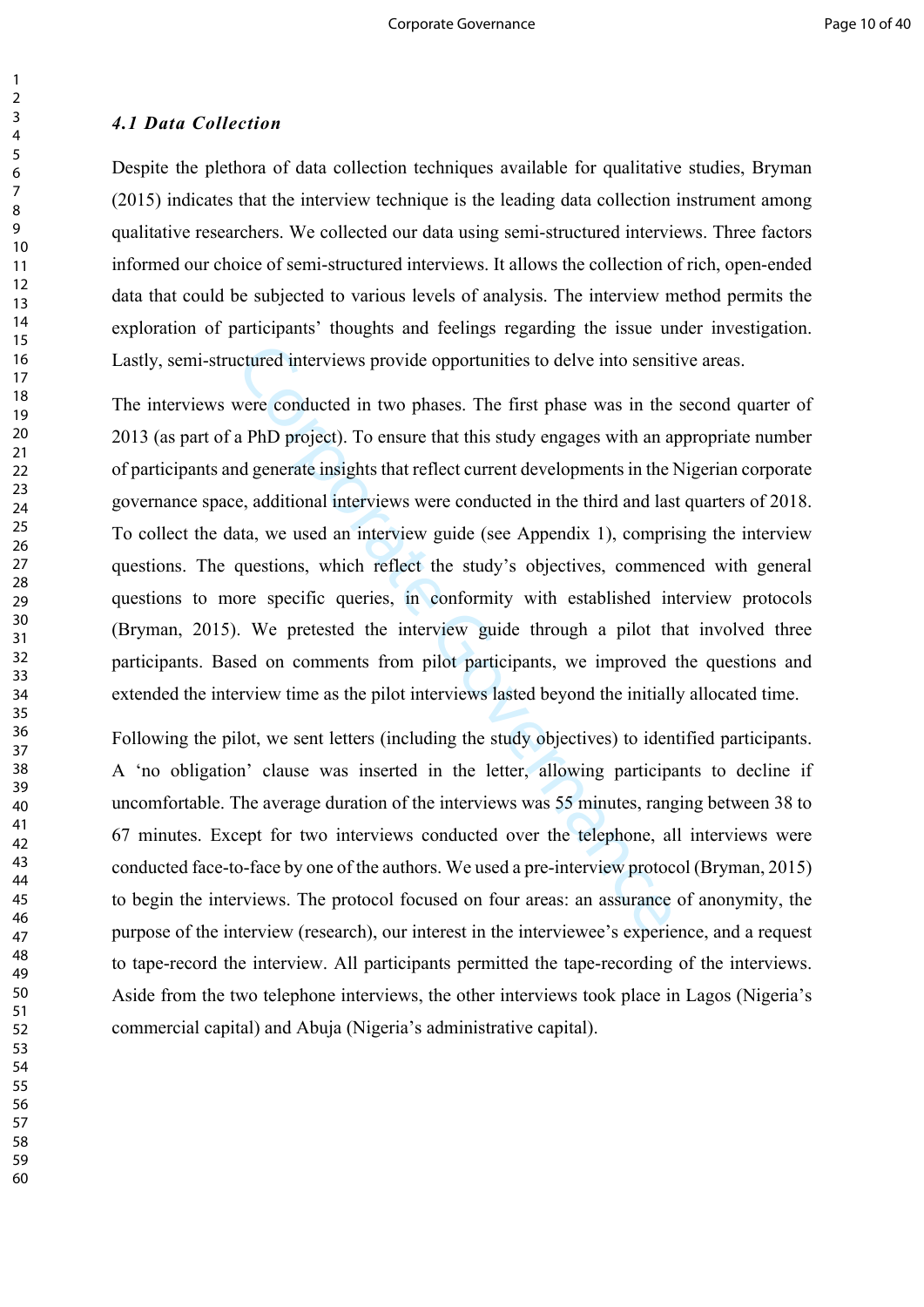## *4.2 Sampling Strategy*

As qualitative investigations explore phenomena in-depth, the literature (e.g., Öberseder, Schlegelmilch & Gruber, 2011) recommends a small but diverse sample. Our review of the literature (e.g., Beta & Storey, 2019; Liedong, 2020) suggests that a sample size of 15 to 40 participants is appropriate in a qualitative study. To recruit diverse participants, we adopted theoretical sampling. This sampling technique helped identify and recruit research participants, especially where selection relies on defined characteristics (Bryman, 2015). Robinson (2014) explains that theoretical sampling takes place during the collection and analysis of data. This provides opportunities to articulate the research topic and question, and profile participants that possess the desired attributes. This was critical in this study, as we matched participants to the research objectives.

oretical sampling takes place during the collection and anamities to articulate the research topic and question, and profied attributes. This was critical in this study, as we matched ves.<br>
the focus, the authors agreed th Given the research focus, the authors agreed that participants must possess two characteristics. First, they must be board members for a minimum of five (5) years (see also Luiz & Stewart, 2014). Second, their companies must be listed on the Nigerian Stock Exchange (NSE). Compliance with corporate governance codes is mandatory for firms listed on the NSE. Besides, an organisation's long-term strategy includes good corporate governance, which board members supervise. These criteria have been used to recruit research participants for corporate governance-related research (see Adegbite, 2015; Nakpodia et al., 2018).

Considering our participants' economic and social positioning, it is necessary to reflect on access problems. Securing access to participants is challenging in qualitative research (Shenton & Hayter, 2004). The authors contacted potential participants once the selection criteria were agreed upon but struggled to secure interview appointments. The letters sent were not acknowledged. Several telephone calls did not help. To negotiate access, Johl and Renganathan (2010) recommend formal and personal strategies. As formal methods (letters, telephone calls) proved less helpful, we resorted to a personal approach. One of the authors had extensive working experience in Nigeria, during which time he developed professional relationships with corporate leaders. We reached these individuals, and some agreed to participate in the study. However, to engage an appropriate number of participants, we leverage our relationship with the initial interviewees to reach additional participants. Using this snowballing strategy, our initial participants introduced us to other individuals with appropriate profiles.

As noted earlier, the interviews were conducted over two periods. The first set of interviews involved 12 executives, while the second round of interviews included nine. As Table 1 shows,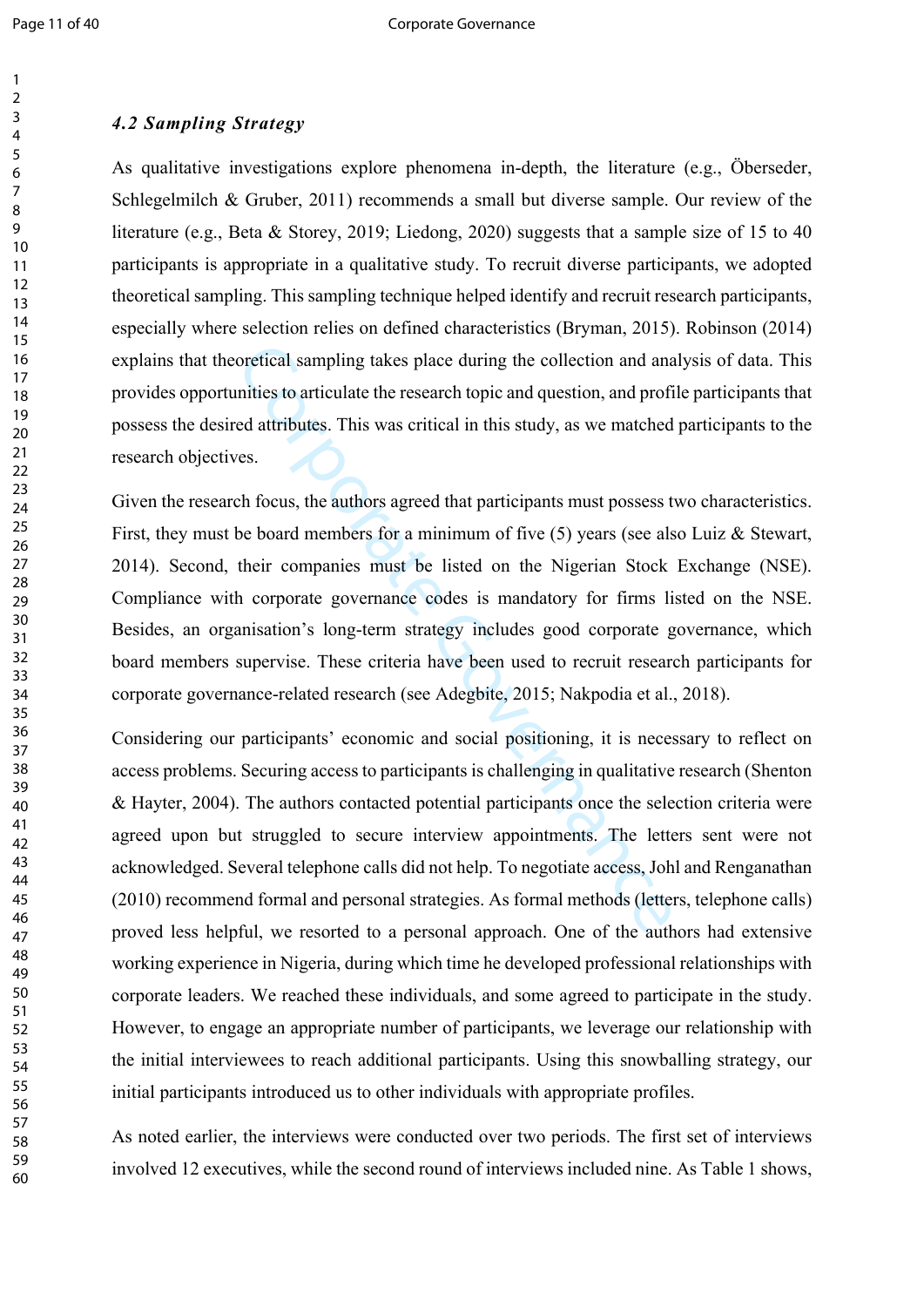the interviewees represent eight out of 11 industrial sectors on the NSE. The participants include six female board members. The majority of the participants (72%) are independent, non-executive directors.

---------------------------------------------------------

Insert Table 1 about here

----------------------------------------------------------

## *4.3 Procedure for Analysing Data*

To ensure a systematic data analysis, we used a four-step process (i.e., data immersion, coding, creating categories, and identifying themes) suggested in Green et al. (2007). This procedure is not linear, as we had to go back and forth during the analysis. The data immersion stage commenced with repeated listening of the interviews. This helped generate rich data as the researchers detected salient body cues such as hesitations, confidence in answering questions, and the varying tone of interviewees to questions. Thereafter, the interviews were manually transcribed, followed by rounds of reading the interview transcripts to enhance data immersion.

for *Analysing Data*<br>
matic data analysis, we used a four-step process (i.e., data in<br>
es, and identifying themes) suggested in Green et al. (200'<br>
we had to go back and forth during the analysis. The data<br>
1 repeated list As Green et al. (2007) propose, the next three stages were undertaken with the aid of qualitative data software, i.e., NVivo. Bazeley and Jackson (2013) note that, beside providing tools for classifying, sorting, and arranging data to identify themes and patterns, NVivo minimises errors associated with analysing large chunks of unstructured data. These advantages are critical to this study. We uploaded the transcribed data, of approximately 187 pages, to NVivo. Consistent with Green et al. (2007), we embarked on a coding procedure to explore the data. One researcher undertook the coding to ensure consistency. The coding process helped in labelling and organising the data to detect themes and relationships. To achieve this objective, we used the 'explore' and 'word frequency' functions in NVivo to generate a word cloud that identifies the most referenced themes in the data (see Figure 1). Before generating the word cloud, we used the 'stop word' function in NVivo to eliminate conjunctions and prepositions used in regular communication (e.g., for, and, but, at) that did not add value to our research. As Figure 1 shows, themes such as regulation, education, institution, scorecard, and whistle-blowing, among others, attracted substantial interest among participants.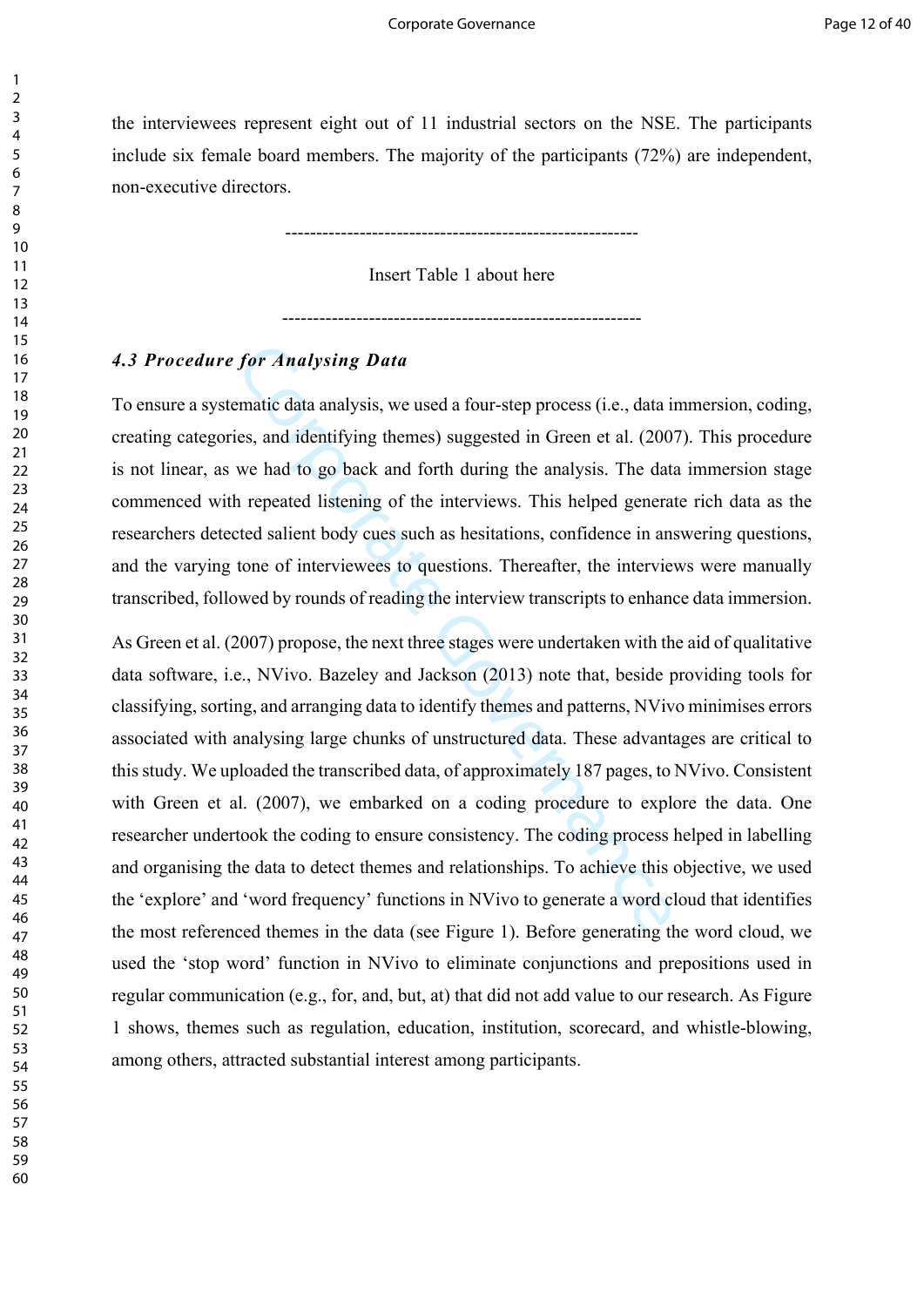---------------------------------------------------------

Insert Figure 1 about here

----------------------------------------------------------

in certain cases. For instance, we merged codes such as educe the that participants used these terms to refer to similar if the themes from the data, we uncovered two essential concepts (i.e., awareness-related and regulat Following data coding, Green et al. (2007) propose creating categories from emergent themes to find a 'good fit' between related codes that explain observations in the data. To create categories that accommodated our initial codes, we reviewed and revised those codes and combined some in certain cases. For instance, we merged codes such as education, awareness, and training as we note that participants used these terms to refer to similar ideas. Based on our understanding of the themes from the data, we uncovered two essential preconditions and formulated two concepts (i.e., awareness-related and regulation-related) that underpin the themes (see Figure 2) critical to corporate governance reform in Nigeria. These two categories tie sufficiently the various themes from the coding procedure. According to Green et al. (2007), the final stage allows an abstraction process where the categories created address the central research question. We opine that Nigeria's governance stakeholders must pay attention to awareness and regulatory matters in reforming its corporate governance system.

Insert Figure 2 about here

----------------------------------------------------------

---------------------------------------------------------

## **5. Findings and Discussion**

As Figure 2 shows, our data unpacks two areas critical to Nigeria's corporate governance reforms, i.e., the upstream and downstream reforms. The upstream reforms emphasise the necessary conditions that support the downstream reforms.

## *5.1 Upstream Interventions (Preconditions for Reforms)*

The corporate governance literature (Judge et al., 2008; Aguilera & Jackson, 2010) indicates that certain conditions support corporate governance systems. Our data endorse this view, identifying two elements critical to Nigeria's corporate governance, i.e., increased government commitment and an enabling business environment.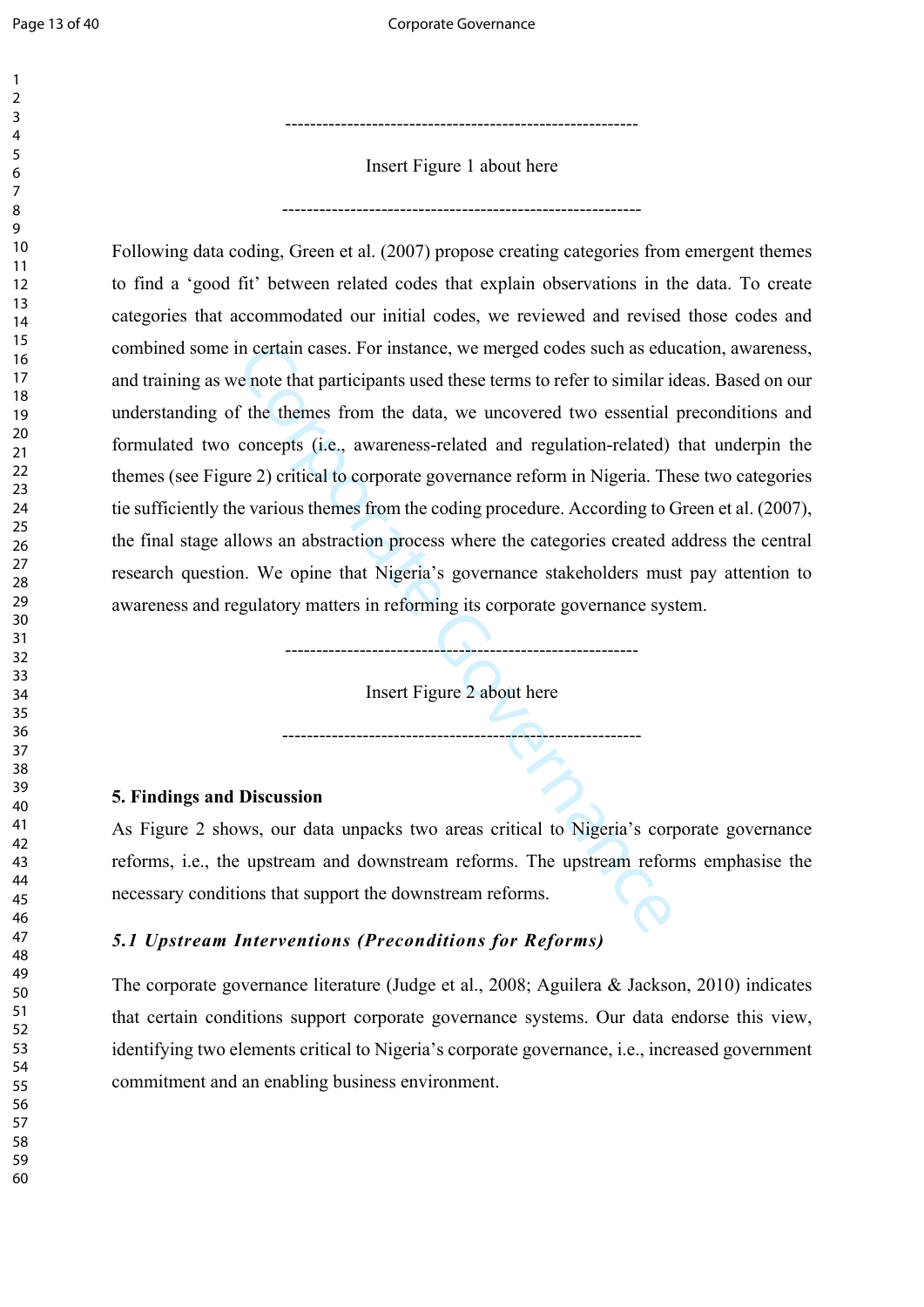# *5.1.1 Increased Government Commitment*

Adelman (2000) informs that the government's role in economic development signifies the degree to which it can shape, or is inevitably shaped by, the society to which it belongs. This implies that both society and the government have 'powers,' the extent of which determines 'who shapes what'. Ahunwan (2002) and Adegbite (2012) claim that the Nigerian corporate space is government-driven, as the government controls public utilities and infrastructure, and is a key player in corporate ownership.

The above is consistent with our data. Interviewees acknowledge the overbearing power of government on the economy. E8 explains that:

*Unlike some countries that look to forces of demand and supply, the government call the shots here. The economy mirrors its economic and political desires.* 

E14 adds that:

*I think that corporate governance in Nigeria reflects the wishes of those in government.*  However, the data suggest that the Nigerian government has not shown enough commitment to corporate governance, as it has failed to offer the requisite leadership. This view attracted interest among interviewees. E19 offers that:

*Politicians and government officials must set the pace. Nobody will take corporate governance seriously if they consistently engage in practices that contradict corporate governance. They must serve as role models.*

issistent with our data. Interviewees acknowledge the ove<br>he economy. E8 explains that:<br>me countries that look to forces of demand and supply, th<br>here. The economy mirrors its economic and political desis<br>at corporate gove Aghion et al. (2010) argue that increased government commitment is vital in low-trust countries, stressing that agents in such countries desire more government intervention even when the government is corrupt. Despite the unfavourable perception of the government, greater government engagement supports the rise of a sound governance system. Aghion et al. (2010) and Adegbite (2012) assert that distrust creates demand for government intervention via regulation. Participants discuss how government can participate more in corporate governance. E7 suggests that:

*Political leaders and government (officials) must buy into and believe in corporate governance. They must see it as (critical) to the country's economic development.*

E2 explains further:

*Government establishments must take the lead. The government must compel its agencies to implement acceptable corporate governance practices.*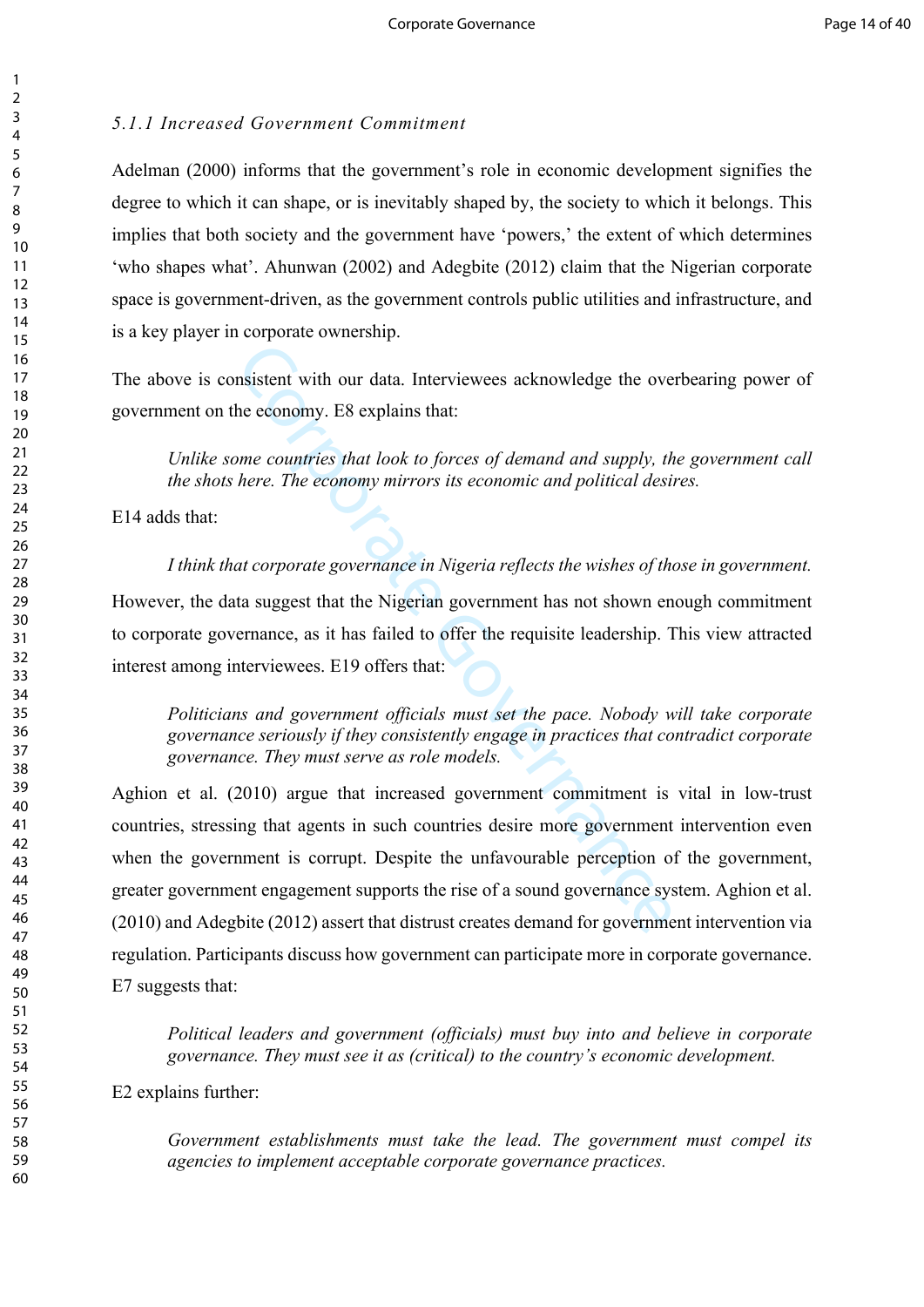Wilson (2006) acknowledges E2's concern, suggesting that the government exhibits minimal interest in corporate governance, as its agencies lack basic corporate governance structures. Poor government interest denies firms the opportunity to maximise an external resource (government support) to enhance their business performance. Similar to E7 and E2's comments, E1 highlights a knowledge gap, stating that government officials are ignorant of the value of corporate governance:

## *Government officials must understand the benefits of corporate governance. The government needs enlightenment regarding the value of corporate governance.*

Bridging the knowledge gap would enhance government officials' willingness to operationalise corporate governance. Besides, the flawed governance system among government agencies creates diverse challenges. For instance, it exposes government agencies to excessive political interference (Schnyder, 2010; Adegbite et al., 2013). E17 acknowledges this concern:

# *These problems restrict government corporations' ability to offer leadership and inspire good corporate behaviour in the business environment.*

ent needs enlightenment regarding the value of corporate g<br>wledge gap would enhance government officials' willingnes<br>ance. Besides, the flawed governance system among gov<br>hallenges. For instance, it exposes government agen Considering the government's influence on society, an isomorphic problem arises. The government's apathy to corporate governance resonates among businesses, as stakeholders fail to acknowledge corporate governance value. Efforts to address these concerns must explore the capacity to depoliticise government organisations.<sup>1</sup> Giurca-Vasilescu (2008) recommends depoliticising decision-making and establishing 'firewalls' between government and management of state firms. Such moves protect minority shareholders and enhance property rights protection.

### *5.1.2 Enabling Operating Environment*

According to resource dependence theorists, external environments are key for firms' success. The data indicate that an extreme operating environment intensifies corporate governance challenges in Nigeria. Interviewees suggest that establishing a sound corporate governance system demands an enabling business environment. Participants note that the informal nature of the operating environment frustrates governance principles. E12 explains that:

<sup>&</sup>lt;sup>1</sup> It is important to note that depoliticising does not mean less government intervention.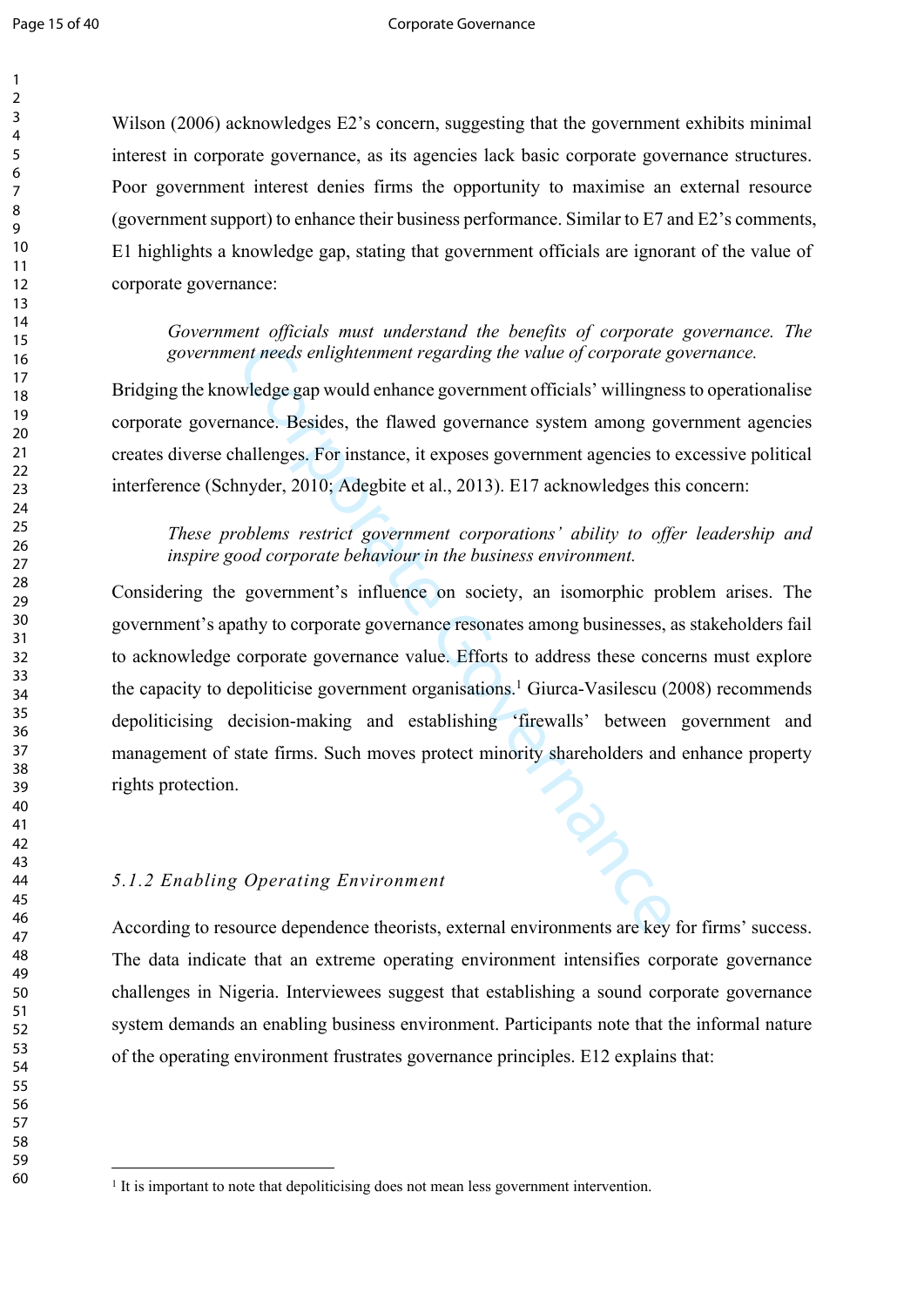*The business environment is rudimentary. Global best practices are at a premium in many sectors. There is little or no job security, poverty is rife, labour laws are weak, corruption is widespread, and so on. These problems (frustrate) corporate governance.*

Sanda, Mikailu and Garba (2010) acknowledge these concerns, stating that Nigeria's business environment dissuades good corporate governance. According to E3, E8, and E19, countries where corporate governance is relatively effective (developed economies) operate business environments that allow corporate governance to thrive. E3 maintains that:

*Good corporate governance relates to specific infrastructure. Societies where corporate governance succeeds usually have effective regulatory systems that punish offenders when they commit infractions.* 

*reflates to specific infrastructure.*<br>*Exercise governance relates to specific infrastructure.*<br>*Summarial and the commit infractions.*<br>Then they commit infractions.<br>
As Nakpodia et al. (2018) explain, Nigeria does not<br>
a Corporate governance is a regulative mechanism; hence regulatory effectiveness is core to its operationalisation. As Nakpodia et al. (2018) explain, Nigeria does not lack the requisite corporate governance legislation; rather, its implementation and enforcement framework is incoherent. This problem points to regulators and those that appoint them (the government). To address the issue, E14 calls for more stakeholder involvement in policy-making:

*You do not make laws without asking for the input of those the law is supposed to regulate. If relevant stakeholders participate in policy-making, it could positively affect the implementation and enforcement of governance codes.*

The above comment links with Nakpodia et al. (2018), which recommends a multi-stakeholder co-regulation strategy that permits government and firms to share responsibilities for drafting governance codes. Regarding co-regulation, interviewees reflect on policy inconsistency. E1 and E10 trace inconsistent policies to the unstable political environment. E10 explains that:

*There are situations where a new government changes policies to stamp their authority and promote their party's selfish interest to the economy's detriment. Business interests are typically secondary during such policy-making.*

While Nigeria is experiencing its longest uninterrupted democracy since independence (in 1960), its political institution suffers from corruption and power rotation that incite regional and ethnic tensions. This stifles prudent governance, as government officials engage in egoism. To address this, E1 recommends that:

*The government should not influence corporate policies. The constitution should be updated to provide greater autonomy to relevant agencies in policy formulation. Once the legislature passes a policy, the basis for altering or updating such policies must be stringent and informed by market developments, not a change in political leadership.*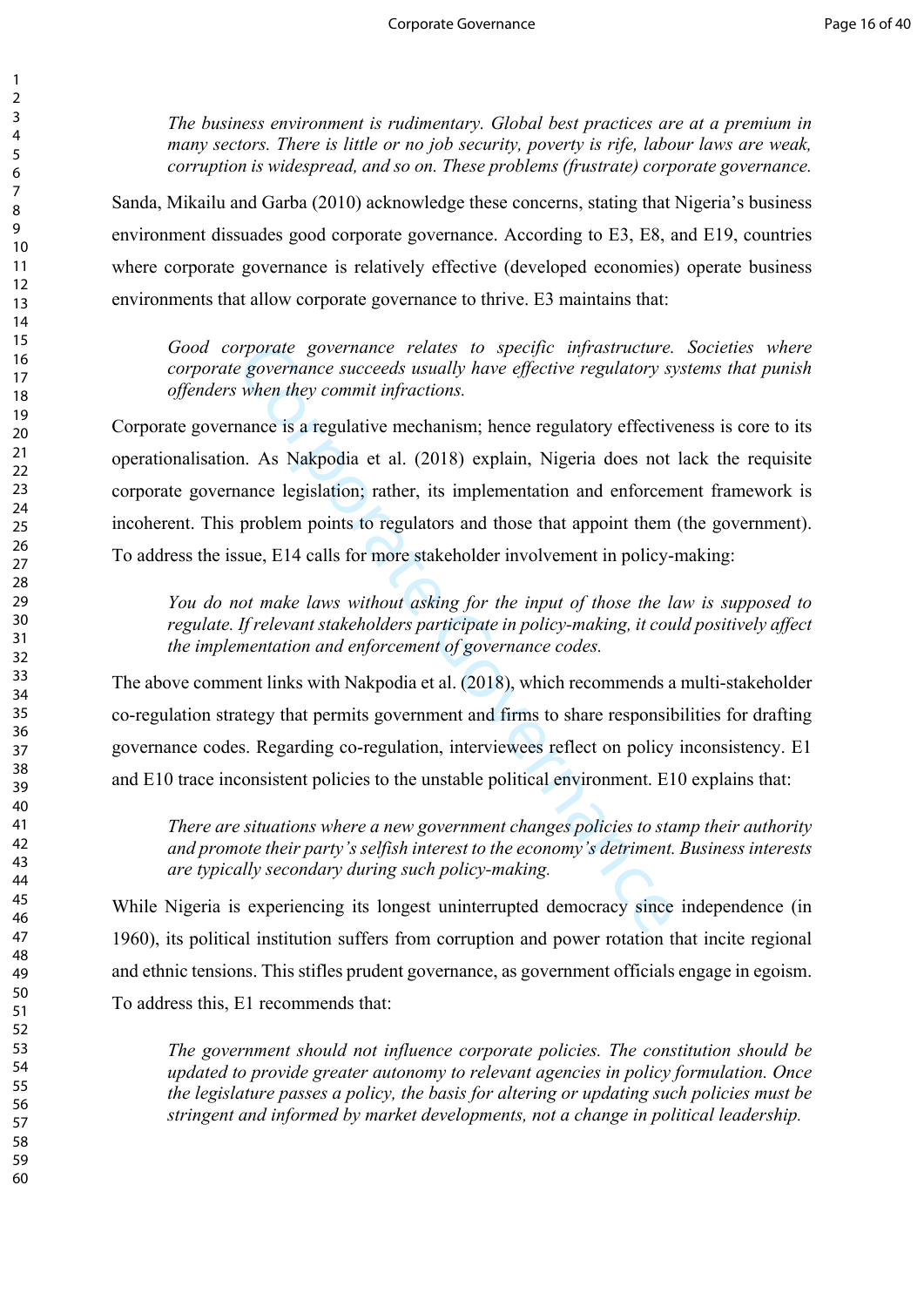### *5.2 Downstream Reforms*

In addition to upstream preconditions, our data suggest that downstream reforms should emphasise two areas. The first addresses a knowledge gap among stakeholders (awarenessrelated reforms), while the second focuses on legislation to enhance corporate governance's capacity to regulate agents (regulation-related reforms).

### *5.2.1 Awareness-Related (AR) Reforms*

*ss-Related (AR) Reforms*<br>rs a dearth of corporate governance knowledge, consistent<br>006; Ofo, 2010), suggesting that corporate governance l<br>plders is narrow. Jimoh and Iyoha (2012) note that co<br>ches reflect a lack of knowl The data uncovers a dearth of corporate governance knowledge, consistent with the literature (e.g., Wilson, 2006; Ofo, 2010), suggesting that corporate governance knowledge among Nigerian stakeholders is narrow. Jimoh and Iyoha (2012) note that consistent corporate governance breaches reflect a lack of knowledge. Therefore, corporate governance reforms must seek to deepen corporate governance understanding.

# *5.2.1.1 Education and Enlightenment*

Our data propose that stakeholders undergo regular education and enlightenment programmes that espouse corporate governance values. Eighteen interviewees identified education and enlightenment as fundamental to building credible corporate governance. E5 notes that:

*The first thing is to educate stakeholders on the benefits of adopting corporate governance standards.*

E8 also suggests that:

*There is a need to drive awareness and knowledge regarding corporate governance principles because there is a considerable knowledge gap.*

E5 and E8 views illustrate the importance of educating and enlightening stakeholders. Corporate governance is not new in Nigeria. Since SEC introduced the first governance code in 2003, regulators and firms have implemented awareness programmes. However, there remains a disconnect between the rate of internalising governance ideals and corporate governance outcomes. Consistent with resource dependence theorisation, a sound understanding of governance principles places firm directors in a stronger position to maximise external resources for corporate benefit. Therefore, it is pertinent to revise the awareness strategies. Many Nigerian firms organise programmes and encourage employees to attend external seminars (locally and internationally). However, this training approach is based on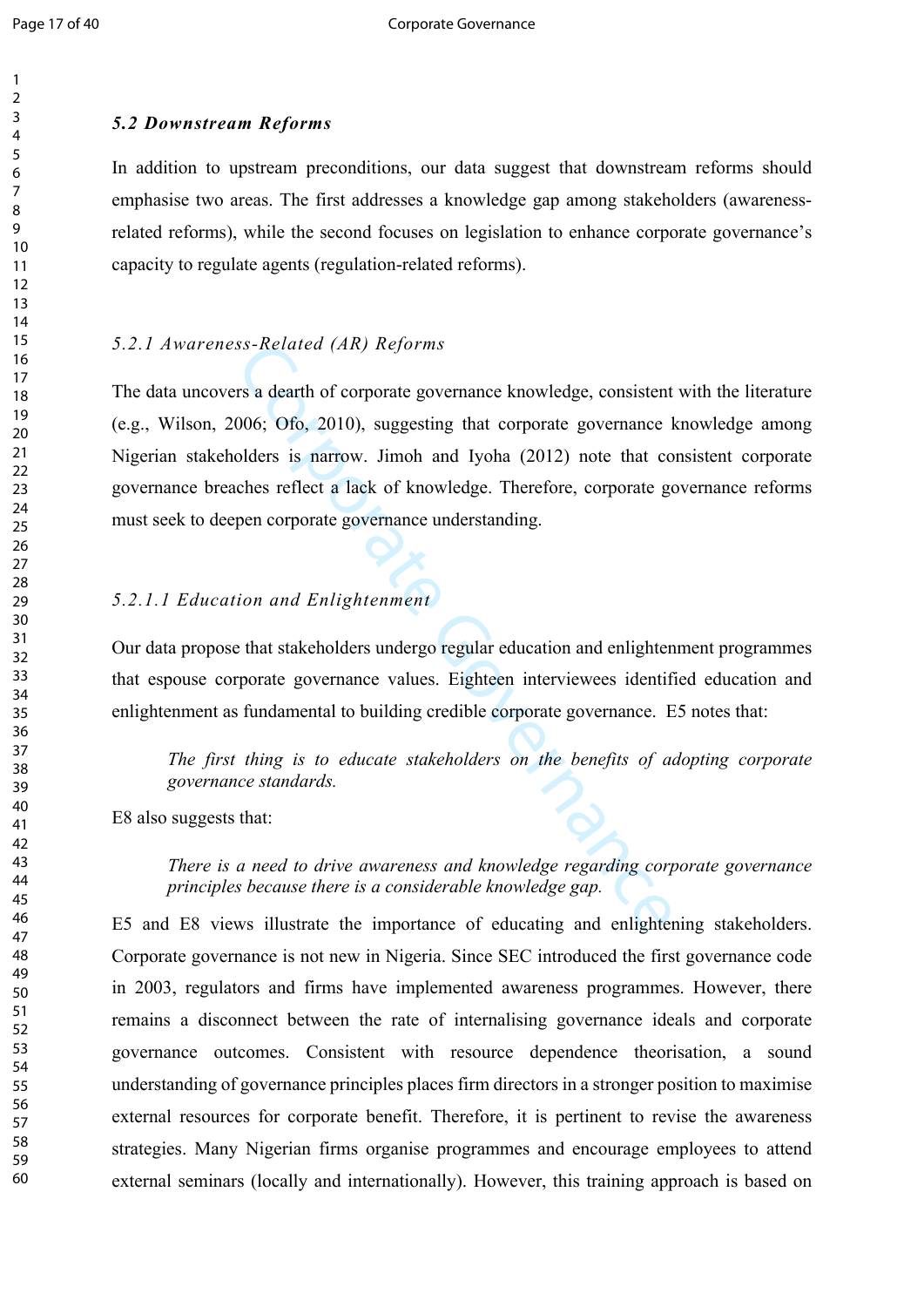models developed in foreign countries and, unfortunately, the extreme institutional context continues to impact the effectiveness of such training methods. Respondents add that the mode and frequency of training and trainers compound the corporate governance problem. E2 expresses that:

*I believe that (operators) need to be tutored. Tutored not at Harvard but in Africa, where the problem resides. Because some of the issues we have here, (they) don't have them abroad. They may appear similar but not as pronounced as we have here. They should attend (seminars and conferences) here, where the problem resides.*

While E2's comment is noteworthy, attending local training programmes may not be sufficient to understand contemporary issues in corporate governance. Instead, emphasis should be placed on programme content. Such training programmes should satisfy two requirements: they must incorporate global best practices; and, recognise country-defined institutional peculiarities (Rwegasira, 2000).

Moreover, corporate governance correlates with sound values and ethics. Training must be designed to include these elements. This is essential considering the erosion of societal values that respondents highlight when discussing corporate governance problems. E2 reinforces the need to impart values:

*In our organisation, we have what we call core values. We teach those core values (i.e., those longstanding values: spirituality, capacity building, integrity, responsibility, sacrifices. We want people to internalise these values. Once they internalise these values, it is easier to relate to corporate governance principles.* 

ment is noteworthy, attending local training programmes mantemporary issues in corporate governance. Instead, en mme content. Such training programmes should satisfy two te global best practices; and, recognise country-def Educating stakeholders must also embrace a different approach. E21 notes that available training modes emphasise the psychomotor and cognitive elements that focus on developing the 'head' (mental or knowing) and the 'hands' (doing) (Marzano, 2001). Unfortunately, this strategy ignores the affective domain, *i.e.,* the heart (feeling), a core element of Bloom's Taxonomy. The heart represents the building block for embracing and manifesting values and principles. This is crucial as the 'heart' drives 'hands' and 'head'. Forbes and Milliken (1999) find that training that focuses on the affective domain fosters board effectiveness. Therefore, an enlightenment programme that isolates the heart, focusing only on hand (cognitive) and head (psychomotor) coordination, may not stimulate sound ethics. When an enlightenment programme accommodates these three elements, agents are more likely to internalise and exhibit good values (Macfarlane & Ottewill, 2004). This expectation is fundamental to a corporate governance system.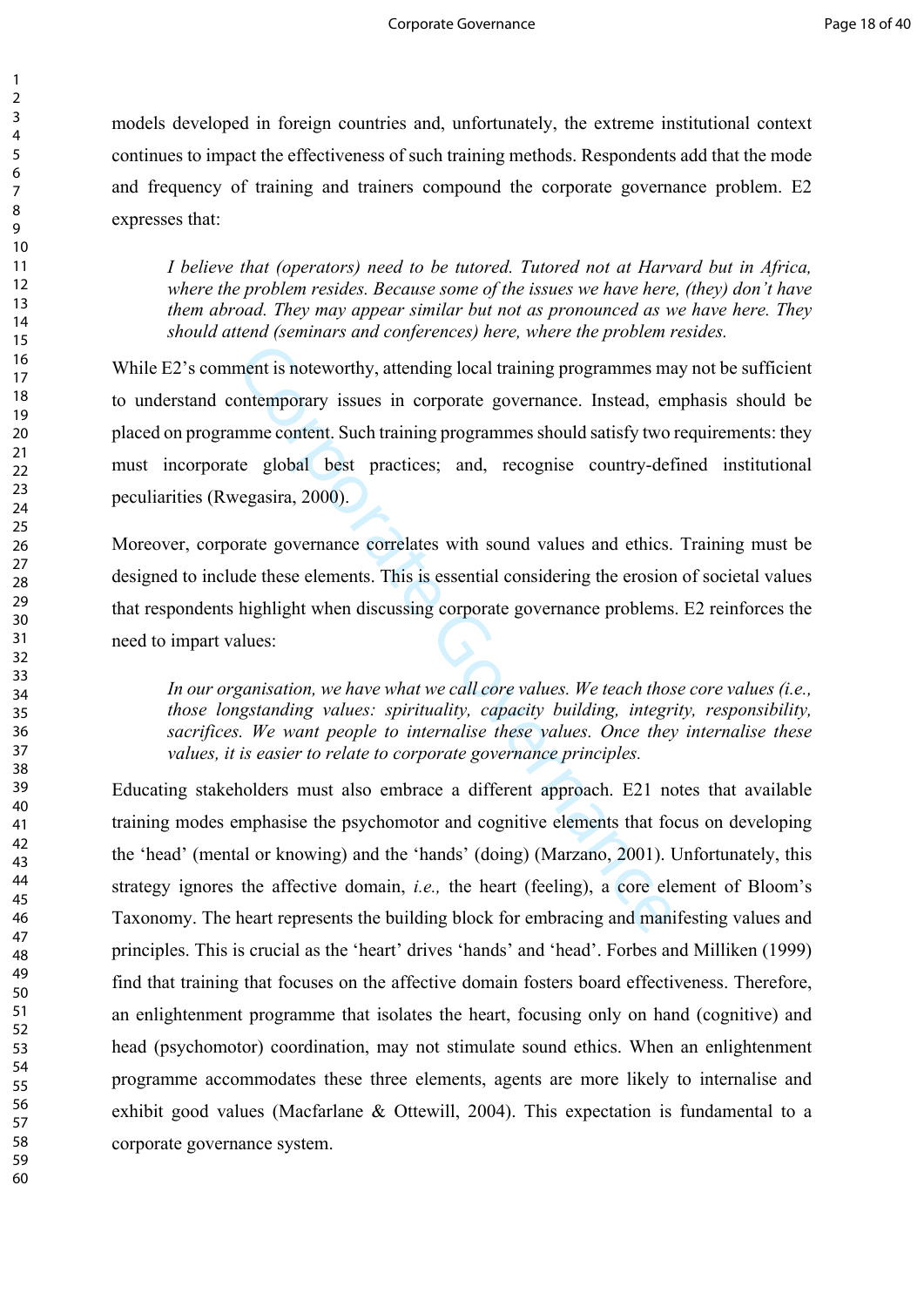# *5.2.1.2 Promoting Corporate Governance at the Micro-Level*

The micro sector in many countries is critical to their economic development (Ayyagari, Beck & Demirguc-Kunt, 2007). While corporate governance appeals more to corporates and multinationals, Abor and Biekpe (2007) and Abor and Adjasi (2007) argue that corporate governance principles are equally important to small and medium enterprises (SMEs). Our participants share similar sentiments. E6 proposes that:

# *Establishing sound governance practices in the micro sector is another objective that regulators must pursue vigorously.*

ing sound governance practices in the micro sector is ano<br>
s must pursue vigorously.<br>
fits of good governance among SMEs (Ayyagari et al., 20<br>
ng corporate governance discourse. For instance, there<br>
<sup>1</sup> for Nigerian SMEs. Despite the benefits of good governance among SMEs (Ayyagari et al., 2007), they are often overlooked during corporate governance discourse. For instance, there is no dedicated governance code for Nigerian SMEs. Even the recent NCCG (2018) did not make specific provisions for SMEs. The lack of SME regulation weakens their governance practices (Osotimehin et al., 2012). Our data suggest that improving governance consciousness among stakeholders requires a deliberate strategy to institutionalise good governance culture across organisations. According to E15:

*Good governance is behavioural. Small companies must be supported to imbibe governance practices in their businesses. The SME sector in Nigeria is overdue for its (dedicated) regulation. Its continuous neglect by regulators sends a wrong signal to SMEs regarding corporate governance.* 

The above comment is critical to building a robust corporate governance culture. Many listed firms commenced as SMEs. Therefore, acquiring corporate governance knowledge early helps to embed corporate governance ideals in their businesses. Such businesses will find it easier to transform into a public firm if they seek stock exchange listing. Tauringana and Clarke (2000) and Adedeji et al. (2020) explain that SMEs will subject themselves to corporate governance principles if it improves their business and enhances their prosperity. We contend that SMEs' failure to leverage good governance reinforces the knowledge gap regarding corporate governance.

Consequently, regulators must implement policies to educate and enlighten SME operators. In addition to developing dedicated SME governance legislation, compliance with key corporate governance requirements must be part of the company registration process. These proposals should be implemented in phases, with the first phase focused on medium enterprises. Outcomes from the initial phase will form the basis of developing guidelines for the next stage (focused on small enterprises). Activities at these stages will remain ongoing.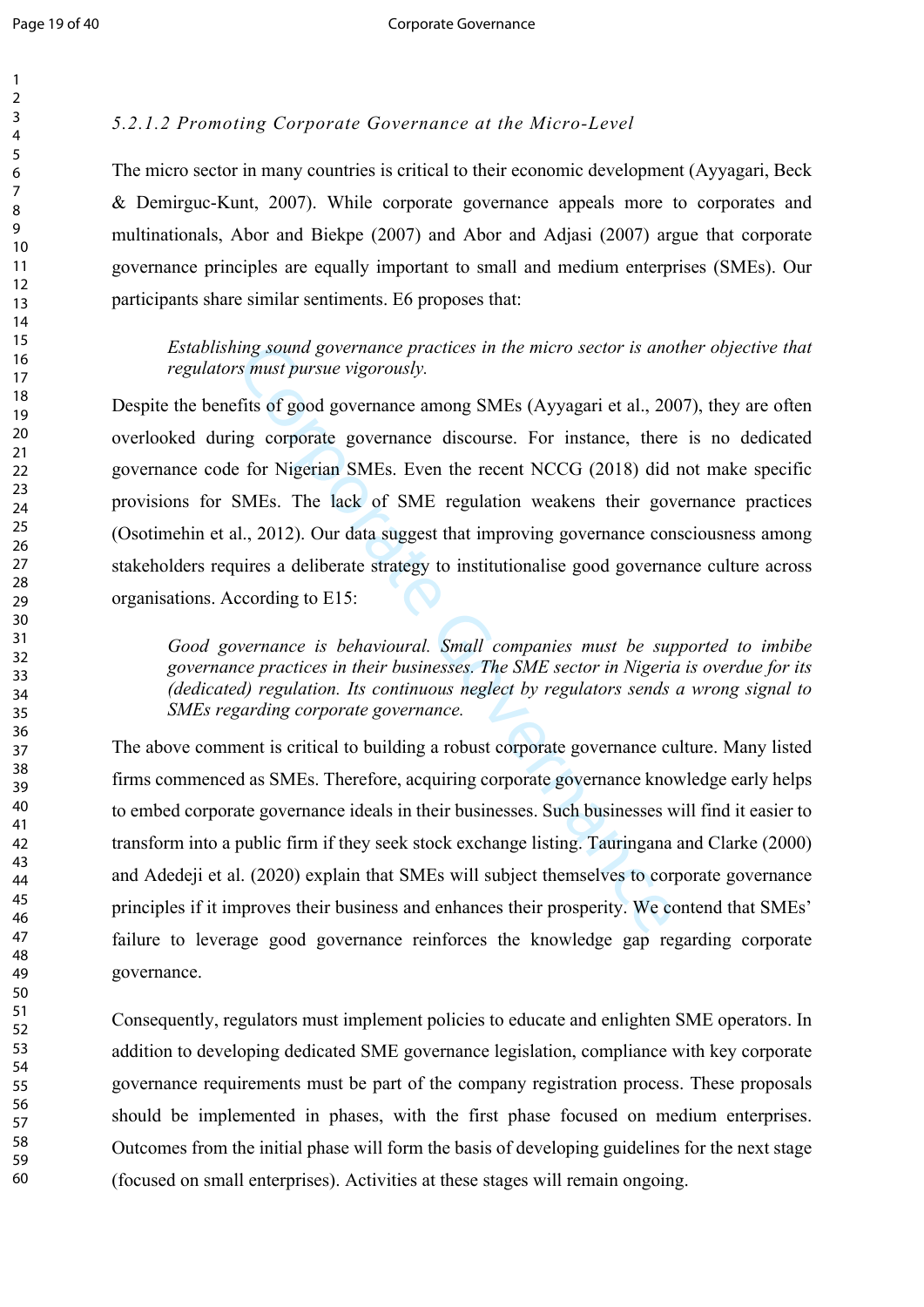## *5.2.2 Regulation-Related (RR) Reforms*

As part of a two-pronged reform strategy, our data identify regulatory factors key to Nigeria's corporate governance. While we identify the need for greater awareness, our data also indicate that addressing regulation-related challenges will improve corporate governance in Nigeria. Respondents suggest that regulatory reforms can minimise external (e.g., political) pressures that plague the country's corporate governance. These regulation-related (RR) reforms are discussed next.

## *5.2.2.1 Legislation-Backed Governance Scorecard*

Respondents called for greater use of governance scorecards. Views concerning the scorecard's potential impact were positive. E6 remarks that:

*Scorecards will help organisations measure their corporate governance performance and promote its (CG) awareness.* 

original tion-*Backed Governance Scorecard*<br>
ed for greater use of governance scorecards. Views concerni<br>
were positive. E6 remarks that:<br>
ds will help organisations measure their corporate govern<br>
original of CG) awarenes E1, E2, E7 E9, and E11 expressed similar positive views, hinting that scorecards will help firms assess their corporate governance performance and help predict likely problems (Donker & Zahir, 2008). Conversely, some participants expressed reservations regarding scorecards. For instance, E21 informs that:

*Theoretically, it is good, but its workability is difficult to assess. With the sort of problems we have, especially corruption, scorecards could be manipulated. It (scorecard) may not even gain acceptance.* 

Nevertheless, some participants concur that, if specific measures are implemented, concerns such as those of E21, above, could be managed. E5 states that:

*If it is given the teeth of the law and there is punishment for low scores or 'naming and shaming', it could be a good tool.*

E2 agrees with E5:

*If an agreement is reached with the regulatory body and a law is enacted to enforce it, I think it will be useful for corporate governance.*

These comments suggest that scorecards will require legislative support and government commitment. Such regulation must include an effective adoption and enforcement plan. It should also set expected benchmarks with commensurate sanctions for poor performance.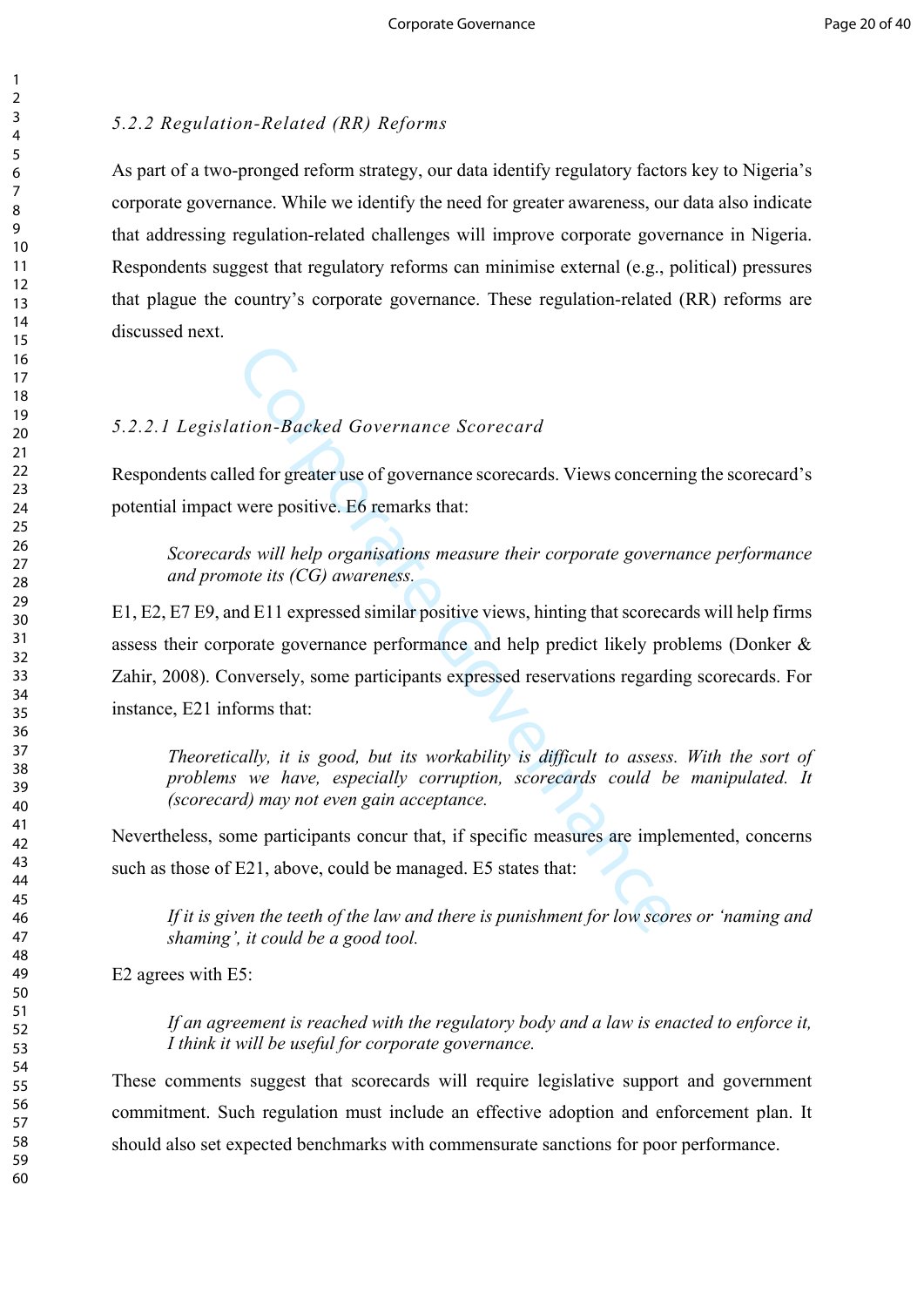Unlike the SEC Code that suffers from irregular reviews, a refinement and validation programme must be established for scorecards. Market developments must inform the frequency of refinement to ensure its long-term relevance (Northcott & Smith, 2011).

## *5.2.2.2 Effective Whistle-blowing Mechanisms*

re to improve governance has encouraged a growing nu<br>le-blowing policies. According to Miceli et al. (1999), these<br>promoting whistle-blowing and protecting whistle-ble<br>globally is inconsistent, its benefits are well-docume Whistle-blowing offers a fundamental regulatory mechanism (Agnihotri & Bhattacharya, 2015). The desire to improve governance has encouraged a growing number of firms to implement whistle-blowing policies. According to Miceli et al. (1999), these policies fulfil two objectives, i.e., promoting whistle-blowing and protecting whistle-blowers. While its implementation globally is inconsistent, its benefits are well-documented (Schmidt, 2005; Uys, 2008). However, the use of whistle-blowing in Nigeria is negligible, and participants allude to this position. E8 states that:

*The poor whistle-blowing culture has contributed to corporate misgovernance among Nigerian companies.* 

While Adekoya (2011) contends that poverty and unemployment hamper whistle-blowing, participants reflected on the impact of ethnic and cultural affiliations. E14 maintains that:

*Our culture and ethnicity get in the way of whistle-blowing. Some people will not report the wrongdoing of other people from their (area) or village. It is as if there is a code to protect such ethnic interests.* 

The NCCG (2018) offers a model for implementing whistle-blowing, but whistle-blower protection remains a concern. E6 emphasises that:

*The goal of whistle-blowing in Nigeria should be how to protect the whistle-blower. Most times, an individual 'blows the whistle', but then, the whistle-blower's identity is exposed.* 

Hwang et al. (2008) note that the fear of retaliation discourages whistle-blowing. Drawing on E6's comment, E13 explains that such protection incentivises whistle-blowing:

*If I can report my colleague's wrongdoing without fear of molestation or losing my job, I will likely report.* 

The NCCG (2018; S19.2 and S19.5) entrusts whistle-blowers' protection to boards. Interviewees note that such an approach undermines whistle-blowers' anonymity, especially when a whistle-blower wants to report board members' infractions. Thus, E3 suggests that: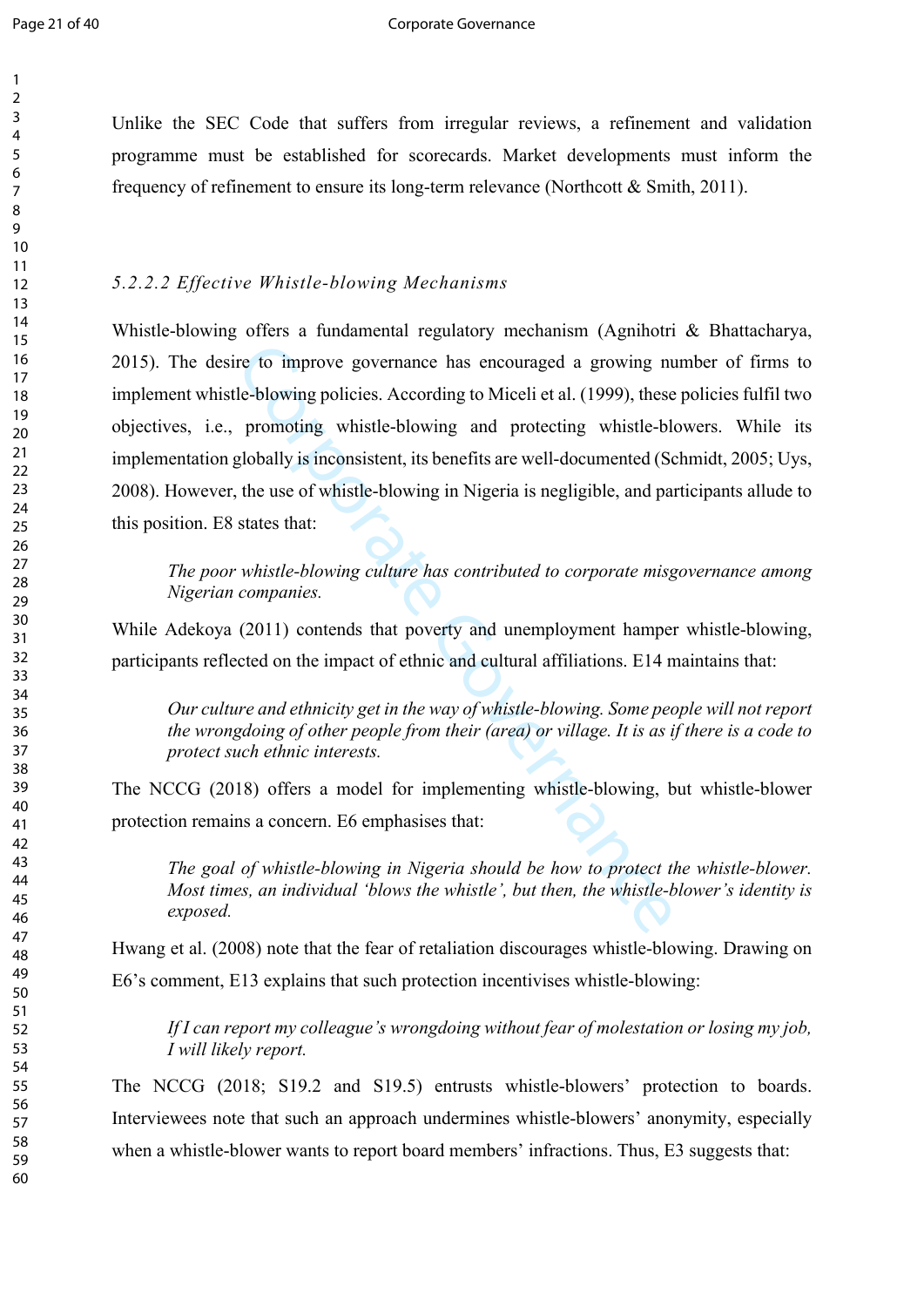*The reporting mechanism for whistle-blowing must be made anonymously to external bodies, e.g., regulators. Reporting infractions to boards is not best practice.*

This is an appealing proposal, particularly in a society where ethnic, religious, and cultural affiliations dominate social and economic engagements (Osemeke & Osemeke, 2017; Adegbite et al., 2020). Regulators should reinforce the 'independence' and 'objectivity' of whistleblowing (Agnihotri & Bhattacharya, 2015). Such reports could be made to industry regulators or relevant professional bodies. Also, such communication should be anonymised.

Another area attracting participants' interest is the whistle-blowers' incentive. E19 notes that:

*Whistle-blowing may have a lifetime impact on the whistle-blower. Therefore, the motivation for whistle-blowing should be worthwhile. Whistle-blowers should be compensated to compensate for any damage suffered.*

racting participants' interest is the whistle-blowers' incentive<br>
blowing may have a lifetime impact on the whistle-blow<br>
m for whistle-blowing should be worthwhile. Whistle-b<br>
ated to compensate for any damage suffered.<br> Rapp (2007) and Hwang et al. (2008) concur that it is rational for whistle-blowers to assess their payoffs when blowing the whistle. This is vital as whistle-blowers pay a hefty price for exposing wrongdoing (Uys, 2008). Dyck, Morse, and Zingales (2010) agree that monetary incentives inform employee involvement in whistle-blowing. This is noteworthy given Nigeria's poverty levels (Adekoya, 2011), but Schmidt (2005) and Hwang et al. (2008) contend that incentives should be broader than monetary inducements.

## *5.2.2.3 Monitoring the Monitor*

Another area that participants note is regulators' accountability, as it is critical to understand the rules by which regulators operate. Interviewees note that regulatory arrangements for firms are known, but the same cannot be said of regulatory institutions. Consequently, E20 asks:

*Who monitors the monitor?*

E11 further notes:

*Aside from whistle-blowing, I am unaware of any regulatory provision where regulators could be reported or penalised. This impacts their accountability.*

The literature (Kumar & Sivaramakrishnan, 2008; Rahman, 2012; Boone & Mulherin, 2017) acknowledges this concern. Monitoring could adopt internal or external mechanisms to check agents' activities (Jabotinsky & Siems, 2018). The literature suggests a preference for using internal tools such as independent boards (Kumar & Sivaramakrishnan, 2008), contractual arrangements (Rahman, 2012) and special committees (Boone & Mulherin, 2017). However,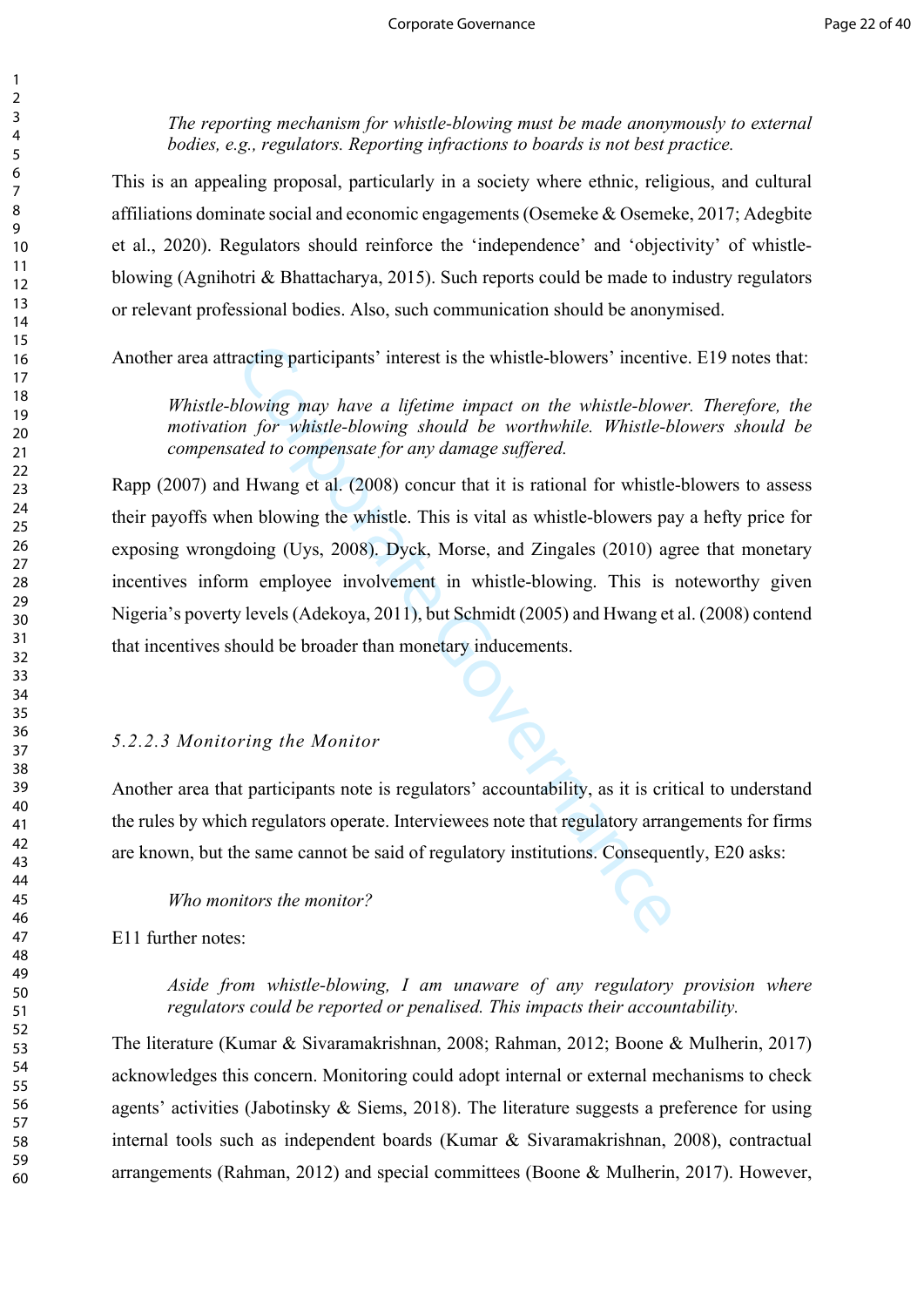given the country's institutional challenges, participants emphasise the use of external mechanisms to monitor regulators. E4 suggests that:

*The activities of regulators should be peer-reviewed. The government should engage governance regulators from other countries to peer-review our regulators. This would also keep our regulators updated in terms of new development and global best practice.*

The above comment is valid, as this could ensure objectivity and independence in monitoring regulators. Engaging a local body to monitor may undermine the monitoring goal, given the probable threats to independence, i.e., familiarity, intimidation, and self-interest (see Sobhan & Adegbite, 2021).

Some interviewees recommend the use of internal instruments. E3, for instance, extends the independence concern, focusing on the mode of funding regulators:

*The reliance by regulators on government for funds obstructs effective regulation. Politicians must not be responsible for funding regulators.* 

E10 also recommends the reworking of regulatory boards' composition:

*The board composition of regulatory bodies must be re-evaluated. The practice of having political appointees on boards should be discontinued. These boards should be composed of industry professionals and sectoral representatives.* 

### **6. Study Contributions to Practice**

to independence, i.e., familiarity, intimidation, and self-in<br>1).<br>2010<br>10. Exercement de use of internal instruments. E3, for ins<br>ncern, focusing on the mode of funding regulators:<br>2015 must not be responsible for funding This study affirms that corporate governance benefits from effective institutions (Filatotchev *et al.*, 2013; Judge *et al.*, 2008). Institutions regulate stakeholders' behaviour (North, 1990) by imposing controls on agents (Judge *et al.*, 2008). Thus, the purpose of corporate governance is best served when stakeholders acknowledge their limits, as defined by institutions (Aguilera & Jackson, 2010). The corporate governance scholarship adopts this view (Aguilera & Jackson, 2010; Filatotchev et al., 2013). This understanding, depicted in Figure 3, underpins the topdown approach to corporate governance (Aguilera, Judge & Terjesen, 2018).

---------------------------------------------------------

Insert Figure 3 about here

----------------------------------------------------------

However, this study context offers in-depth but distinct insights. The data suggest that agents influence institutions in Nigeria. Consequently, we propose that reforms should address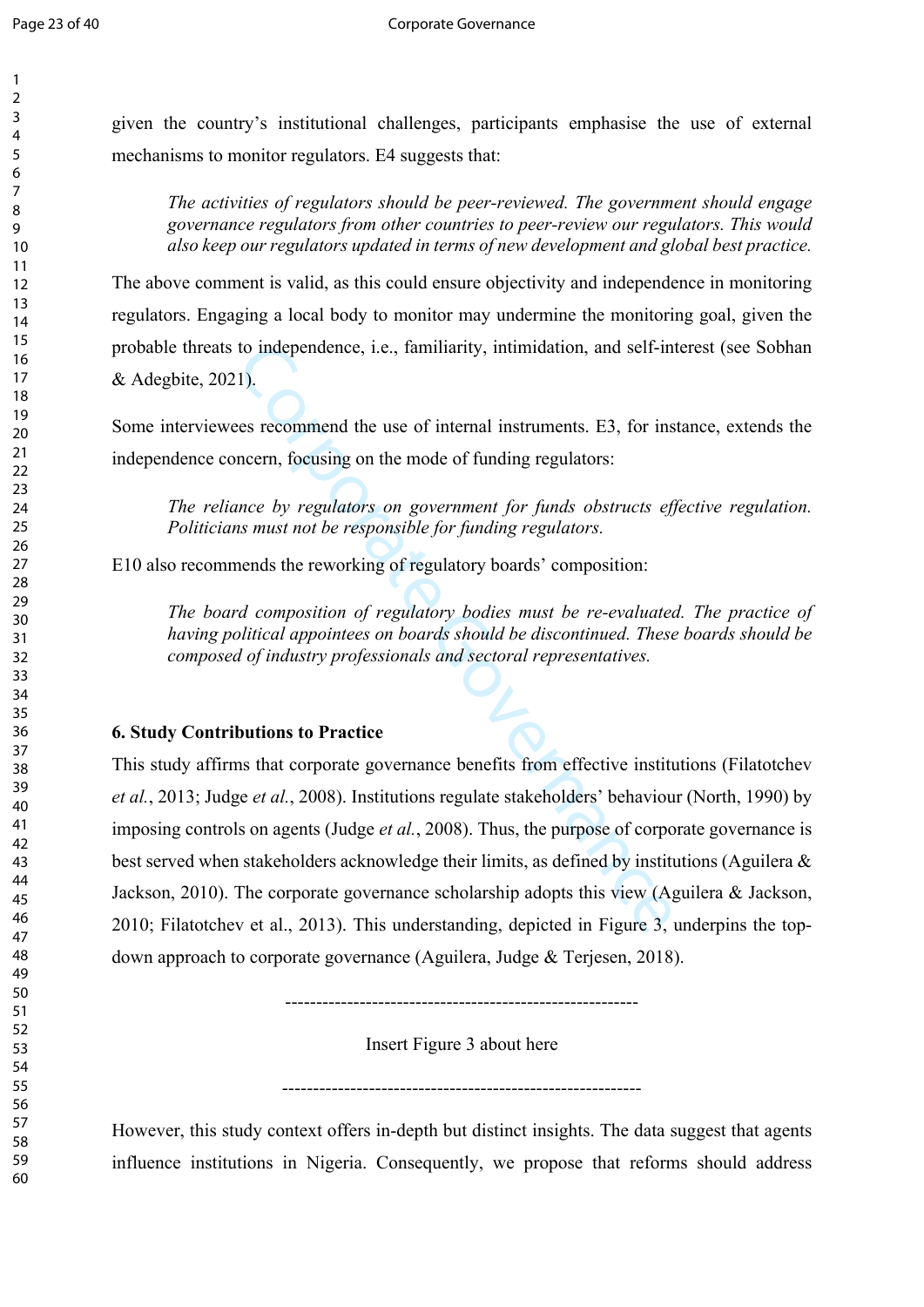problems created by influential stakeholders in order to build institutions that support corporate governance. This proposal motivates the bottom-up approach (Aguilera et al., 2018) to Nigeria's corporate governance (Figure 4). The bottom-up framework introduces a governance system that, ab initio, educates and creates consciousness among individuals as a basis for building strong institutions. The RDT suggests that motivation is intrinsic to individuals, indicating that the capacity to generate external resources for firm benefit depends on a broad range of factors such as relationship with business, political and other societal networks, and elites (Tricker, 2019). Therefore, for reforms to be effective, regulators must initially seek to provide the appropriate conditions that increase the capacity of key stakeholders to comply with proposed reforms. Providing these conditions requires some engagement with these key stakeholders, which allows the agents to participate in reform formulation. Considering the intricacies of reforms, a bottom-up approach enables a constant exchange of ideas that enable firms to secure agents' buy-in of proposed changes (in this case, corporate governance policies).

019). Therefore, for reforms to be effective, regulators mu<br>
opriate conditions that increase the capacity of key stakel<br>
forms. Providing these conditions requires some engagem<br>
inch allows the agents to participate in re Colyvas and Maroulis (2015) claim that the bottom-up process activates strong institutions. Like a co-regulation strategy (see Nakpodia et al., 2018), a bottom-up approach encourages wider stakeholder involvement in framing governance policies at the firm and country levels. Nakpodia et al. (2018) further note that greater stakeholder involvement in governance policies inspires self-regulation, which, in the long run, minimises governance cost and establishes new ways of thinking. This reform agenda challenges the dominant top-down method that has attracted significant scholarly interest, especially in studies exploring the role of institutions in corporate governance among developed economies.

Insert Figure 4 about here

----------------------------------------------------------

---------------------------------------------------------

From the preceding, it is apparent that education and awareness are critical to unlocking agents' potential to internalise sound corporate governance principles. This research proposes a novel education and awareness strategy for corporate governance in Nigeria - the affective approach. Earlier, two strands of reforms were revealed, i.e., awareness-related (AR) and regulationrelated (RR) reforms. Regarding AR, the proposed reforms emphasise the use of education to create and sustain corporate governance consciousness. This study observed that existing education strategies rely on psychomotor and cognitive elements that focus on developing the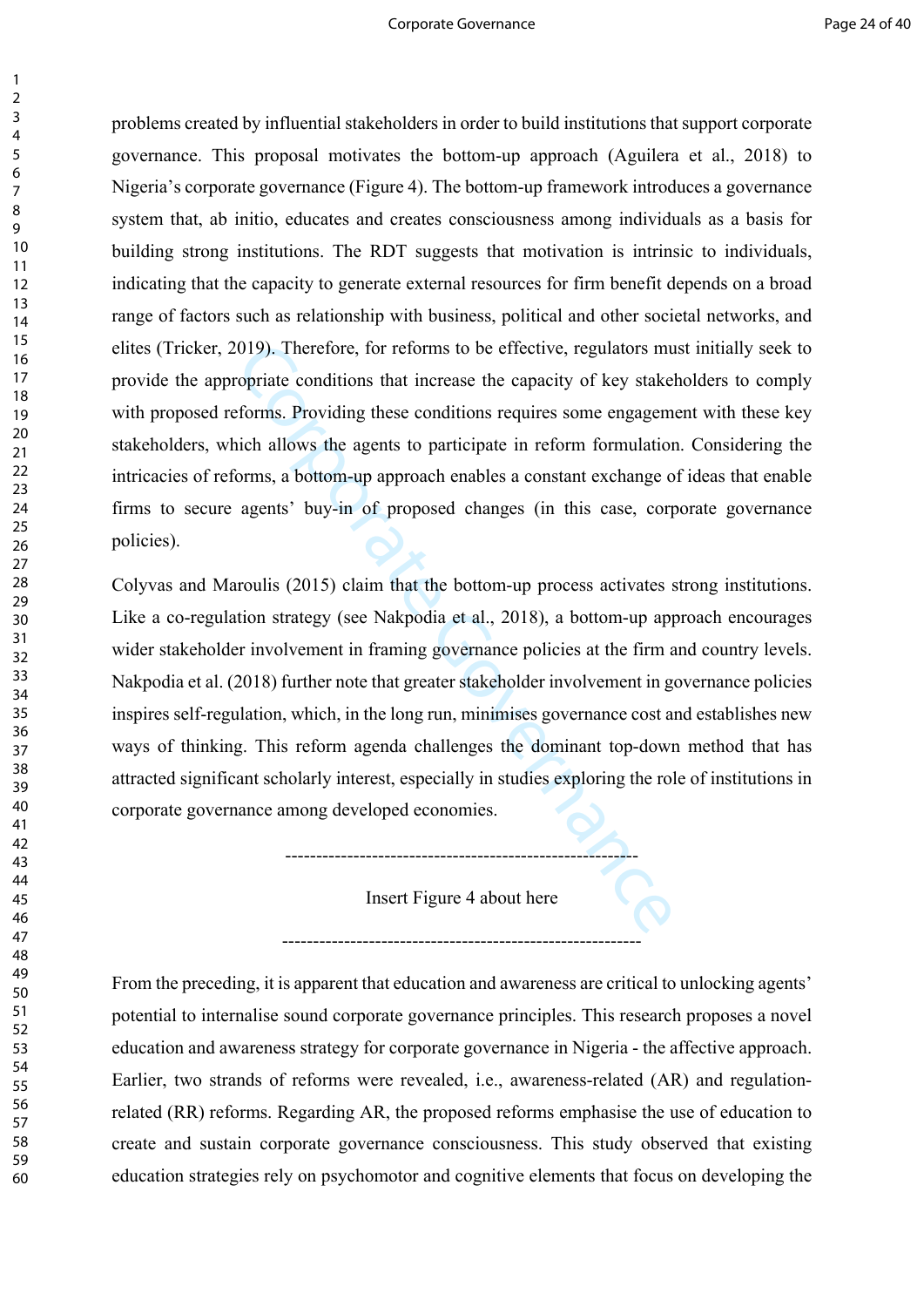'head' (mental) and the 'hands' (doing) (Anderson & Sosniak, 1994). However, corporate governance emphasises morals, values, and ethics (Nakpodia et al., 2020). Therefore, this research contends that the continued focus on psychomotor and cognitive elements may not produce the conduct that promotes corporate governance. The issues frustrating corporate governance in Nigeria validate this view. Thus, this research recommends that training and enlightenment programmes pay attention to an often-ignored component of Bloom's Taxonomy, *i.e.,* the affective domain. The affective domain seeks to enhance the capacity of the heart to internalise values that helps stakeholders' exhibit acceptable standards of behaviour. This is consistent with this research's core findings. The data suggest the need to improve the operators' capability to internalise corporate governance principles.

# **7. Summary and Conclusion**

ternalise values that helps stakeholders' exhibit accept<br>is consistent with this research's core findings. The data stators' capability to internalise corporate governance princip<br>ators' capability to internalise corporate Given the numerous challenges confronting corporate governance in Nigeria, stakeholders must articulate and implement reforms that address these problems and respond to corporate governance developments in the global operating environment. While subsisting reform proposals traditionally concentrate on corporate governance, this study takes a different path. The data unearth key conditionalities (upstream interventions) that must precede corporate governance reforms. The findings indicate that government must show greater commitment to corporate governance in the business environment. In doing this, the government must cooperate with the private sector to create an enabling operating environment that incentivises (both carrots and sticks) corporate governance.

Following these two conditions, participants propose specific corporate governance reforms. Unlike the widely reported reforms, respondents propose downstream reforms that could stimulate sound corporate governance practice in Nigeria. These reforms are categorised as awareness-related and regulation-related reforms. The awareness-related reforms emphasise enlightenment and micro-business governance, whereas the regulation-related reforms highlight three regulatory areas – governance scorecard, whistle-blowing mechanism, and monitoring regulators.

These findings allow us to make two specific contributions to practice. First, this research articulates a bottom-up approach that tolerates greater participation of stakeholders, especially at the operational level, compared to the top-down approach that often isolates low-level managers in corporate governance policy-making. Second, because of the need to deepen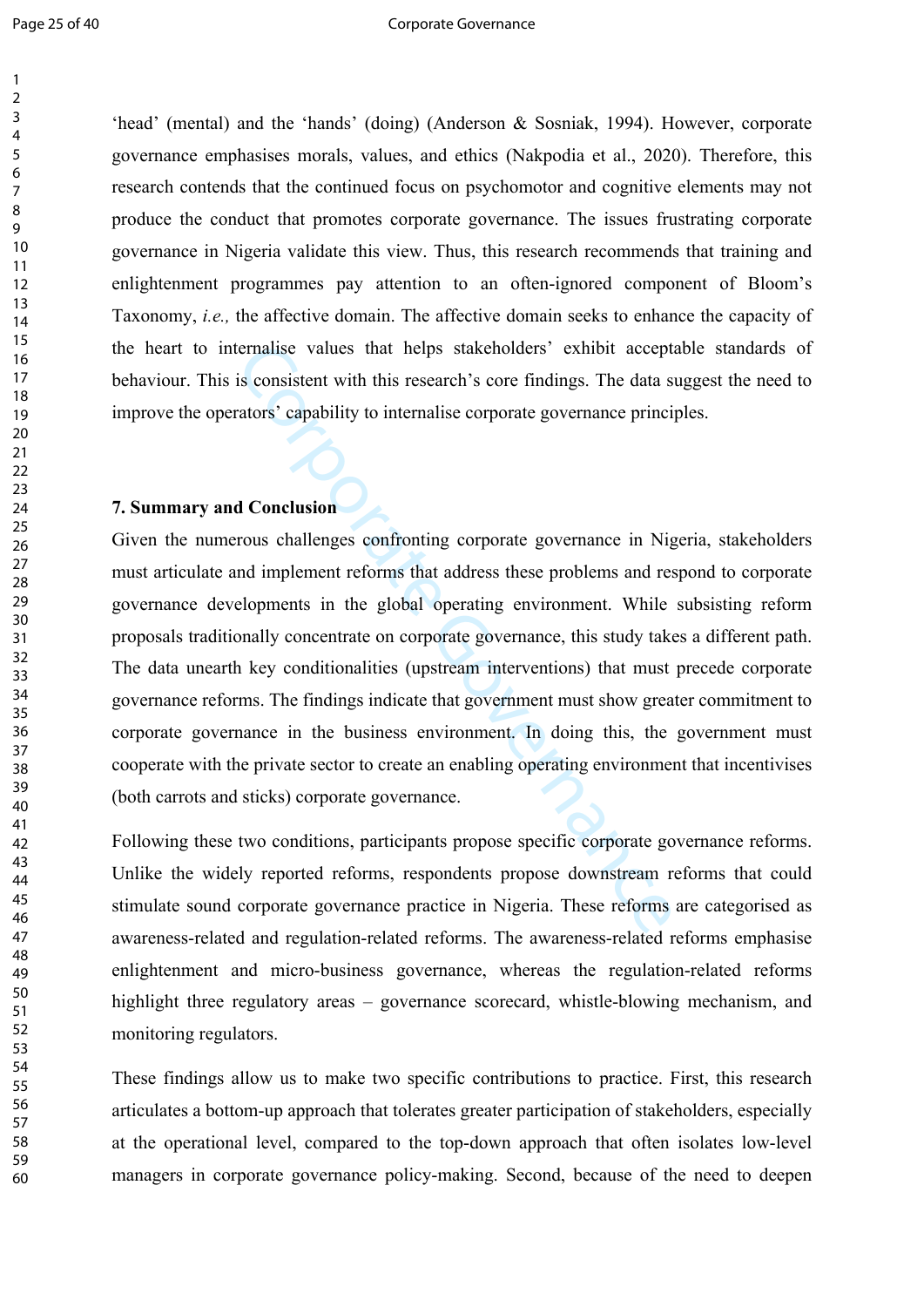### Corporate Governance **Page 26 of 40**

corporate governance awareness, this study recommends revising existing training models to focus on enlightenment strategies that accommodate the affective domain, i.e., the heart.

The preceding findings and contributions are subject to some limitations. Most of the data for this study were collected in 2013 as part of another project. While the data might appear outdated, we opine that Nigeria's corporate governance practices had not witnessed notable changes, hence the NCCG's (2018) introduction, effective in January 2019. We collected additional data in the second half of 2018. The latest data support our view that Nigeria's corporate governance has not improved significantly since 2013. Another limitation relates to the non-recruitment of executives in government establishments in this study. Given that our findings consider the government's role in embedding sound governance, we could have interviewed directors in state enterprises to understand their corporate governance practices.

nance has not improved significantly since 2013. Another livent of executives in government establishments in this student of executives in government establishments in this student of the government's role in embedding so These limitations provide opportunities for further research. This article suggests that economic agents account for the state of corporate governance in Nigeria. Despite efforts by institutional entrepreneurship theorists, this area deserves greater exploration among scholars. The literature in this space indicates that institutional factors inform agents' attitudes towards corporate governance. Future studies may investigate these agents' character, explore the various factors that inform such behaviours, and articulate how agents' characters impact corporate governance practice. This could help in broadening the understanding of institutional theorising.

Furthermore, this research pinpoints the need to promote good governance in the micro sector. Scholars have paid meagre attention to governance among SMEs, especially in developing economies. SMEs' economic importance demands that greater interest is channelled to their governance issues. Lastly, we observe that the corporate governance literature in many developing economies (such as Nigeria) ignores governance practices in state-owned enterprises. This neglect is worrisome because the government and their (state-owned) enterprises are critical influencers of corporate governance practices. Therefore, future research should evaluate the dynamics of corporate governance among government-owned firms to expose how it shapes corporate governance in the business environment.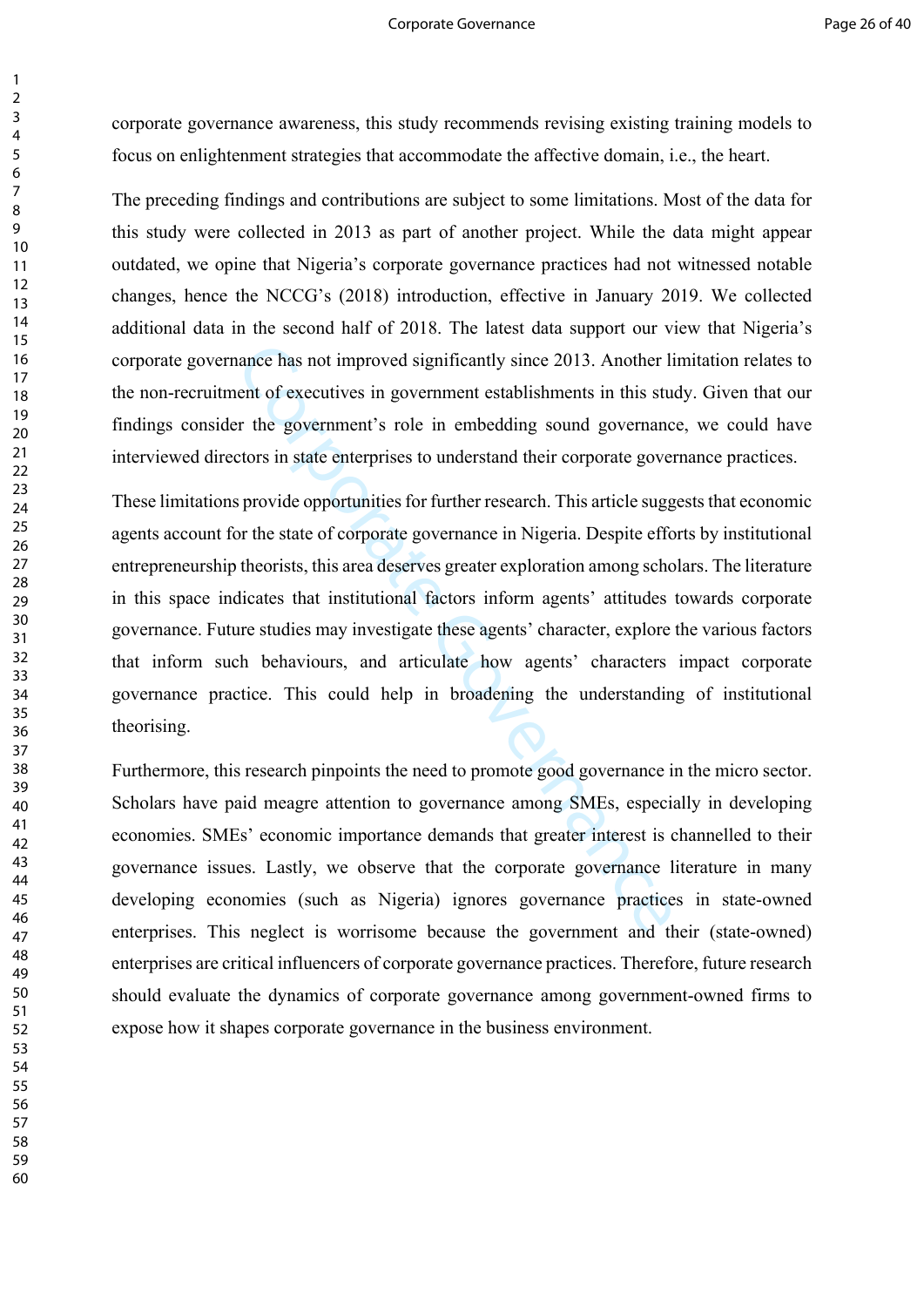### **Notes**

### **Compliance with Ethical Standards**

### **Conflict of interest**

The authors of this research declare that they have no conflict of interest.

### **Ethical Approval**

All procedures performed in studies involving human participants were in accordance with the ethical standards of the institutional and/or national research committee and with the 1964 Declaration of Helsinki and its later amendments or comparable ethical standards.

### **Animal Rights Statement**

This article does not contain any studies with animals performed by any of the authors.

### **Informed Consent**

Corporation This study relied on publicly available data.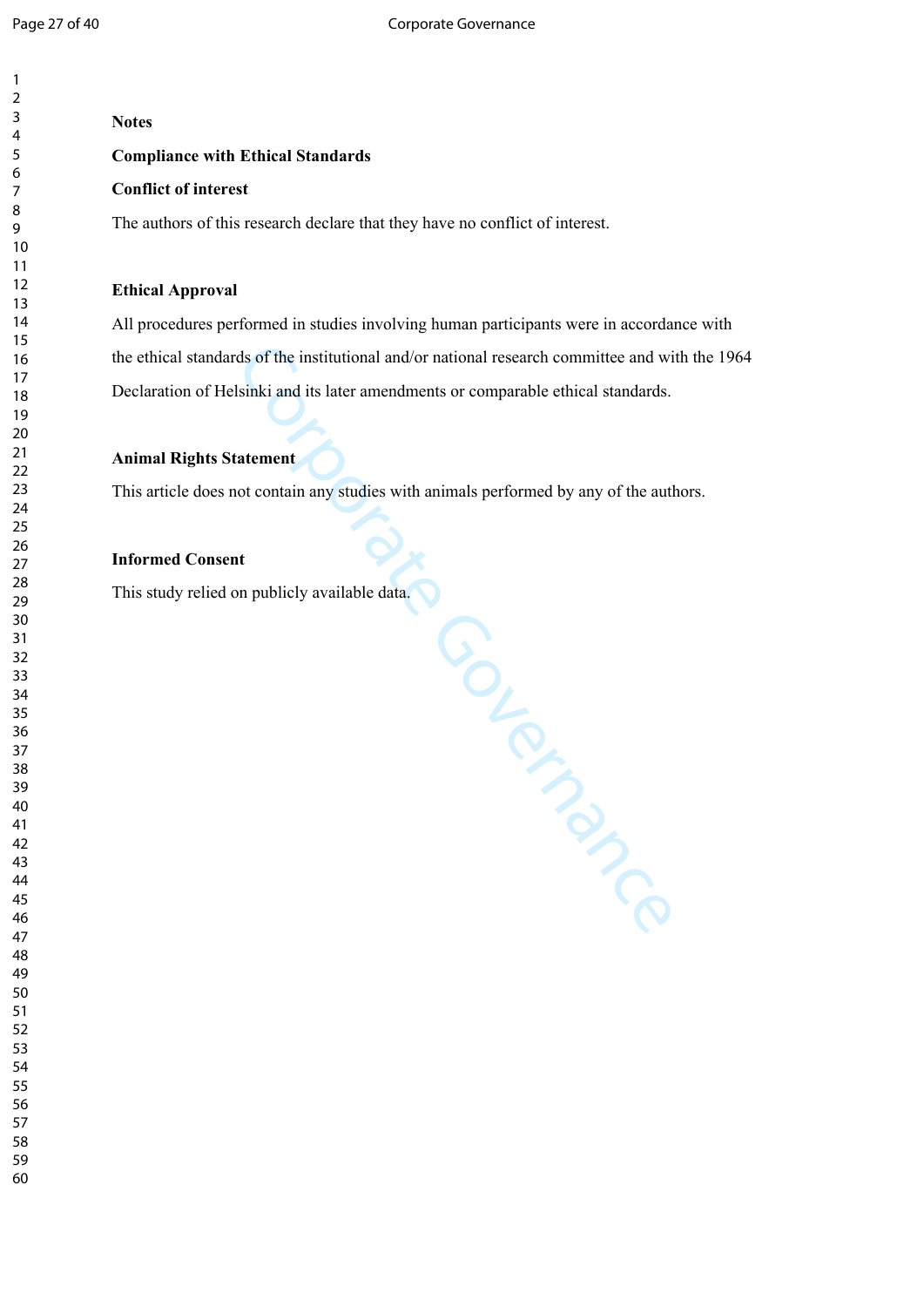### **List of References**

- Abor, J., & Adjasi, C. K. (2007). Corporate governance and the small and medium enterprises sector: theory and implications. *Corporate Governance: The International Journal of Business in Society*, Vol.*7*, No.2, pp. 111-122.
- Abor, J., & Biekpe, N. (2007). Corporate governance, ownership structure and performance of SMEs in Ghana: implications for financing opportunities. *Corporate Governance: The International Journal of Business in Society*, Vol.*7*, No.3, pp. 288-300.
- Adedeji, B. S., San Ong, T., Uzir, M. U. H., & Hamid, A. B. A. (2020). Corporate governance and performance of medium-sized firms in Nigeria: does sustainability initiative matter? *Corporate Governance: The International Journal of Business in Society*, Vol.*20*, No.3, pp. 401-427.
- Adegbite, E. (2012). Corporate governance regulation in Nigeria. *Corporate Governance: The International Journal of Business in Society*, Vol.*12*, No.2, pp. 257-276.
- Adegbite, E. (2015). Good corporate governance in Nigeria: Antecedents, propositions and peculiarities. *International Business Review*, Vol.*24*, No.2, pp. 319-330.
- Adegbite, E., Amaeshi, K., & Nakajima, C. (2013). Multiple influences on corporate governance practice in Nigeria: Agents, strategies and implications. *International Business Review*, Vol.*22*, No.3, pp. 524-538.
- ice and periorinance of ineutual-sized firms in Nigeria, does<br>matter? Corporate Governance: The International Journal<br>Vol.20, No.3, pp. 401-427.<br>The International Journal of Business in Society, Vol.12, No.2, pp. 2<br>15). Go Adegbite, E., Amaeshi, K., Nakpodia, F., Ferry, L., & Yekini, K. (2020). Corporate social responsibility strategies in Nigeria: a tinged shareholder model. *Corporate Governance: The International Journal of Business in Society*, Vol.*20*, No.5, pp. 797- 820.
- Adekoya, A. (2011). Corporate governance reforms in Nigeria: Challenges and suggested solutions. *Journal of Business Systems, Governance and Ethics*, Vol.*6*, No.1, pp. 38- 46.
- Adelman, I. (2000). The role of government in economic development. In F. Tarp (Ed.), *Foreign Aid and Development: Lessons learnt and directions for the future* (pp. 48-79). London, UK: Routledge.
- Aghion, P., Algan, Y., Cahuc, P., & Shleifer, A. (2010). Regulation and distrust. *The Quarterly Journal of Economics*, Vol.*125*, No.3, pp. 1015–1049.
- Agnihotri, A., & Bhattacharya, S. (2015). Whistleblowing policy disclosure: evidence from an Indian emerging market. *Corporate Governance: The International Journal of Business in Society*, Vol.*15*, No.5, pp. 678-692.
- Aguilera, R. V., & Jackson, G. (2010). Comparative and international corporate governance. *The Academy of Management Annals*, Vol.*4*, No.1, pp. 485-556.
- Aguilera, R. V., Judge, W. Q., & Terjesen, S. A. (2018). Corporate governance deviance. *Academy of Management Review*, Vol.*43*, No.1, pp. 87-109.
- Agyemang, O. S., & Castellini, M. (2015). Corporate governance in an emergent economy: a case of Ghana. *Corporate Governance: The International Journal of Business in Society*, Vol.*15*, No.1, pp. 52-84.
- Ahunwan, B. (2002). Corporate governance in Nigeria. *Journal of Business Ethics*, Vol.*37*, No.3, pp. 269-287.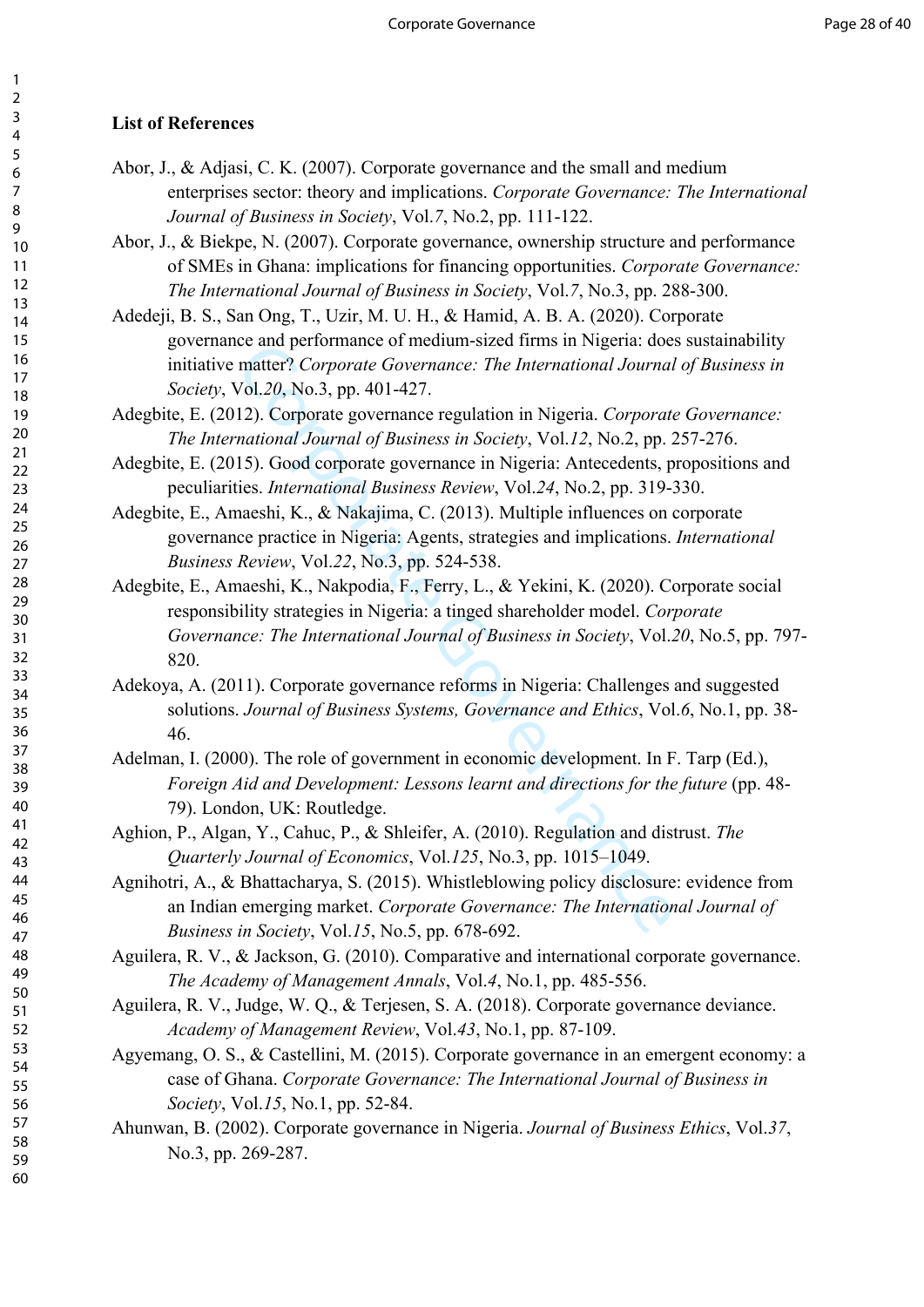|      | Anderson, L. W., & Sosniak, L. A. (1994). Bloom's Taxonomy. University of Chicago Press,<br>Chicago.                                                                                                                                                                                                                                   |
|------|----------------------------------------------------------------------------------------------------------------------------------------------------------------------------------------------------------------------------------------------------------------------------------------------------------------------------------------|
|      | Andreasson, S. (2011). Understanding corporate governance reform in South Africa Anglo-<br>American divergence, the King Reports, and hybridization. Business & Society,<br>Vol.50, No.4, pp. 647-673.                                                                                                                                 |
|      | Areneke, G., & Kimani, D. (2019). Value relevance of multinational directorship and cross-<br>listing on MNEs national governance disclosure practices in Sub-Saharan Africa:                                                                                                                                                          |
|      | Evidence from Nigeria. Journal of World Business, Vol.54, No.4, pp. 285-306.<br>Areneke, G., Yusuf, F., & Kimani, D. (2019). Anglo-American governance in non-Anglo-<br>American settings: Assessing practitioner perception and responses across three<br>emerging economies. Managerial Auditing Journal, Vol.34, No.4, pp. 482-510. |
|      | Arslan, M., & Alqatan, A. (2020). Role of institutions in shaping corporate governance<br>system: Evidence from emerging economy. Heliyon, Vol.6, No.3, pp. 1-17.                                                                                                                                                                      |
|      | Ayyagari, M., Beck, T., & Demirguc-Kunt, A. (2007). Small and medium enterprises across<br>the globe. Small Business Economics, Vol.29, No.4, pp. 415-434.                                                                                                                                                                             |
| 241. | Batras, D., Duff, C., & Smith, B. J. (2016). Organizational change theory: Implications for<br>health promotion practice. Health Promotion International, Vol.31, No.1, pp. 231-                                                                                                                                                       |
|      | Bazeley, P., & Jackson, K. (2013). Qualitative Data Analysis with NVivo (2nd ed.). Sage<br>Publications, London, UK.                                                                                                                                                                                                                   |
|      | Bello, L. (2016). Re: duplication of corporate governance codes and the dilemma of firms<br>with dual regulatory jurisdictions. Corporate Governance: The International Journal<br>of Business in Society, Vol.16, No.3, pp. 476-489.                                                                                                  |
|      | Beta, K. W., & Storey, J. (2019). Navigating competing institutional logics in a developing<br>economy. Africa Journal of Management, Vol.5, No.1, pp. 24-46.                                                                                                                                                                          |
|      | Bhatt, P. R., & Bhatt, R. R. (2017). Corporate governance and firm performance in Malaysia.<br>Corporate Governance: The International Journal of Business in Society, Vol.17,<br>No.5, pp. 896-912.                                                                                                                                   |
|      | Boone, A. L., & Mulherin, J. H. (2017). Who monitors the monitor? The use of special<br>committees by target firms in corporate takeovers. Journal of Corporate Finance,<br>Vol.44, pp. 388-404.                                                                                                                                       |
|      | Booth-Bell, D. (2018). Social capital as a new board diversity rationale for enhanced<br>corporate governance. Corporate Governance: The International Journal of Business<br>in Society, Vol.18, No.3, pp. 425-439.                                                                                                                   |
| UK.  | Bryman, A. (2015). Social Research Methods (5th ed.). Oxford University Press, Oxford,                                                                                                                                                                                                                                                 |
|      | Buchanan, J., Chai, D. H., & Deakin, S. (2014). Agency theory in practice: a qualitative study<br>of hedge fund activism in Japan. Corporate Governance: An International Review,<br>Vol.22, No.4, pp. 296-311.                                                                                                                        |
|      | Colyvas, J. A., & Maroulis, S. (2015). Moving from an exception to a rule: Analyzing<br>mechanisms in emergence-based institutionalization. Organization Science, Vol.26,<br>No.2, pp. 601-621.                                                                                                                                        |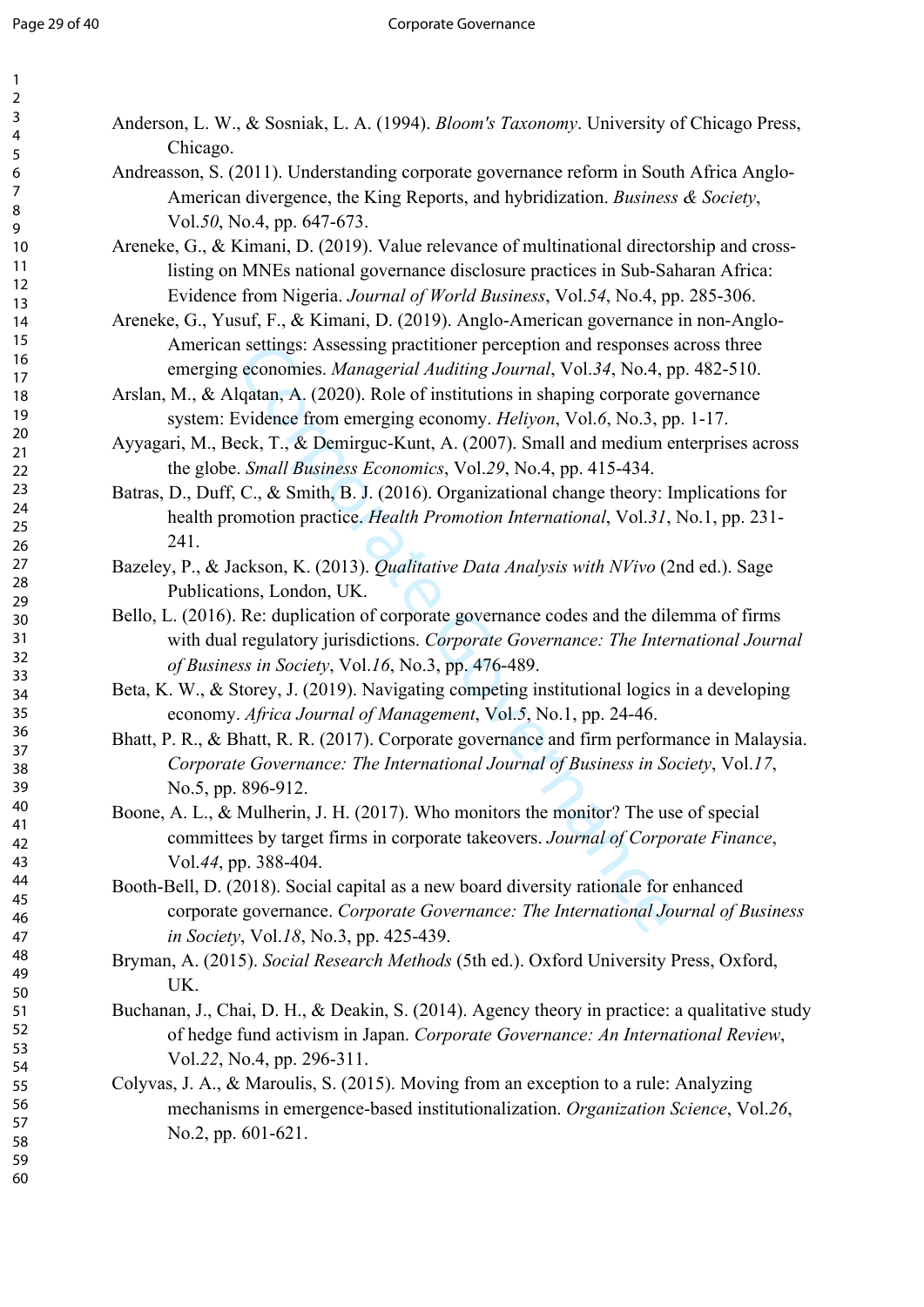- Cummings, S., Bridgman, T., & Brown, K. G. (2016). Unfreezing change as three steps: Rethinking Kurt Lewin's legacy for change management. *Human Relations*, Vol.*69*, No.1, pp. 33-60.
- Daodu, O., Nakpodia, F., & Adegbite, E. (2017). Institutional perspectives on corporate governance reforms in Nigeria. In F. Ngwu, O. Osuji, & F. Stephen (Eds.), *Corporate Governance in Developing and Emerging Markets* (pp. 173-182). London, UK: Routledge.
- Donker, H., & Zahir, S. (2008). Towards an impartial and effective corporate governance rating system. *Corporate Governance: The International Journal of Business in Society*, Vol.*8*, No.1, pp. 83-93.
- Dyck, A., Morse, A., & Zingales, L. (2010). Who blows the whistle on corporate fraud? *The Journal of Finance*, Vol.*65*, No.6, pp. 2213-2253.
- Filatotchev, I., Jackson, G., & Nakajima, C. (2013). Corporate governance and national institutions: A review and emerging research agenda. *Asia Pacific Journal of Management*, Vol.*30*, No.4, pp. 965-986.
- Vol.8, No.1, pp. 83-93.<br>
(A., & Zingales, L. (2010). Who blows the whistle on corp<br>  $f$ Finance, Vol.65, No.6, pp. 2213-2253.<br>
Eackson, G., & Nakajima, C. (2013). Corporate governance accoson, G., & Nakajima, C. (2013). Co Forbes, D. P., & Milliken, F. J. (1999). Cognition and corporate governance: Understanding boards of directors as strategic decision-making groups. *Academy of Management Review*, Vol.*24*, No.3, pp. 489-505.
- Gill, R. (2002). Change management or change leadership? *Journal of Change Management*, Vol.*3*, No.4, pp. 307-318.
- Gillan, S. L., & Martin, J. D. (2007). Corporate governance post-Enron: Effective reforms, or closing the stable door? *Journal of Corporate Finance*, Vol.*13*, No.5, pp. 929-958.
- Giurca-Vasilescu, L. (2008). Corporate governance in developing and emerging countries. The case of Romania. *MPRA Paper No. 10998*.
- Goergen, M., Martynova, M., & Renneboog, L. (2005). Corporate governance convergence: evidence from takeover regulation reforms in Europe. *Oxford Review of Economic Policy*, Vol.*21*, No.2, pp. 243-268.
- Grant, P., & McGhee, P. (2017). Personal moral values of directors and corporate governance. *Corporate Governance: The International Journal of Business in Society*, Vol.*17*, No.1, pp. 1-12.
- Green, C. P., & Homroy, S. (2018). Female directors, board committees and firm performance. *European economic review*, Vol.*102*, pp. 19-38.
- Green, J., Willis, K., Hughes, E., Small, R., Welch, N., Gibbs, L., & Daly, J. (2007). Generating best evidence from qualitative research: the role of data analysis. *Australian and New Zealand Journal of Public Health*, Vol.*31*, No.6, pp. 545-550.
- Hammarberg, K., Kirkman, M., & de Lacey, S. (2016). Qualitative research methods: when to use them and how to judge them. *Human Reproduction*, Vol.*31*, No.3, pp. 498-501.
- Howard, A. (2011). Groupthink and corporate governance reform: Changing the formal and informal decisionmaking processes of corporate boards. *Southern California Interdisciplinary Law Journal*, Vol.*20*, pp. 425-458.
- Hsu, H.-H., & Wu, C. Y.-H. (2014). Board composition, grey directors and corporate failure in the UK. *The British Accounting Review*, Vol.*46*, No.3, pp. 215-227.
- Hussain, S. T., Lei, S., Akram, T., Haider, M. J., Hussain, S. H., & Ali, M. (2018). Kurt Lewin's change model: a critical review of the role of leadership and employee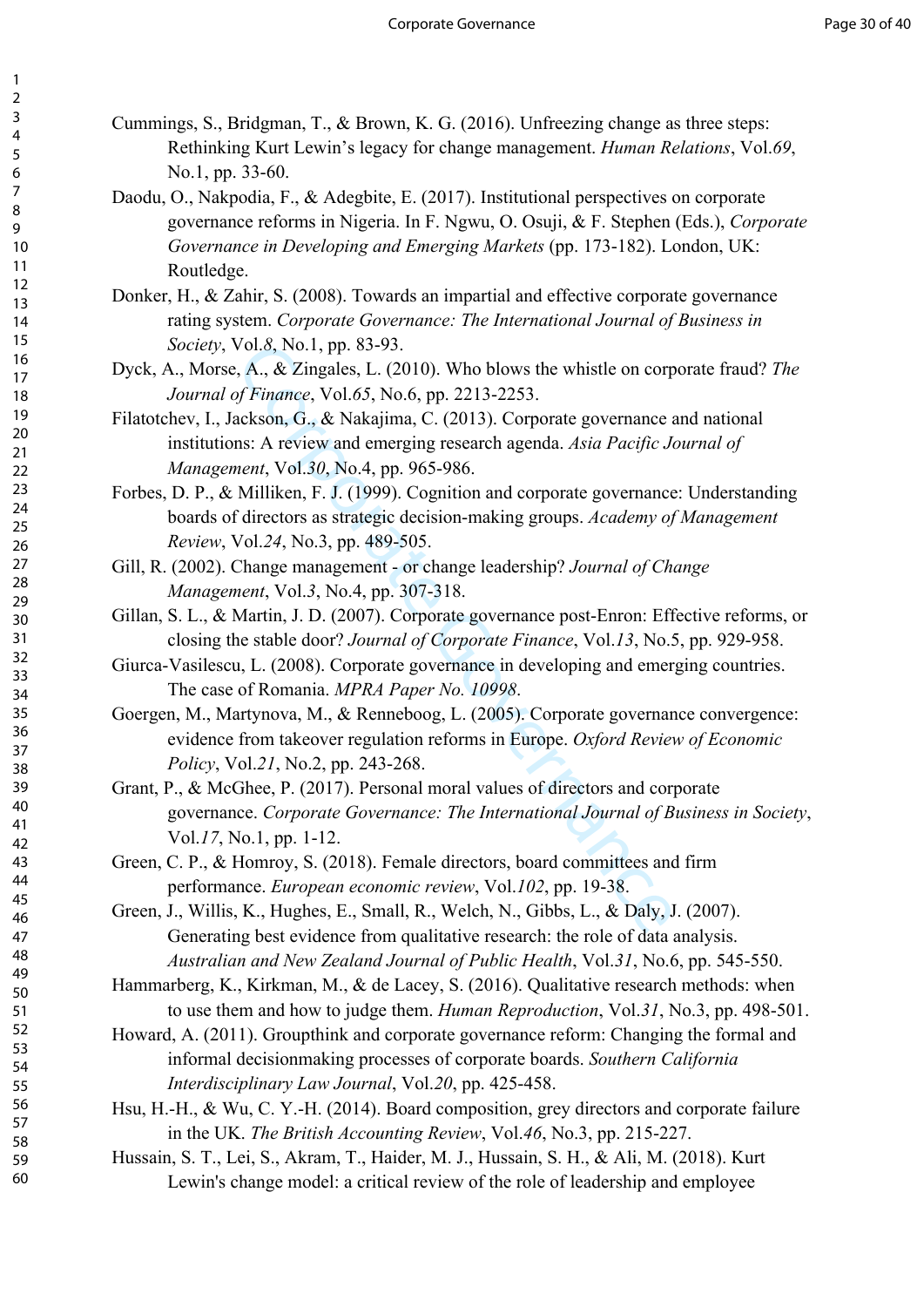| involvement in organizational change. Journal of Innovation & Knowledge, Vol.3,<br>No.3, pp. 123-127.                                                                                                                                                                    |
|--------------------------------------------------------------------------------------------------------------------------------------------------------------------------------------------------------------------------------------------------------------------------|
| Hwang, D., Staley, B., Te Chen, Y., & Lan, J.-S. (2008). Confucian culture and whistle-                                                                                                                                                                                  |
| blowing by professional accountants: An exploratory study. Managerial Auditing<br><i>Journal</i> , Vol.23, No.5, pp. 504-526.                                                                                                                                            |
| Inyang, B. J. (2009). Nurturing Corporate Governance System: The Emerging Trends in<br>Nigeria. Journal of Business Systems, Governance and Ethics, Vol.4, No.2, pp. 1-13.<br>Jabotinsky, H., & Siems, M. (2018). How to regulate the regulators: Applying principles of |
| good corporate governance to financial regulatory authorities. The Journal of<br>Corporation Law, Vol.44, pp. 351-384.                                                                                                                                                   |
| Jimoh, J., & Iyoha, F. O. (2012). Stewardship and Corporate Governance in the Banking<br>Sector: Evidence from Nigeria. Accounting and Finance Research, Vol.1, No.1, pp.<br>198-206.                                                                                    |
| Johl, S. K., & Renganathan, S. (2010). Strategies for gaining access in doing fieldwork:                                                                                                                                                                                 |
| Reflection of two researchers. Electronic Journal of Business Research Methods,<br>Vol.8, No.1, pp. 42-50.                                                                                                                                                               |
| Judge, W. Q., Douglas, T. J., & Kutan, A. M. (2008). Institutional antecedents of corporate<br>governance legitimacy. Journal of Management, Vol.34, No.4, pp. 765-785.                                                                                                  |
| Kumar, P., & Sivaramakrishnan, K. (2008). Who monitors the monitor? The effect of board<br>independence on executive compensation and firm value. The Review of Financial                                                                                                |
| Studies, Vol.21, No.3, pp. 1371-1401.                                                                                                                                                                                                                                    |
| Lawrence, T. B., & Suddaby, R. (2006). Institutions and Institutional Work. In S. R. Clegg,                                                                                                                                                                              |
| C. Hardy, T. B. Lawrence, & W. R. Nord (Eds.), The Sage Handbook of Organization<br>Studies (2nd ed., pp. 215-254). London, UK: SAGE Publications.                                                                                                                       |
| Liedong, T. (2020). Responsible firm behaviour in political markets: Judging the ethicality of<br>corporate political activity in weak institutional environments. Journal of Business                                                                                   |
| Ethics, pp. $1-22$ .                                                                                                                                                                                                                                                     |
| Luiz, J. M., & Stewart, C. (2014). Corruption, South African Multinational Enterprises and<br>Institutions in Africa. Journal of Business Ethics, Vol.124, No.3, pp. 383-398.                                                                                            |
| Macfarlane, B., & Ottewill, R. (2004). Business ethics in the curriculum: Assessing the<br>evidence from UK subject review. Journal of Business Ethics, Vol.54, No.4, pp. 339-<br>347.                                                                                   |
| Maharaj, R. (2008). Corporate governance, groupthink and bullies in the boardroom.<br>International Journal of Disclosure and Governance, Vol.5, No.1, pp. 68-92.                                                                                                        |
| Marrow, A. J. (1977). The Practical Theorist: The Life and Work of Kurt Lewin. Teachers<br>College Press, New York, NY.                                                                                                                                                  |
| Marzano, R. J. (2001). Designing a new taxonomy of educational objectives. Corwin Press,<br>Michigan.                                                                                                                                                                    |
| May, G., & Stahl, B. (2017). The significance of organizational change management for<br>sustainable competitiveness in manufacturing: exploring the firm archetypes.<br>International Journal of Production Research, Vol.55, No.15, pp. 4450-4465.                     |
| Mees, B., & Smith, S. A. (2019). Corporate governance reform in Australia: a new                                                                                                                                                                                         |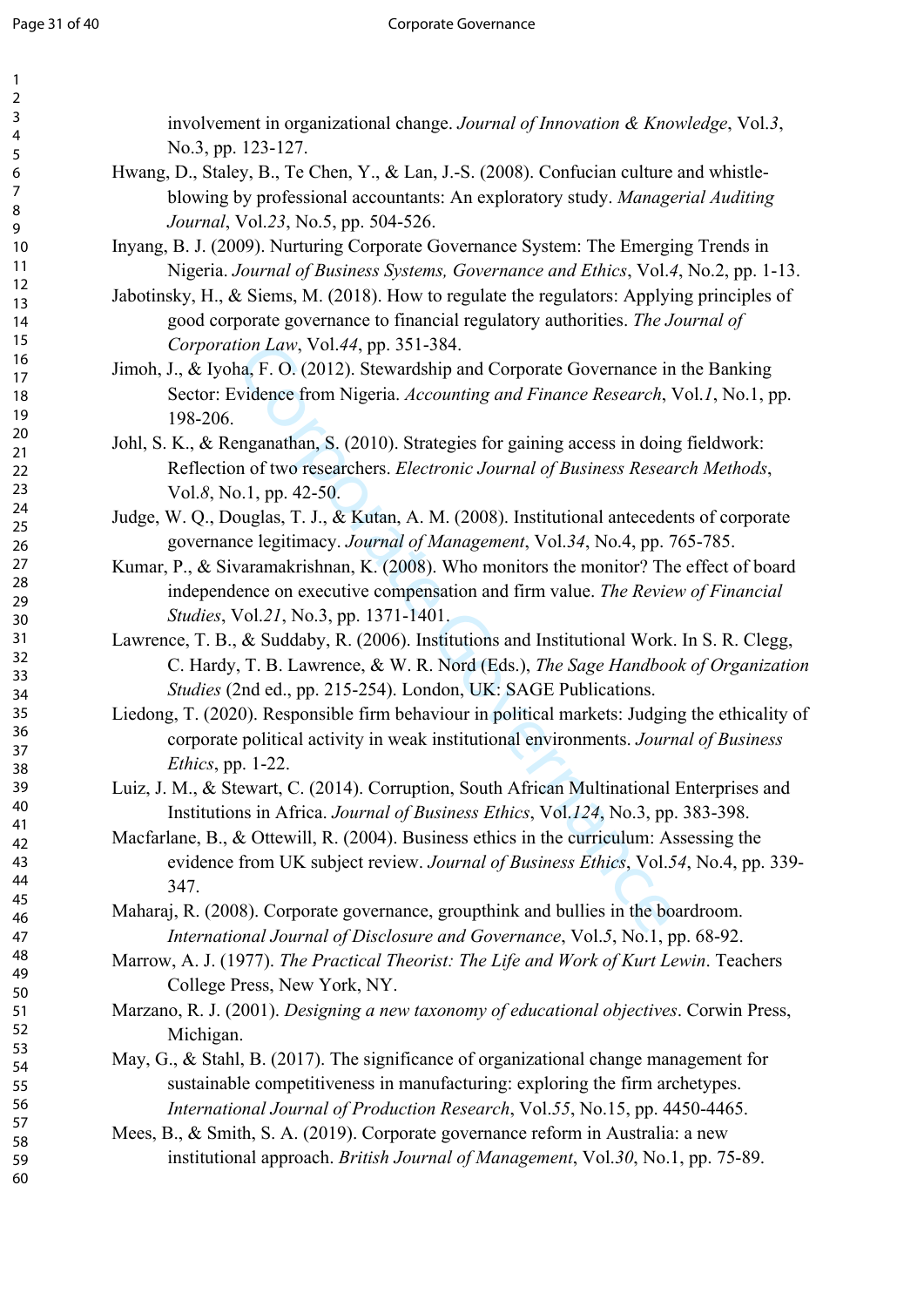- Miceli, M. P., Rehg, M., Near, J. P., & Ryan, K. C. (1999). Can laws protect whistleblowers? Results of a naturally occurring field experiment. *Work and Occupations*, Vol.*26*, No.1, pp. 129-151.
- Mooney, A. C., Holahan, P. J., & Amason, A. C. (2007). Don't take it personally: exploring cognitive conflict as a mediator of affective conflict. *Journal of Management Studies*, Vol.*44*, No.5, pp. 733-758.
- Mullins, L. J. (2011). *Essentials of Organisational Behaviour* (3rd ed.). Pearson Education, Harlow, UK.
- Nakpodia, F., & Adegbite, E. (2018). Corporate governance and elites. *Accounting Forum*, Vol.*42*, No.1, pp. 17-31.
- Nakpodia, F., Adegbite, E., Amaeshi, K., & Owolabi, A. (2018). Neither principles nor rules: making corporate governance work in Sub-Saharan Africa. *Journal of Business Ethics*, Vol.*151*, No.2, pp. 391-408.
- Nakpodia, F., Adegbite, E., & Ashiru, F. (2021). Corporate governance regulation: a practice theory perspective. *Accounting Forum*.
- No.1, pp. 17-31.<br>
degbite, E., Amaeshi, K., & Owolabi, A. (2018). Neither prorate governance work in Sub-Saharan Africa. *Journal*<br>
olt J51, No.2, pp. 391-408.<br>
degbite, E., & Ashiru, F. (2021). Corporate governance regue Nakpodia, F., Ogunyemi, T., & Ashiru, F. (2020). The political economy of central banking in Nigeria: a resource dependence perspective. In M. Yağcı (Ed.), *The Political Economy of Central Banking in Emerging Economies*. New York, NY: Routledge.
- Nakpodia, F., Shrives, P., & Sorour, K. (2020). Examining the link between religion and corporate governance: Insights from Nigeria. *Business & Society*, Vol.*59*, No.5, pp. 956-994.
- North, D. C. (1990). *Institutions, Institutional Change and Economic Performance*. Cambridge University Press, Cambridge, UK.
- Northcott, D., & Smith, J. (2011). Managing performance at the top: a balanced scorecard for boards of directors. *Journal of Accounting & Organizational Change*, Vol.*7*, No.1, pp. 33-56.
- Nworji, I. D., Olagunju, A., & Adeyanju, O. D. (2011). Corporate governance and bank failure in Nigeria: issues, challenges and opportunities. *Research Journal of Finance and Accounting*, Vol.*2*, No.2, pp. 25-42.
- Öberseder, M., Schlegelmilch, B. B., & Gruber, V. (2011). "Why don't consumers care about CSR?": A qualitative study exploring the role of CSR in consumption decisions. *Journal of Business Ethics*, Vol.*104*, No.4, pp. 449-460.
- OECD. (2004). OECD Principles of Corporate Governance. Retrieved from http://www.oecd.org/corporate/ca/corporategovernanceprinciples/31557724.pdf
- Ofo, N. (2010). Corporate governance in Nigeria: Prospects and problems. *Available at SSRN 1618600*.
- Ogbuozobe, F. (2009). A consideration of the impact of the Companies and Allied Matters Act (1990) and the Insurance Act (2003) on the board of insurance companies in Nigeria. Part 1. *International Journal of Law and Management*, Vol.*51*, No.5, pp. 336-358.
- Okoye, N. (2014). Barriers to effective corporate governance reforms: Corruption and the peculiar case of Nigeria. In S. Boubaker & D. K. Nguyen (Eds.), *Corporate Governance and Corporate Social Responsibility: Emerging Markets Focus* (pp. 133- 158). New Jersey, USA: World Scientific Publishing Co.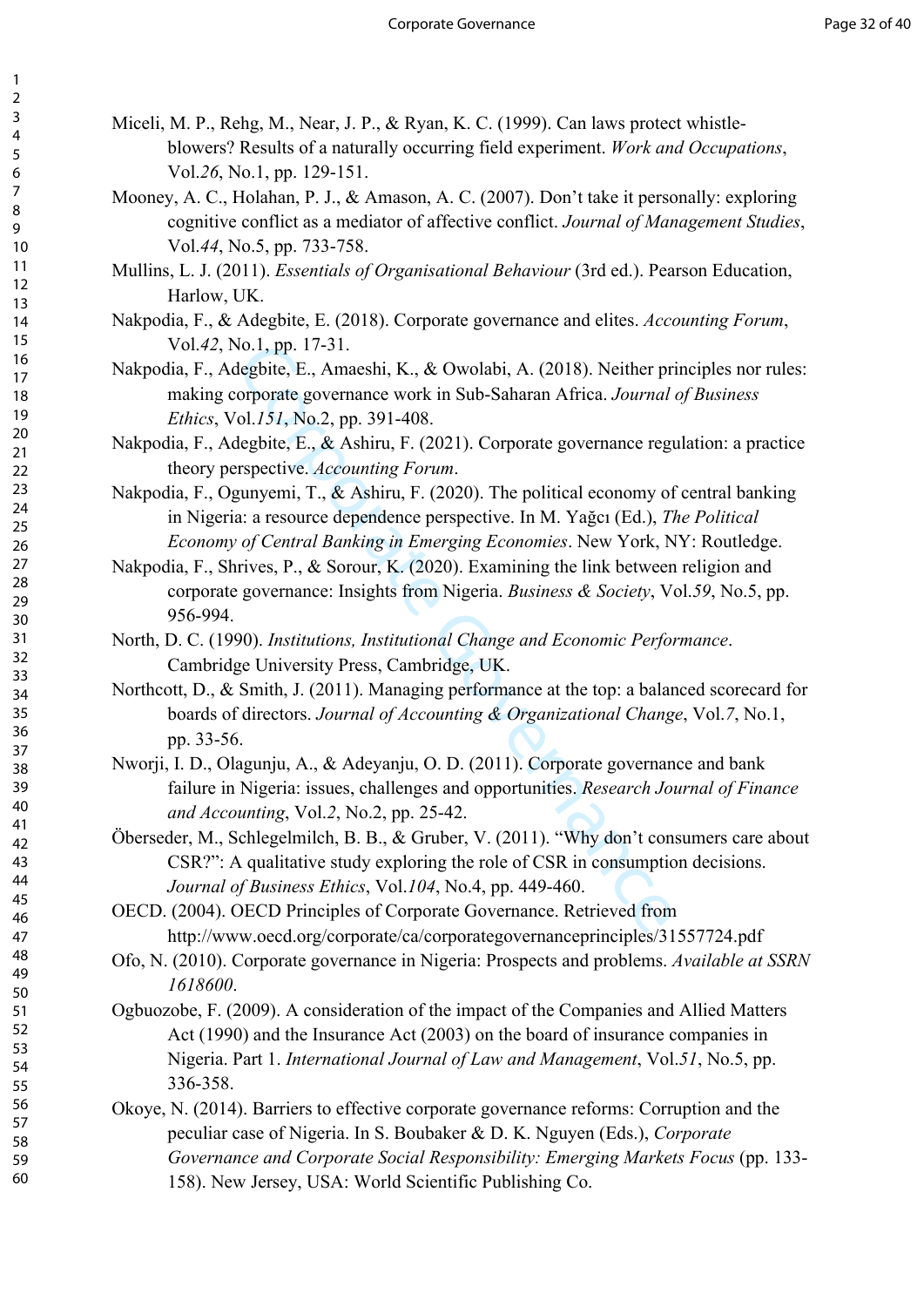- Osemeke, N., & Osemeke, L. (2017). The effect of culture on corporate governance practices in Nigeria. *International Journal of Disclosure and Governance*, Vol.*14*, No.4, pp. 318-340.
- Osotimehin, K., Jegede, C., Akinlabi, B. H., & Olajide, O. (2012). An evaluation of the challenges and prospects of micro and small scale enterprises development in Nigeria. *American International Journal of Contemporary Research*, Vol.*2*, No.4, pp. 174- 185.
- Rahman, D. (2012). But who will monitor the monitor? *American Economic Review*, Vol.*102*, No.6, pp. 2767-2797.
- Rapp, G. C. (2007). Beyond protection: invigorating incentives for Sarbanes-Oxley corporate and securities fraud whistleblowers. *Boston University Law Review*, Vol.*87*, pp. 91- 156.
- Reed, D. (2002). Corporate governance reforms in developing countries. *Journal of Business Ethics*, Vol.*37*, No.3, pp. 223-247.
- Robbins, S. P., & Judge, T. A. (2009). *Organizational Behavior: Concepts, Controversies, and Applications*. Prentice-Hall, Upper Saddle River, NJ.
- Robinson, O. C. (2014). Sampling in interview-based qualitative research: A theoretical and practical guide. *Qualitative Research in Psychology*, Vol.*11*, No.1, pp. 25-41.

Rwegasira, K. (2000). Corporate governance in emerging capital markets: Whither Africa? *Corporate Governance: An International Review*, Vol.*8*, No.3, pp. 258-267.

- 77). Beyond protection: invigorating incentives for Sarbane:<br>tities fraud whistleblowers. *Boston University Law Review*,<br>Corporate governance reforms in developing countries. *Jo*<br>0.137, No.3, pp. 223-247.<br>Laldge, T. A. Sanda, A. U., Mikailu, A. S., & Garba, T. (2010). Corporate governance mechanisms and firms' financial performance in Nigeria. *Afro-Asian Journal of Finance and Accounting*, Vol.*2*, No.1, pp. 22-39.
- Schmidt, M. (2005). "Whistle Blowing" regulation and accounting standards enforcement in Germany and Europe: an economic perspective. *International Review of Law and Economics*, Vol.*25*, No.2, pp. 143-168.
- Schnyder, G. (2010). How political institutions determine corporate governance reforms: the polity, law and corporate practices in the case of Switzerland. *New Political Economy*, Vol.*15*, No.4, pp. 565-596.
- Shenton, A. K., & Hayter, S. (2004). Strategies for gaining access to organisations and informants in qualitative studies. *Education for Information*, Vol.*22*, pp. 223-231.
- Sobhan, A., & Adegbite, E. (2021). Determinants of the quality of external board evaluation in the UK. *Corporate Governance: The International Journal of Business in Society*, Vol.*21*, No.7, pp. 1362-1392.

Solomon, J. (2021). *Corporate Governance and Accountability* (5th ed.). John Wiley & Sons, Hoboken, NJ.

- Sutton, T., Devine, R. A., Lamont, B. T., & Holmes, J., R Michael. (2020). Resource dependence, uncertainty, and the allocation of corporate political activity across multiple jurisdictions. *Academy of Management Journal*, pp. 1-55.
- Tauringana, V., & Clarke, S. (2000). The demand for external auditing: managerial share ownership, size, gearing and liquidity influences. *Managerial Auditing Journal*, Vol.*15*, No.4, pp. 160-168.
- Tricker, B. (2019). *Corporate Governance: Principles, Policies and Practices* (4th ed.). Oxford University Press, Oxford, UK.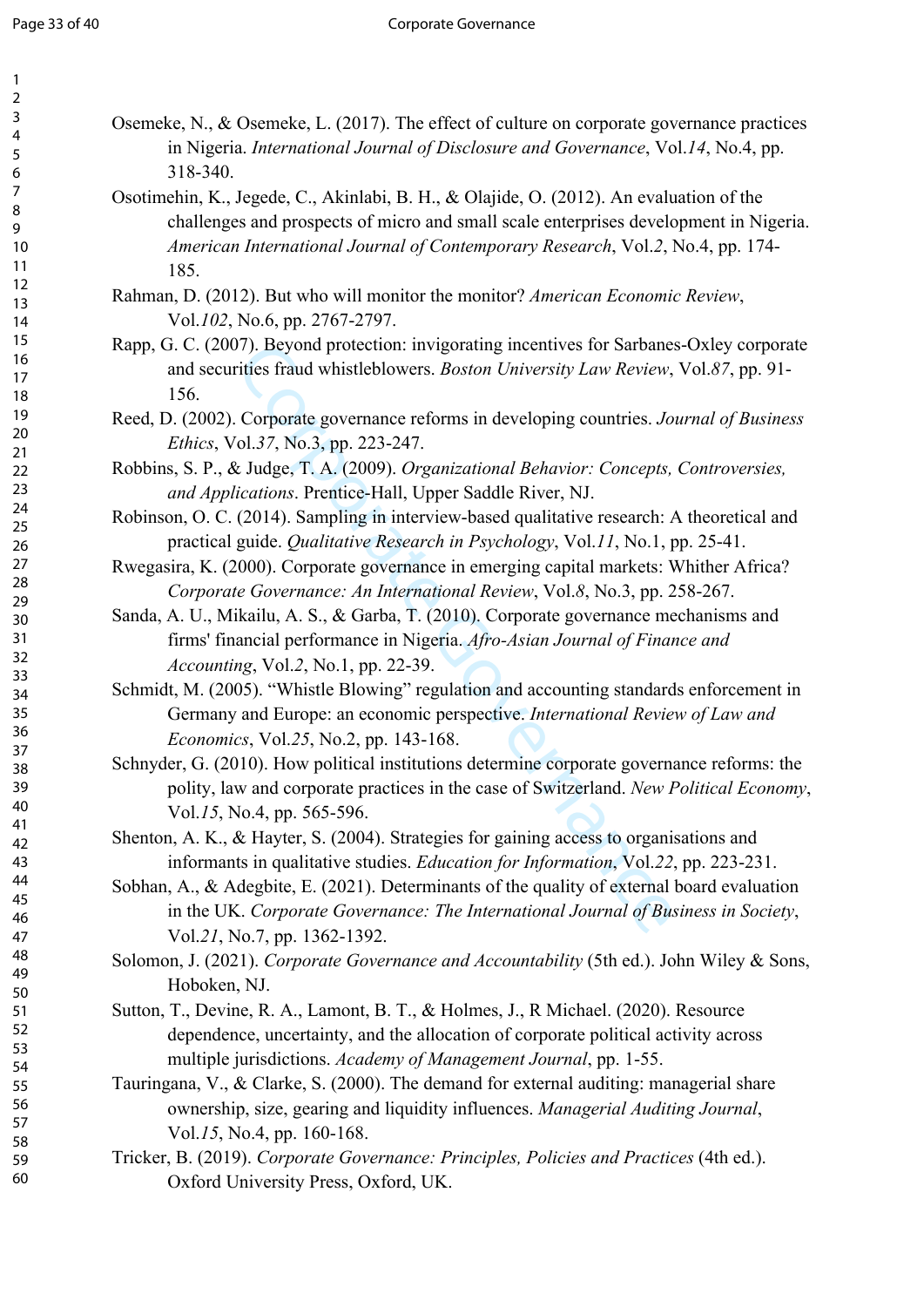- Tsamenyi, M., & Uddin, S. (2009). Introduction to corporate governance in less developed and emerging economies. *Research in Accounting in Emerging Economies*, Vol.*8*, pp. 1-11.
- Usman, O., & Yakubu, U. A. (2019). An investigation of the post-privatization firms' financial performance in Nigeria: the role of corporate governance practices. *Corporate Governance: The International Journal of Business in Society*, Vol.*19*, No.3, pp. 404-418.
- Uys, T. (2008). Rational loyalty and whistleblowing: the South African context. *Current Sociology*, Vol.*56*, No.6, pp. 904-921.
- Waweru, N. (2014). Factors influencing quality corporate governance in Sub Saharan Africa: an empirical study. *Corporate Governance: The International Journal of Business in Society*, Vol.*14*, No.4, pp. 555-574.
- Wilson, I. (2006). Regulatory and institutional challenges of corporate governance in Nigeria post banking consolidation. *Nigerian Economic Summit Group (NESG) Economic Indicators*, Vol.*12*, No.2, pp. 1-10.
- Manuel Corporation Corporation Young, M. N., Peng, M. W., Ahlstrom, D., Bruton, G. D., & Jiang, Y. (2008). Corporate governance in emerging economies: A review of the principal–principal perspective. *Journal of Management Studies*, Vol.*45*, No.1, pp. 196-220.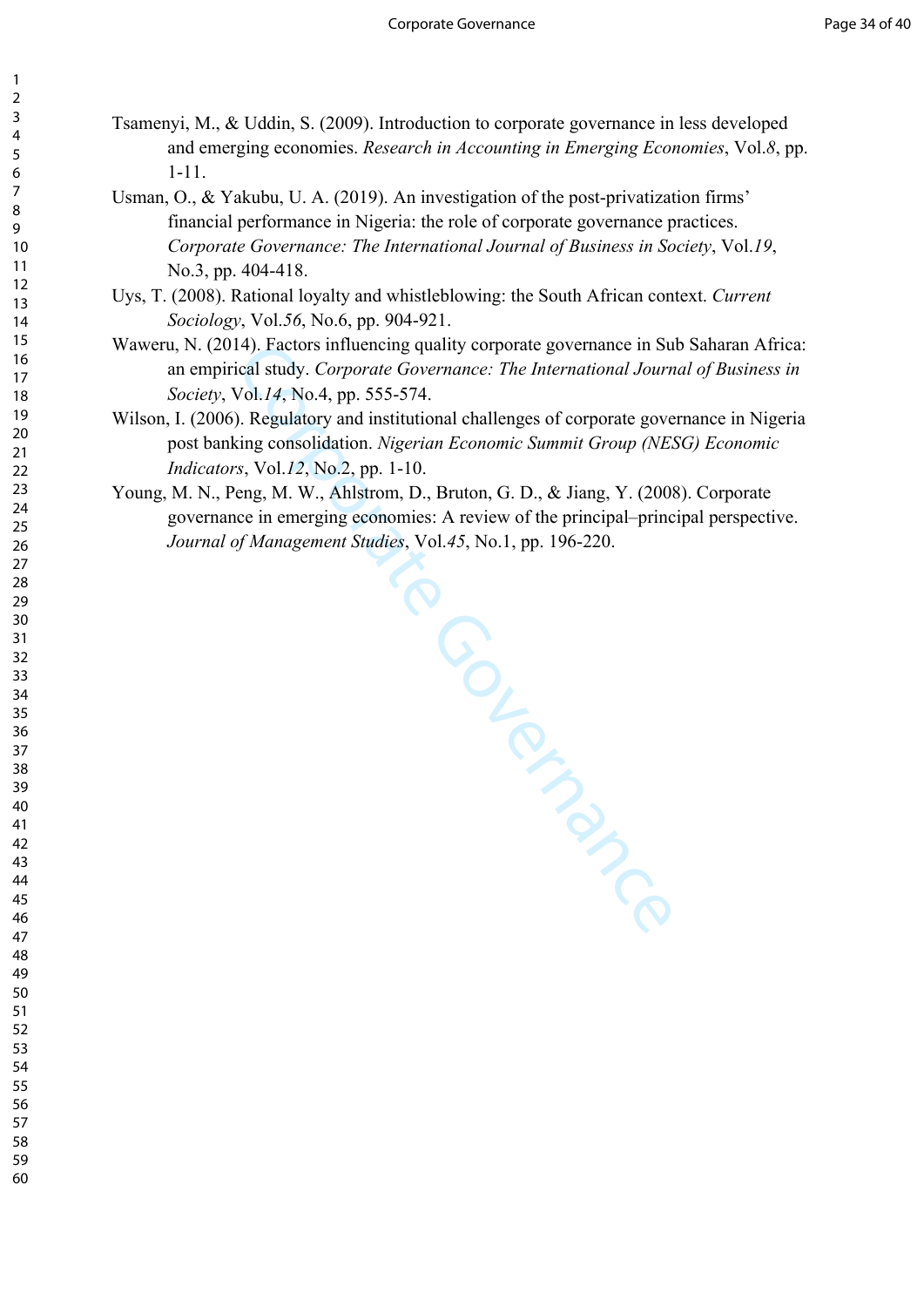# **Appendix 1**

## **Interview Questions**

- As a key stakeholder in Nigeria's corporate governance, what is your assessment of the present state of corporate governance in the country?
- How would you rate corporate governance performance among Nigerian companies?
- What do you think are the main problems confronting corporate governance in Nigeria?
- How would you assess the contributions of the SEC codes (2003 and 2011) to the practice of corporate governance in Nigeria?
- Which provision(s) of the code do you think would enhance corporate governance practice in the country?
- Which area(s) of the code would you say deserve better attention?
- What specific improvements would you have introduced in the code?
- In your opinion, do you think that a wholly rules-based regulation or a principles-based regulation is what is needed to improve governance among Nigerian companies?
- In your view, do you think that our institutional elements (e.g., religion, culture, ethnicity) impact the effectiveness of corporate governance and its codes in Nigeria?
- In your opinion, what are the main governance reforms you consider necessary to improve corporate governance in the Nigerian business environment?

Colco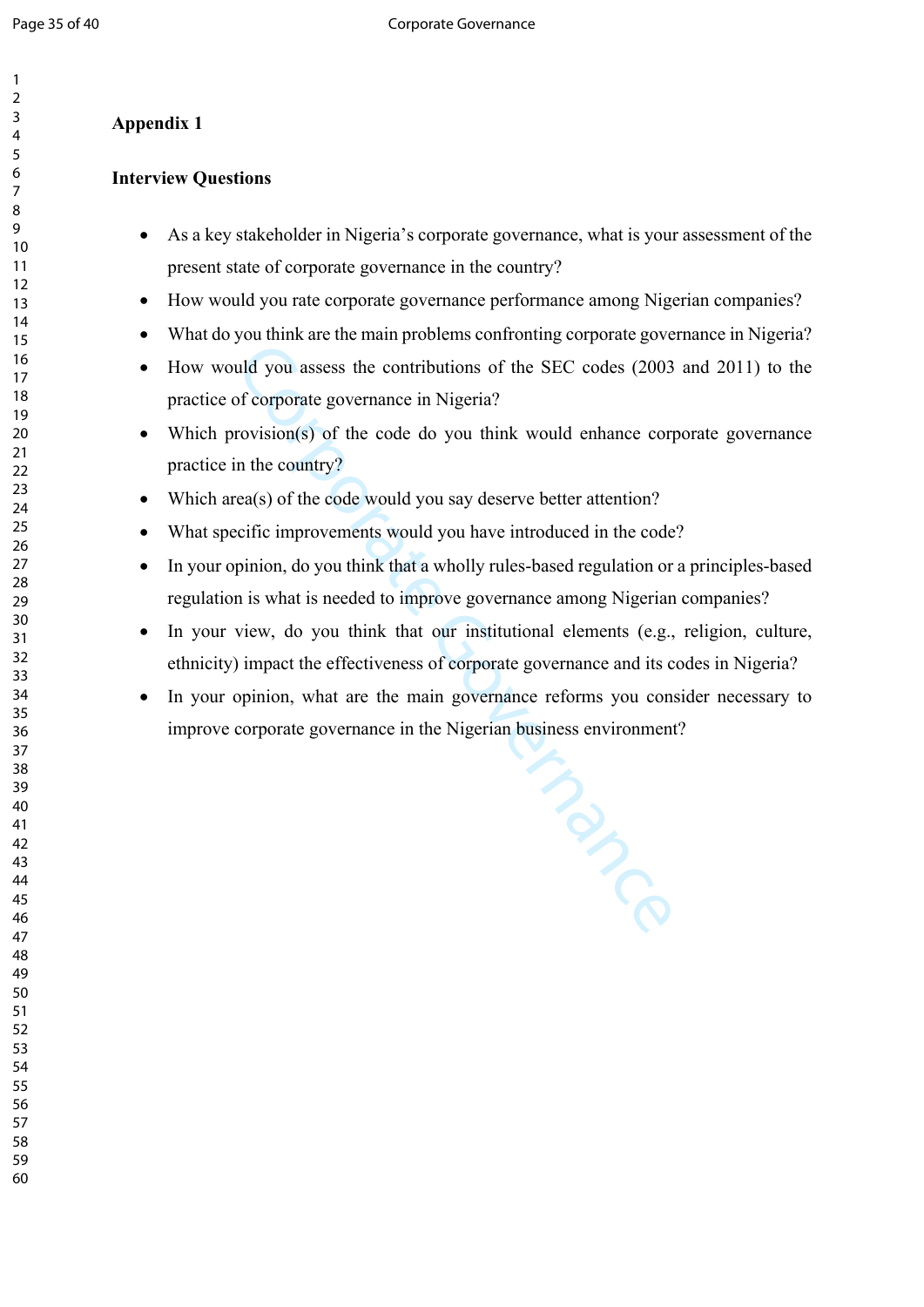# **Figures**

**Figure 1: Themes from the Data (NVivo Wordcloud)**

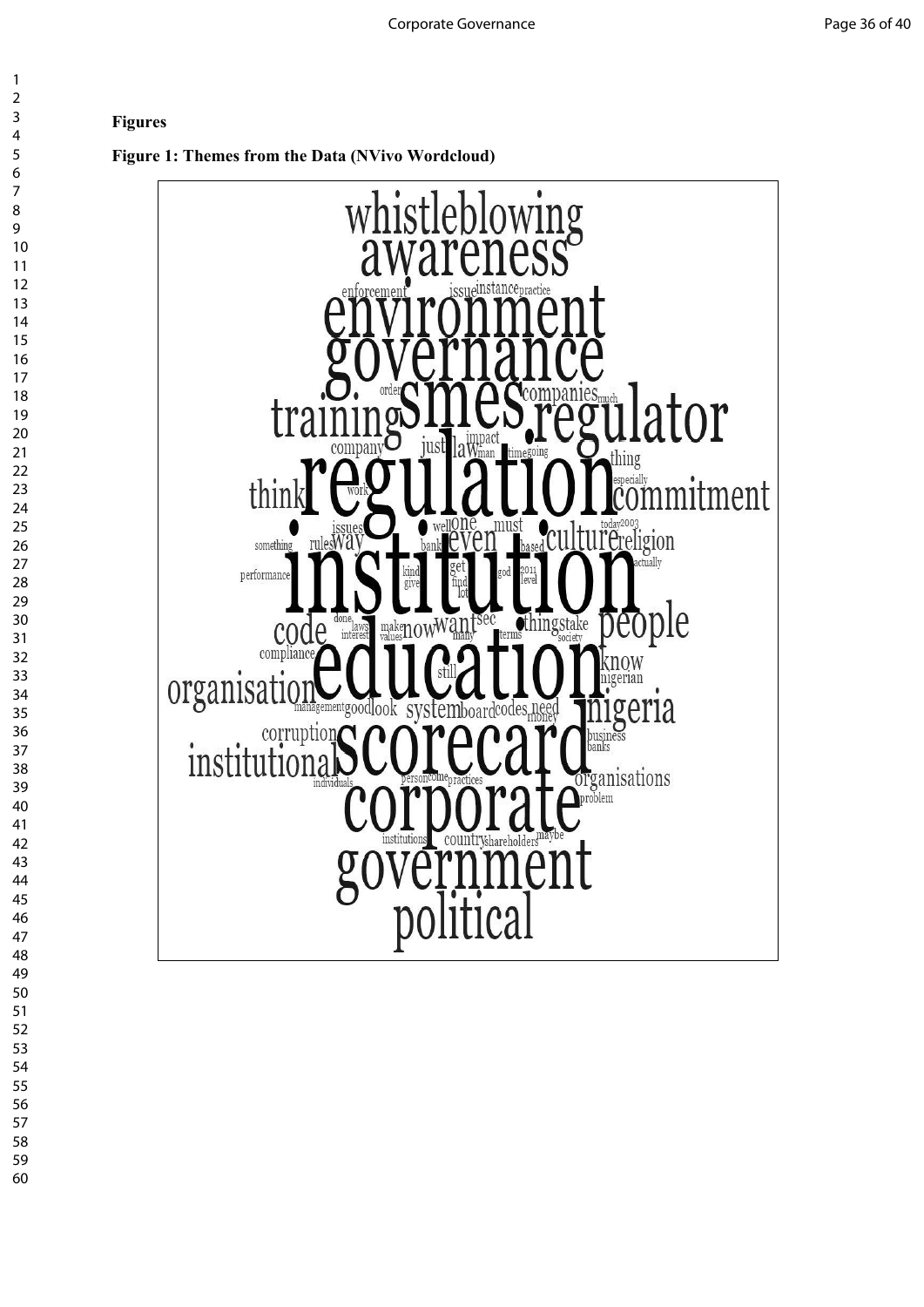

Effective Whistleblowing Mechanism

# **Figure 2: Thematic Framework for the Data**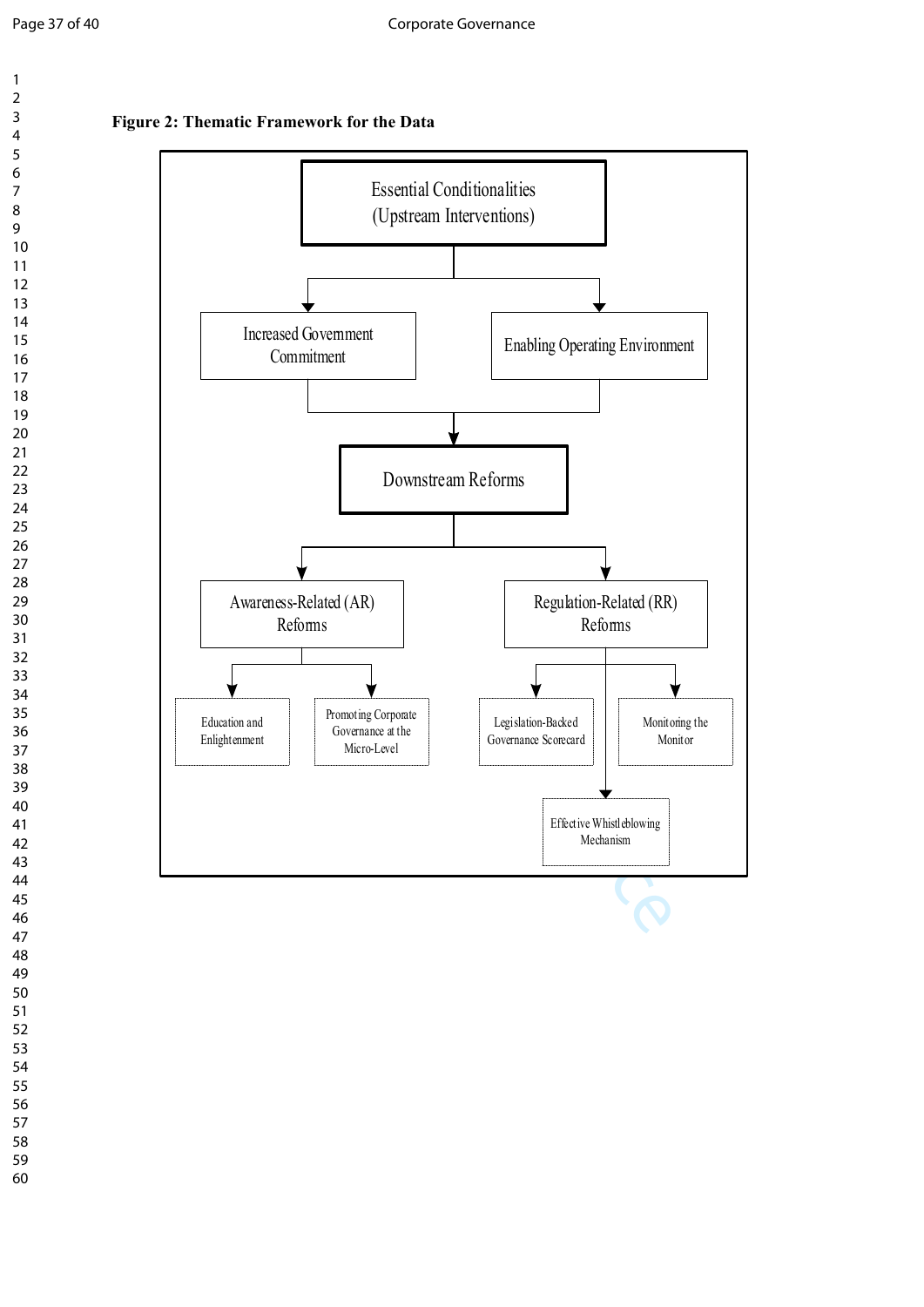

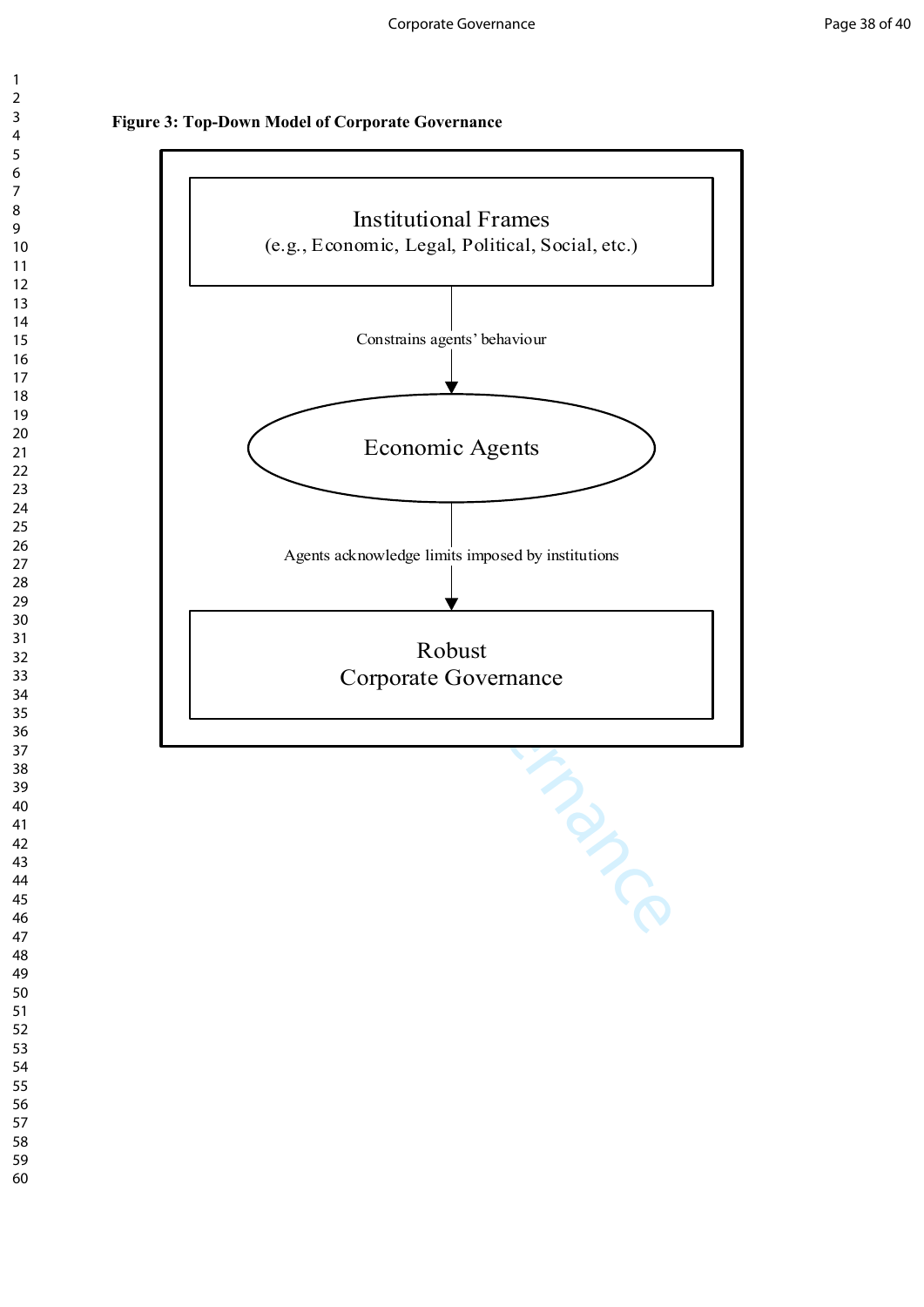